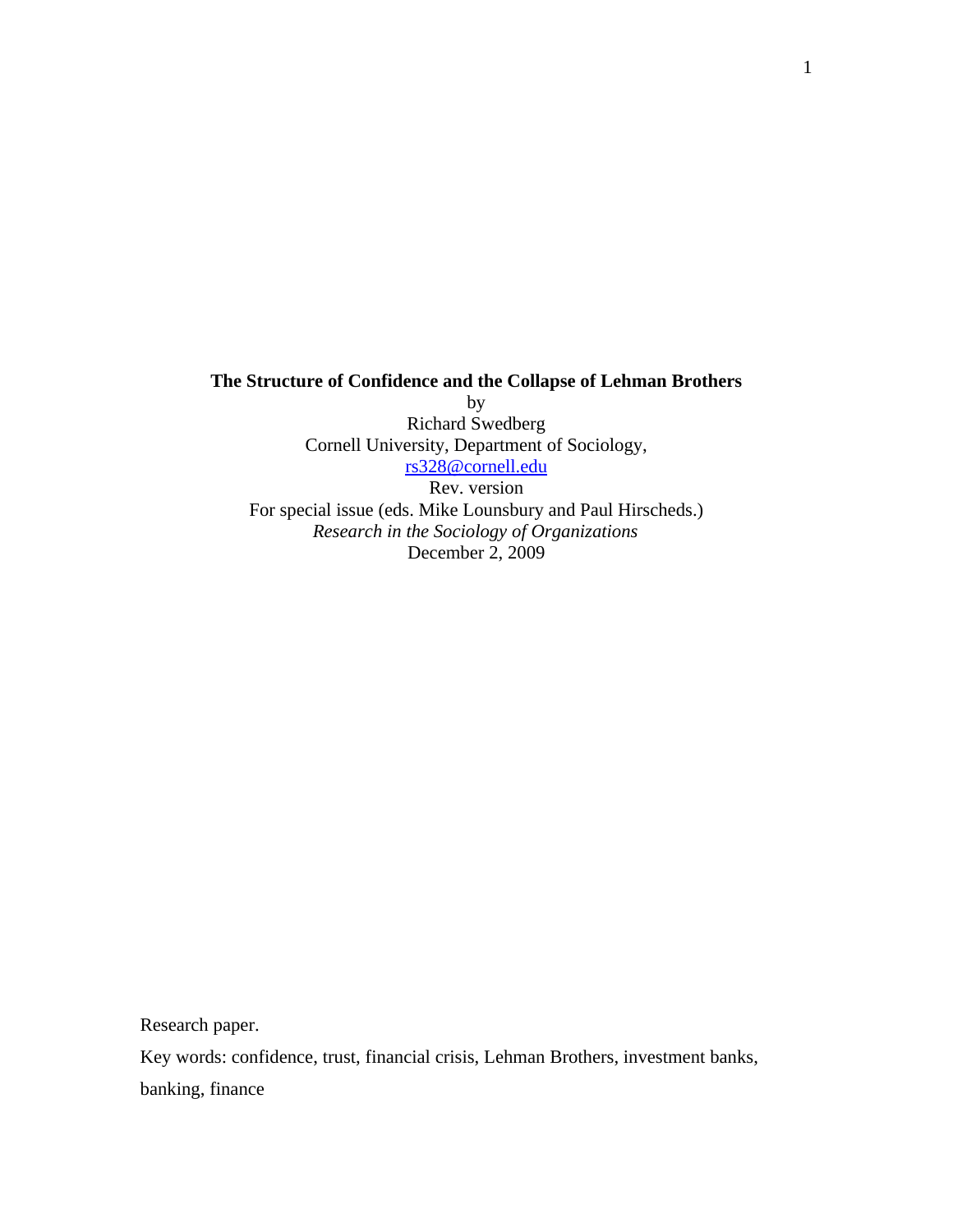# **ABSTRACT**

On September 15, 2008 Lehman Brothers filed for bankruptcy and nearly caused a meltdown of the financial system. This paper looks at the situation before Lehman went bankrupt and how this event came to trigger the financial panic during the fall of 2008. Two key ideas inform the analysis. The first is that what triggers financial panics are typically hidden losses. The second is that confidence plays a key role in finance; and that confidence can be conceptualized as a belief that action can be based on proxy signs, rather than on direct information about the economic situation itself.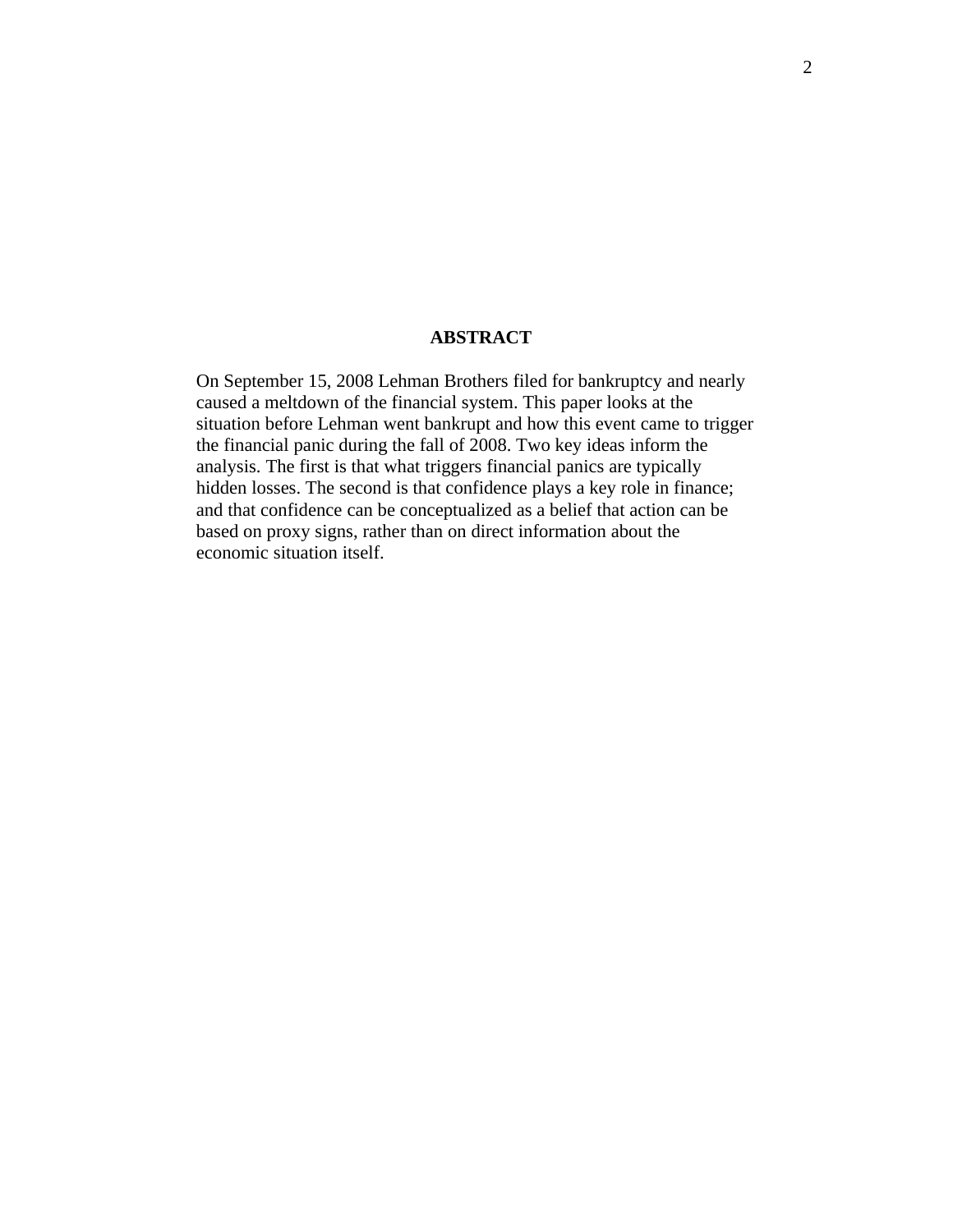On September 15, 2008 at 1:45 A.M. Lehman Brothers filed for bankruptcy, something that nearly caused a meltdown of the world's financial system.<sup>[1](#page-2-0)</sup> A few days later Bernanke made his famous statement that "we may not have an economy on Monday" (Thomas and Hirsh, 2009). President Bush expressed the same idea, but in his own language, when he said, "this sucker could go down" (Mason, 2009, p. 28).

Commentators agree that the fall of Lehman Brothers changed everything. According to economist Robert Lucas, "Until the Lehman failure the recession was pretty typical of the modest downturns of the post-war period…After Lehman collapsed and the potential for crisis had become a reality, the situation was completely altered" (Lucas, 2009, p. 67). According to Alan Blinder, another well-known economist, "everything fell apart after Lehman…After Lehman went over the cliff, no financial institution seemed safe. So lending froze, and the economy sank like a stone. It was a colossal error, and many people said so at the time" (Blinder, 2009).

Two months later Henry Paulson, the Treasury Secretary, explained that the failure of Lehman Brothers had led to a systemic crisis and to the evaporation of confidence in the financial system:

We had a system crisis. Credit markets froze and banks substantially reduced interbank lending. Confidence was seriously compromised throughout our financial system. Our system was on the verge of collapse, a collapse that would have significantly worsened and prolonged the economic downturn that was already under way". (Paulson, 2008a)

What made Lehman Brothers go bankrupt and how could its bankruptcy have such an enormous impact on the financial system? How could this single event turn an economic crisis of some severity into a full-blown financial panic? These are some of the questions that this paper will attempt to address. It has three main sections: the economic situation before the September 15 event; the weekend that preceded September 15, when Paulson and Bernanke made the decision to let Lehman go bankrupt; and the economic situation after Lehman's bankruptcy.

<span id="page-2-0"></span><sup>&</sup>lt;sup>1</sup> For help and comments, I thank Mabel Berezin, Danielle Adams, Tom Beamish, Nicolás Eilbaum, Jeff Goodwin, Paul Hirsch, Mike Lounsbury, Harry Makler, Victor Nee, Jared Peifer, Trevor Pinch, Charlie Smith and the participants in the Markets on Trial Conference in October 2009 at Northwestern University.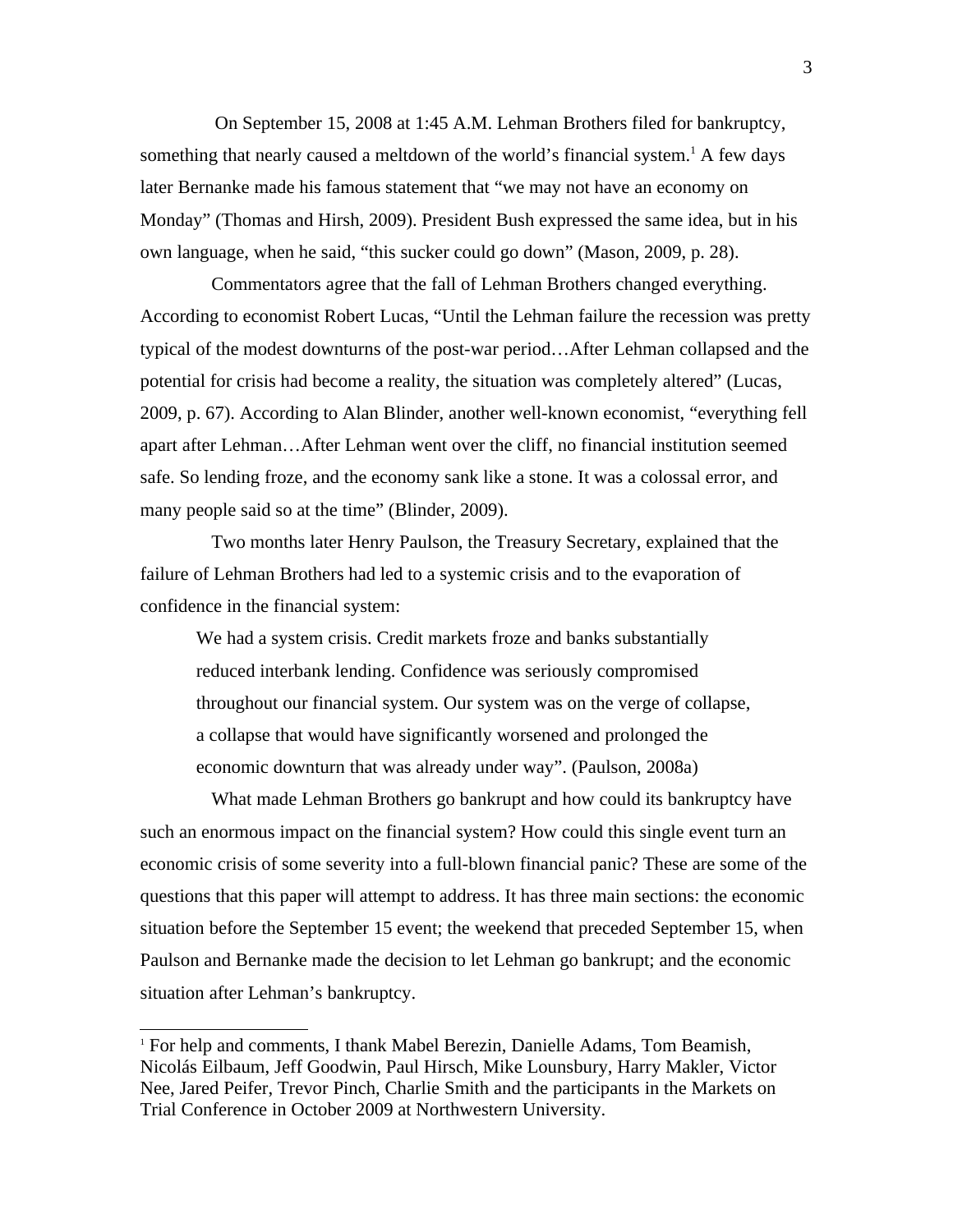Before proceeding to the economic situation that led up to the weekend of September 13-14, I will make a brief detour of a few pages in which I discuss the nature of confidence in the financial system. The reason for paying special attention to just *confidence* is that it plays a very special role in the financial system. One can even argue that the current financial crisis cannot be understood without taking confidence into account. This is also the case, as I will try to show, if one wants to understand the collapse of Lehman and how it turned a credit crunch into a full-scale financial panic.

### Introducing the Argument: Confidence and Its Double Structure

Despite its importance, there only exists a very small number of studies that look at the role of confidence in finance (e.g. Walters,1992; for a review, see Swedberg, forthcoming). In this paper I will draw on one of these studies, Walter Bagehot's classic work *Lombard Street* (1873). Bagehot is interesting in this context because he was well aware of the special role that confidence plays in the banking world. He also tried to explain the role that confidence plays in unleashing a financial panic, something that is of special relevance for this paper.

The banking system, Bagehot notes, always demands an extra high level of trust, much higher than elsewhere in the economy. In this part of the economy there has to exist, as he puts it, "[*an*] *unprecedented trust between man and man*" (Bagehot, 1922 [1873], p. 151; emphasis added). Banks, in short, make up a kind of industry which demands a different and also a higher level of trust than other industries.

There are mainly two reasons for this, one having primarily to do with liquidity, the other with solvency. The first reason for the unprecedented level of trust to exist in the banking system has to do with maturity transformation - that deposits are short-term, while loans are long-term. If the depositors do not have full confidence that their money is safe, they will demand it back. And when they do so, the bank will be in trouble since it lacks liquid resources to pay the depositors. The larger the amount that is lent out, in relation to the amount deposited, the more tenuous this type of confidence will also be.

The second reason for confidence being *extra* important in the banking system has to do with losses that the bank may occur through its loans. A bank is extra vulnerable, in other words, not only because of liquidity-related troubles, but also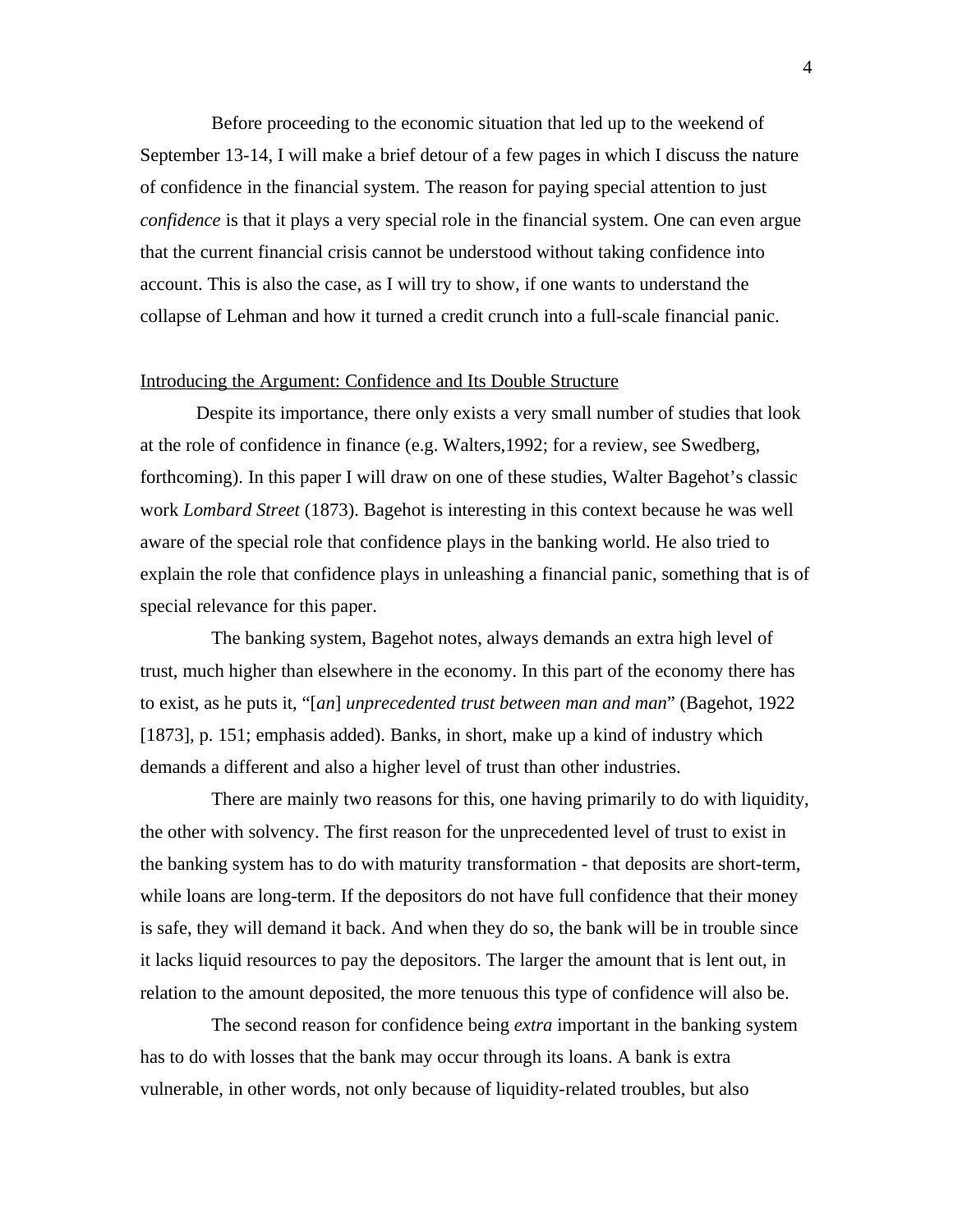because of its losses, since these must be offset against the capital of the bank. Again, the more that has been lent out, the more vulnerable a bank is. And losses increase in their turn the leverage ratio dramatically.

What this means, to repeat, is that the level of trust or confidence has to be *higher* in the area of banking than elsewhere in the economy. Bagehot also explicitly states that what is especially dangerous for the banking system is a situation in which there are *hidden losses*. The reason for this is that when these losses become known, a general panic can be set off that goes well beyond the problem bank(s). Anything may suddenly reveal the true economic situation, with a free fall of *the whole banking system* as a result. Or in Bagehot's words:

We should cease...to be surprised at the sudden panics [in the banking] system]. During the period of reaction and adversity, just even at the last instant of prosperity, the whole structure is delicate. *The peculiar essence of our banking system is an unprecedented trust between man and man; and when that trust is much weakened by hidden causes, a small accident may greatly hurt it, and a great accident for a moment may almost destroy it*. (Bagehot, [1922 [1873], pp.151-52; emphasis added)

In the rest of this paper I will refer several times to the argument by Bagehot in this quote about investors suddenly losing confidence in the banking system, when they realize that there are hidden losses.

But it should also be noted that while Bagehot indicates how the general mechanism operates, when a panic is unleashed in the banking system, he does not say much about the nature of confidence per se. And in order to get a more fine-tuned understanding of how a financial panic may be unleashed by hidden losses, this topic has to be addressed.

The key to an understanding of confidence, I suggest, has to do with the fact that it has what may be called *a double structure*. By this I mean that human being are able to make important judgments about some topic X, by relying on some proxy sign or proxy information about X, that we may call  $Y<sup>1</sup>$  $Y<sup>1</sup>$  $Y<sup>1</sup>$  In some cases we go so far as to base our acts exclusively on Y, assuming then that it properly reflects X. This means that we have *confidence* in Y.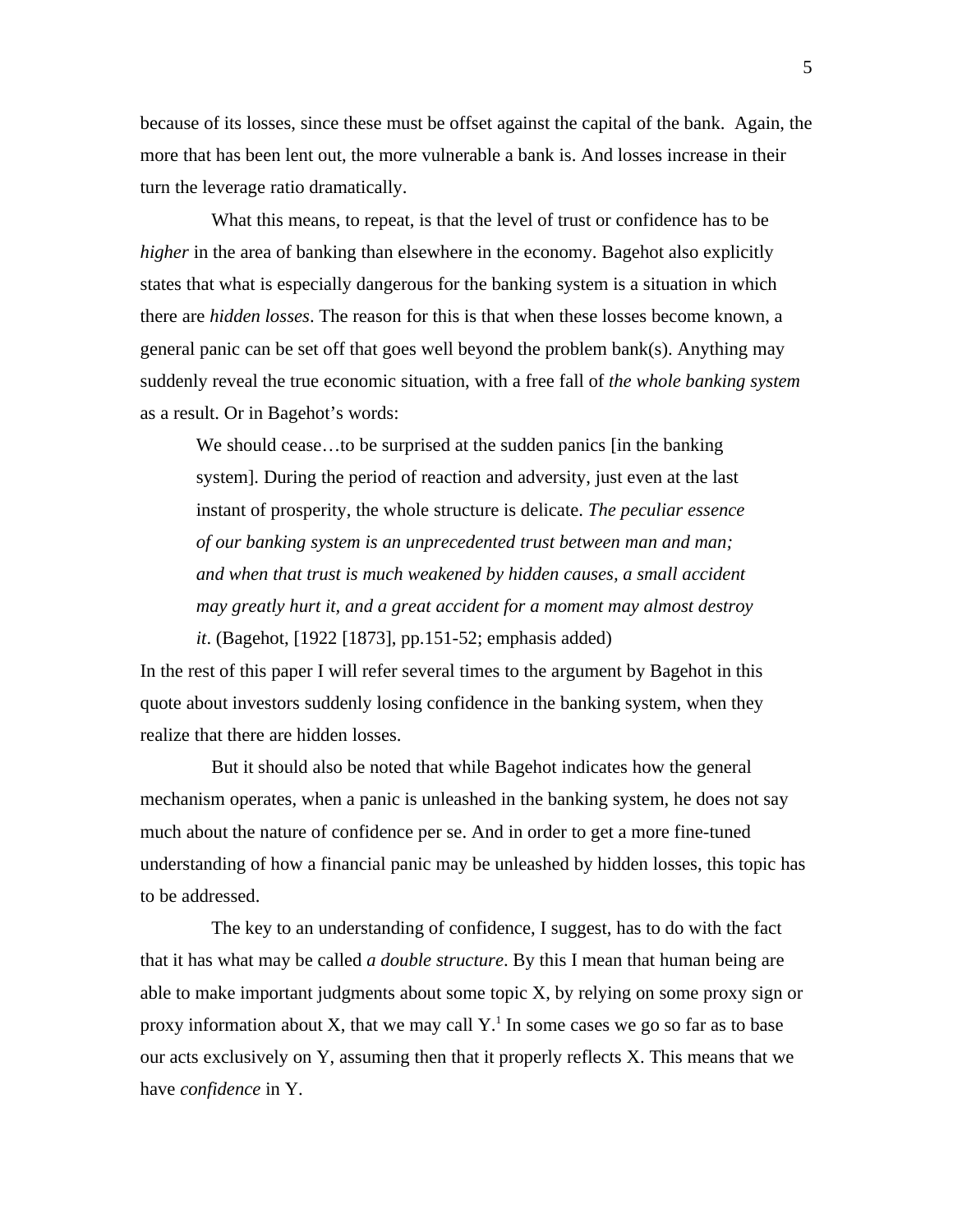Confidence can therefore be defined in the following way. *Confidence is an actor's readiness to base his or her decision to act, not on the best available information about some state of affairs (because this is not available to the actor), but on proxy signs that signal what this state of affairs is*.

An example may clarify. Mancur Olson once noted that when we walk on a sidewalk, we assume that "the concrete beneath us will hold our feet and [and] is really made up of concrete rather than paper painted as concrete" (Olson, 1990, p.178). In this example the visual image of the concrete operates as a proxy sign for the fact or the situation that what is beneath our feet is indeed concrete, with the property to hold the weight of a person. Similarly, when we deal with a person or an organization, and read the proxy signs to mean that they will act in some specific way, we have *confidence* that they indeed will do so (cf. e.g. Bacharach and Gambetta, 2001).

Also in economic life, we look for proxy signs that indicate, say, that a person will pay back his or her debt or that a firm is doing well. One sign that indicates that a firm is doing fine may be its annual report, another its credit rating. One way for proxy signs to be regarded as extra reliable or objective is to have them issued by a third party, for example a credit rating agency or an auditing firm. Situations involving third parties are typical for a modern financial system, where the key actors are organizations and not individuals (e.g. Zucker, 1986; Shapiro, 1987).

While some proxy signs are official, others are inofficial, say articles in the business press about a firm or gossip from an acquaintance. Unobtrusive proxy signs belong to the category of unofficial signs and are often viewed as extra valuable, because they are thought to be difficult to manipulate. This is also what makes them so attractive to manipulate. In *Advice to A Young Tradesman* (1748) Benjamin Franklin tells, for example, the new owner of a carpentry business: "The sound of your hammer at five in the morning, or eight at night, heard by a creditor, makes him easy six months later" (Weber, 1976, p. 49).

People use proxy signs for the simple reason that direct information about some situation is not available to them when they want to take some action, such as to invest money in a firm or to lend someone money. This means that proxy signs become very important and come to play the role of *stand-ins* for information about the actual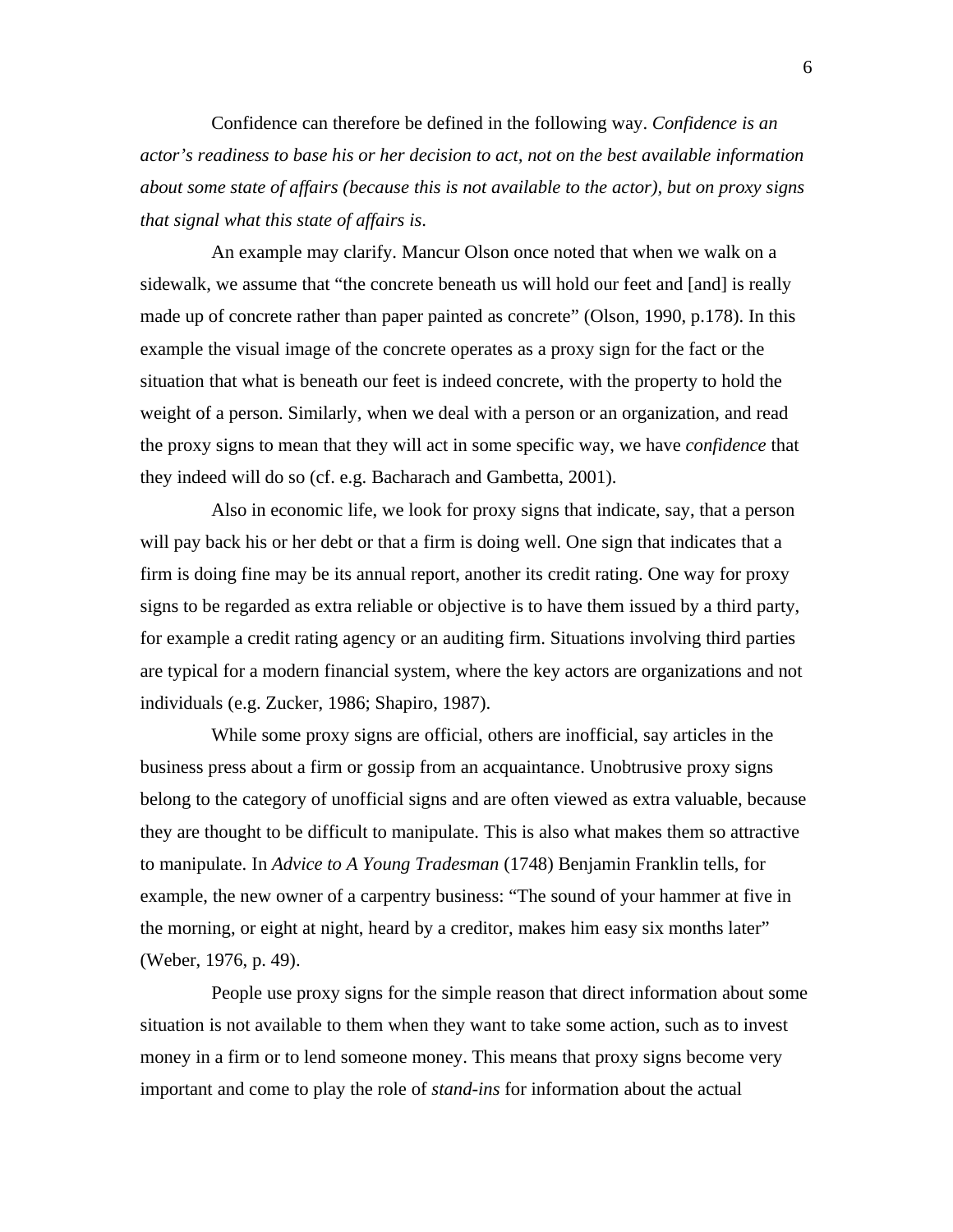situation. Just like you have to trust your visual impression that the sidewalk ahead of you is not simply a piece of painted paper, you have to trust that the annual report, the evaluation by a rating agency or whatever proxy sign you decide to rely on, properly reflects the economic situation. If not, you will not act.

If the proxy sign supplies the wrong information, the consequences will be devastating. In the case of the sidewalk, you may fall into a hole; in the case of an investment, you may lose it. Relying on a proxy sign has an emotional dimension, in the sense that you have to fully trust it, in order to act. It truly stands in for the correct information. Similarly, the discovery that you are now in a free fall or have just lost a fortune, is a wildly disturbing and disorienting experience – with the result that confidence is suddenly and brutally lost.

Earlier I cited Bagehot on the situation in which there are hidden losses in the banking system; and we are now in a position to flesh out his argument with the help of the notion of proxy signs and the double structure of confidence. If the proxy sign indicates that the economic situation is positive, and it also *is* positive; there is full confidence and no problems. There are similarly no problems when the proxy sign says that the economic situation is negative; and it is negative. A firm is, say, in economic trouble, but this is well known to the market and does not disturb its normal workings.

If the proxy sign says that the economic situation is negative, while it actually is positive, we have a case that answers to Robert K. Merton's argument about runs on a bank in his essay on self-fulfilling prophecy. A bank is solvent, but there are rumors it is not – with the result that depositors withdraw their money and the bank goes bankrupt. Or in Merton's more economical formulation: "A rumor of insolvency, once believed by enough depositors, would result in the insolvency of the bank" (Merton, [1948] 1968, p. 476).

 My argument in this paper is that while Merton has focused on one important role that a loss of confidence plays in the financial system, it is not the only one, and perhaps not even the central one for understanding a financial panic. The real problem with a loss of confidence, I would argue, is not when banks are solvent and there exist rumors to the contrary (the proxy sign is negative and the economic situation is positive). It comes instead when some banks are not solvent, and this is not known (the proxy sign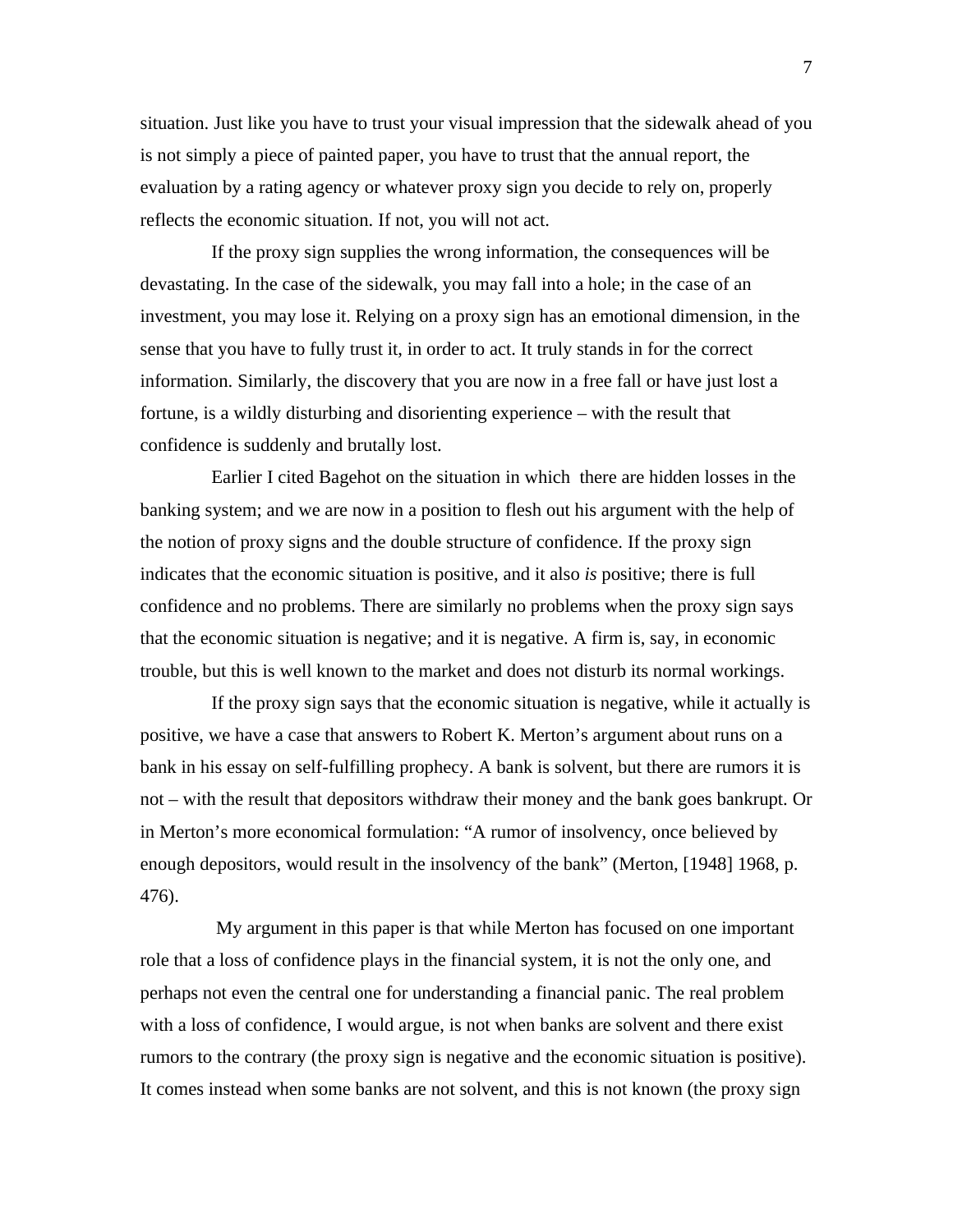is positive and the economic situation is negative). We are then in Bagehot's dangerous situation, in which it is not known who has losses and who has not, and in which an accident may set off a general panic that endangers the whole financial system (see Fig.1). Or to phrase it differently. Merton's mechanism only comes into play in an important way, in the situation of hidden losses, as described by Bagehot.

/Fig 1 about here/ $^2$  $^2$ 

#### The Economic Situation before the Collapse of Lehman Brothers

Bagehot's ideas about panics in the financial world draw our attention to two factors: losses and whether these are hidden or not. Especially if they are not known, there is a good chance that a sudden disclosure of the losses will result in a general panic, in which also the banks with a good economy will go bankrupt.

Bagehot wrote in the late  $19<sup>th</sup>$  century when it was thought that banks should be conservative and not engage in speculation. The key term was *prudence*. These ideas were also strong in the international financial system known as the Bretton Woods system (1944-early 1970s). One difference to Bagehot's days, was that there now existed legislation that ensured that deposits were safe. Apart from this, the general way in which confidence operated, and how it was managed, was perhaps not so different from Bagehot's time.

The situation in the new financial system, that replaced the Bretton Woods system, is very different. Since the early 1970s an international financial system has come into being that is extremely dynamic and ever changing (e.g. Eatwell and Taylor, 2000). Currencies are traded every day in enormous amounts, and massive amounts of capital are quickly flowing back and forth between countries and continents. National financial systems are increasingly being opened up to one another; and one may for the first time speak of the emergence of a truly global financial system. This system, it should be emphasized, is much more volatile and prone to crises than the Bretton Woods system. That this is something that is realized by the major powers can be illustrated by the creation in 1999 of the Financial Stability Forum (FSF).

<span id="page-7-0"></span><sup>2</sup> For Fig. 1, see the end of the paper.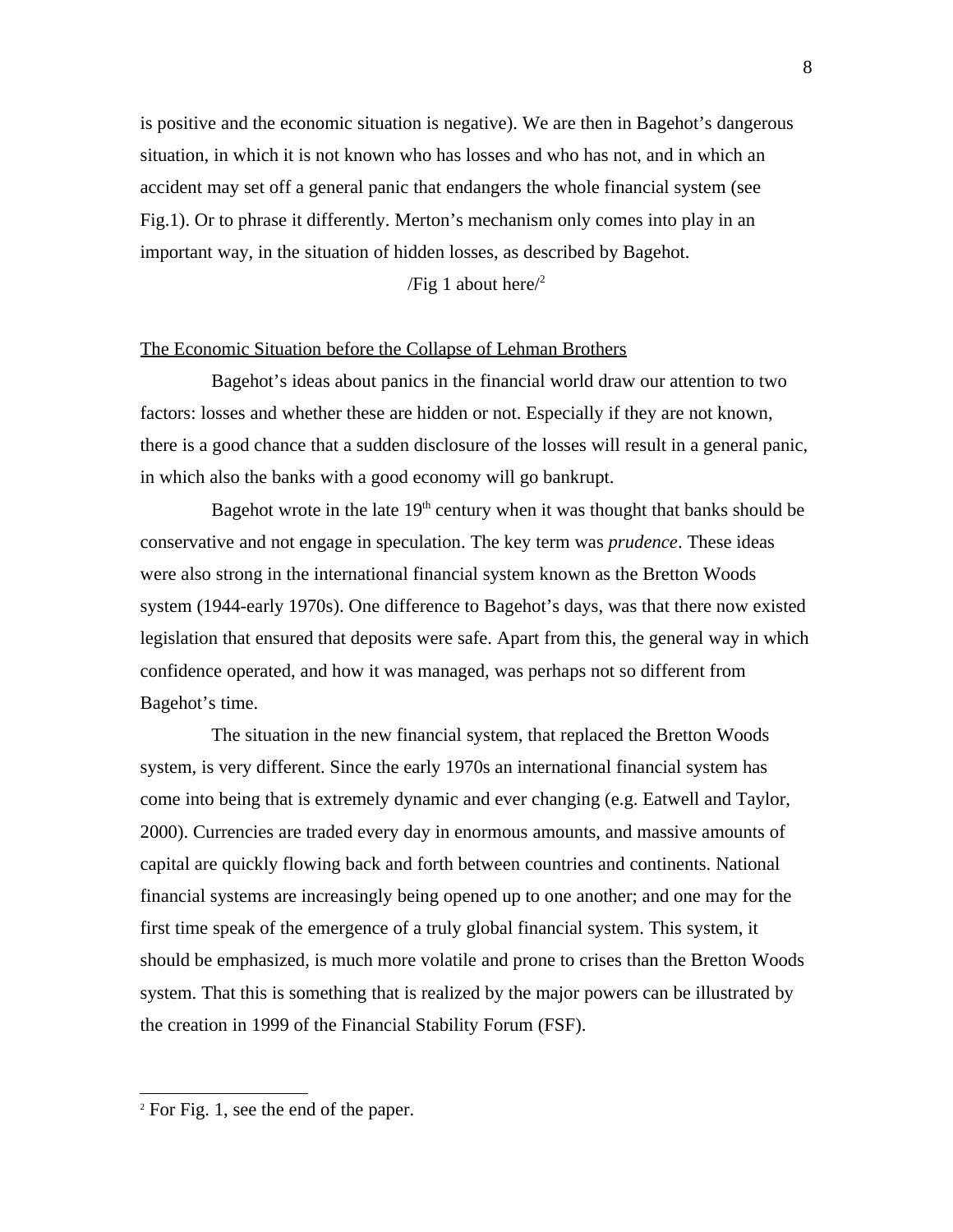The economic culture in this new financial system is also very different from what it was after World War II and earlier. Stable national markets, which were tightly controlled by central banks, have today been replaced by national systems with fierce competition, speculation and a steady stream of financial innovations (e.g. Strang, 1997; Eatwell and Taylor, 2000). The idea that a bank should be conservative and prudent has been replaced by the idea of the bank as a profit-making outfit, not so different from an ordinary firm. And just as the pressure is enormous on modern firms to show very high profit levels and have short time horizons, so is the case in the financial sphere (e.g. Franzén, 2009). As globalization has increased, the power of central banks to dictate what is going on in the financial arena has also been radically reduced.

Not only has the traditional notion of a bank changed, a number of non-banks and other financial actors have increasingly begun to engage in activities that were formerly restricted to banks and carefully spelled out in legislation (e.g. Meyer 1988; Berger, Kahyap and Scalise, 1995). It should also be emphasized that in the United States (which this paper is primarily dealing with) these non-banks have typically *not* been covered by bank or banklike regulation. Instead they have become part of what is known as the shadow banking system.

The shadow banking system consists in principle of "non-banks [that] functionally do just what a 'bank' does" (Akerlof and Shiller, 2009, p. 82). What a bank does functionally is to concentrate sums of money, provide credit and engage in maturity transformation. It should be noted that many of the actors in the shadow banking system have their own equivalents to bank deposits, such as day-to-say financing say in the repo market. They also have their own equivalents to traditional bank loans, such as long-term investments or securities that are not very liquid but high in yield.

Another way of putting it, would be to say that the traditional type of banking has been replaced by a modern system of banking – which is structurally very similar to the traditional system of banking, when it comes to vulnerability related to confidence (cf. Gorton and Metrick, 2009).

Examples of institutions that belong to the shadow banking system include the following: investment banks, monoline insurers, structured investment vehicles (SIVs), hedge funds, mortgage brokers and perhaps offshore banking in general (e.g. Geithner,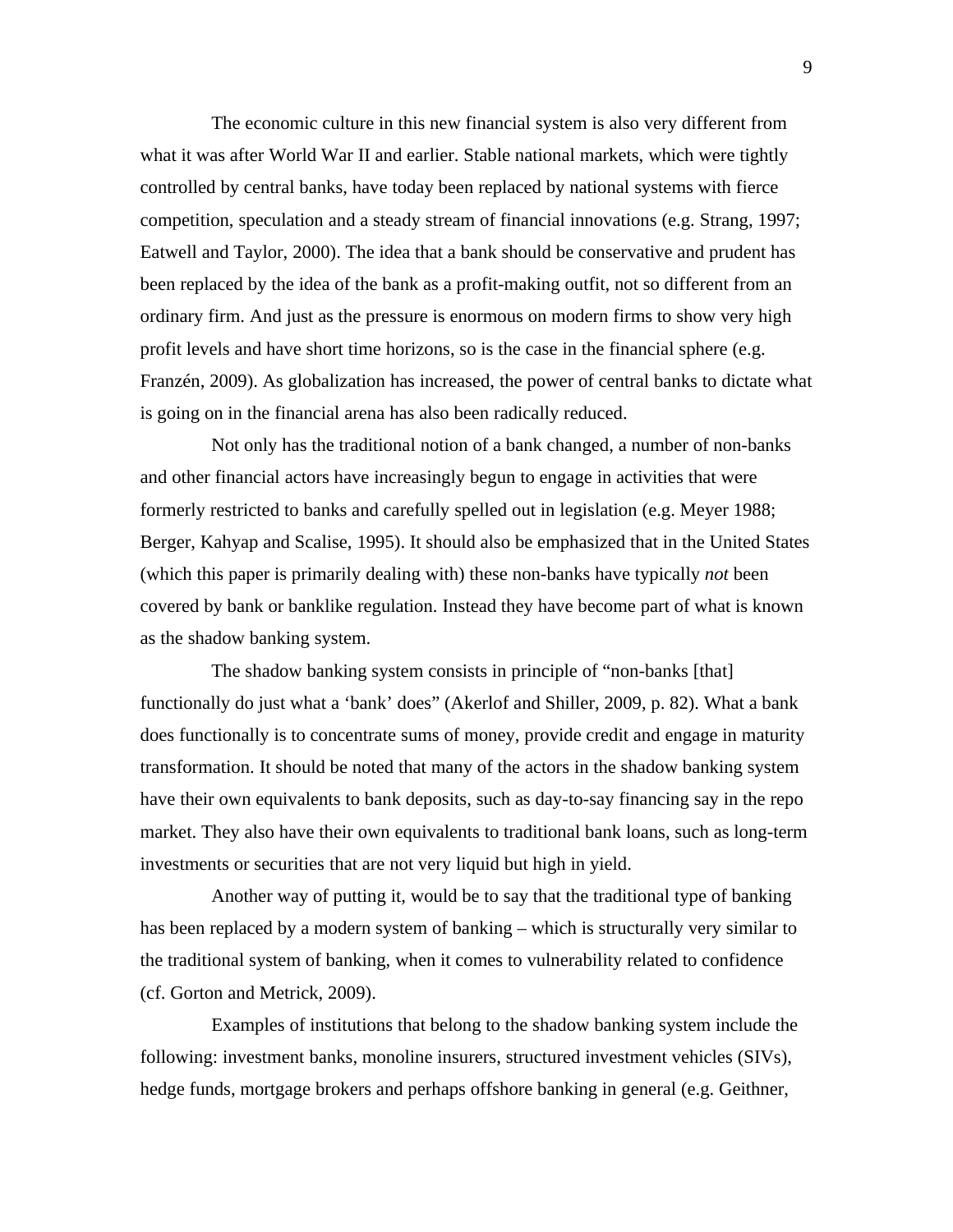2008; Krugman, 2008; Zandi, 2009b, pp. 119-21). Information about the shadow banking system, it should also be noted, is typically of poor quality; and regulations about the need to maintain reserves, in case of losses, are usually lacking. As a result, confidence is *extra* volatile and vulnerable in the shadow banking system.

To this should be added the many new financial instruments that have appeared in the post-Bretton Woods system. Many of these are sometimes of such complexity that they cannot be understood or are only understood by a few people who are specially trained. Some of these new instruments are not traded on markets, which means that their value has to be determined in some other way, say through mathematical models. The rating agencies have sometimes also handled this task, through their valuations.

In terms of proxy signs, all of these developments have made it harder for market actors to properly evaluate what is going on. They lack much of the information that is needed to evaluate the actors in the shadow market system. And, to repeat, many of the new financial instruments are so complex and impenetrable, that you typically have to trust how other actors evaluate them. Both tendencies make confidence precarious and extraordinarily hard to manage.

 From something like 2001 and onwards a credit bubble started to appear in the United States. Huge amounts of capital moved into the country, in search of profit higher than the low rate of interest that existed at the time (real risk-free rate of interest). A housing bubble was also in the making; and through the process of securitization the housing market was closely linked to the credit bubble in the U.S. financial system as well as to the international financial system. Mortgages, traditionally the business of local banks, were now pooled, turned into bonds and CDOs that were sold on to investors, in the United States and elsewhere.

One novelty about the housing bubble was that it also involved a new group of economic actors: people who for the first time were able to buy a house, thanks to subprime and low-grade mortgages ("Alt-A mortgages"). As opposed to the traditional kind of person buying a house and taking out a mortgage, these new actors could only pay their fees on one condition; and this was that the housing market kept going up. So long as was the case, they could renegotiate and continue to own their houses (e.g.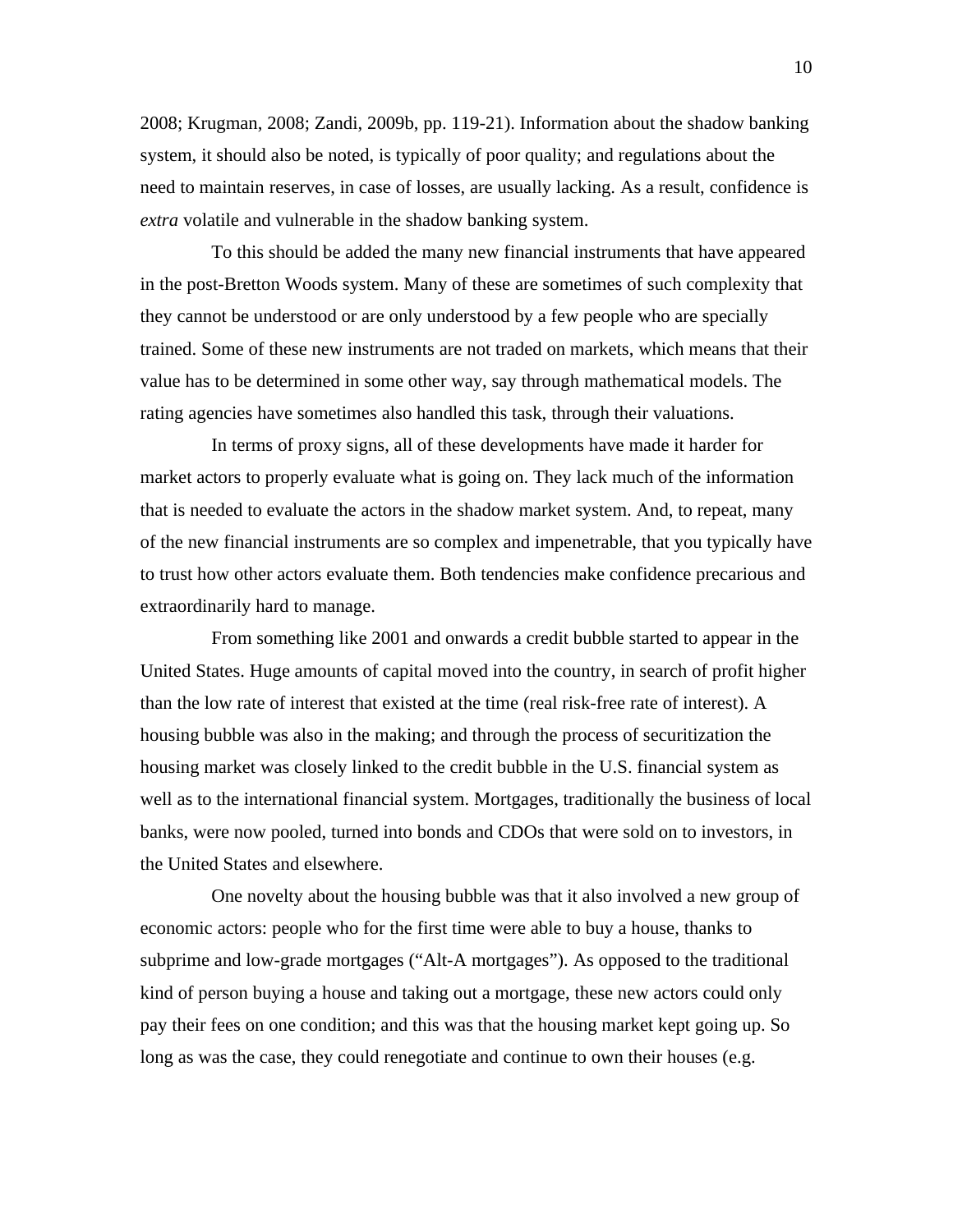Gorton 2008). The moment the market turned down, however, they would have to foreclose; and the securities based on this type of mortgage would register a loss.

This is exactly what happened in 2007, when the decline of the U.S. housing market started to register in a major way in the financial system. The financial crisis, it is generally agreed, began in August 2007, when a major mortgage outfit went under and the Fed as well as the European Central Bank had to infuse billions of dollars and euros into their financial systems.

The failing subprime mortgages were, to repeat, at the center of what was now going wrong; and by August 2007 the amount of subprime mortgages was estimated at \$ 2 trillion. If these mortgages had been of the old type, there would have been foreclosures and many local banks would have had to face severe losses. Now, instead, the great majority of the mortgages were largely securitized, and this meant that something else happened.

It is also true that if the new securities had been fully transparent, the investors at the end of the chain would have had to take their losses; and that would have been all. This, however, is not what happened. Instead the trouble spread to other parts of the financial system: inter-bank lending started to freeze up and a run on SIVs took place. Why was this the case? According to an important paper on the credit crunch that now came into being, entitled "The Panic of 2007", the reason was that it was impossible for the investors to decide which bonds and CDOs had suffered losses and to what extent (Gorton, 2009). The way that these securities had been constructed made them impenetrable.

Gorton also argues that the so-called ABX indices came to play a crucial role in transforming a situation of economic loss in the housing market into a low-level panic in parts of the financial system (cf. MacKenzie, 2009a, pp. 63-5). The ABX indices, which first appeared in 2006, made it possible for the first time to establish a market price for mortgage related subprime bonds, and the CDOs based on these; and also to hedge against a fall in value. The problem, however, was that while the ABX indices allowed investors to realize that the market was now lowering the price on securities based on subprime mortgages, they did not allow the investors to figure out which securities were of low quality and which were not.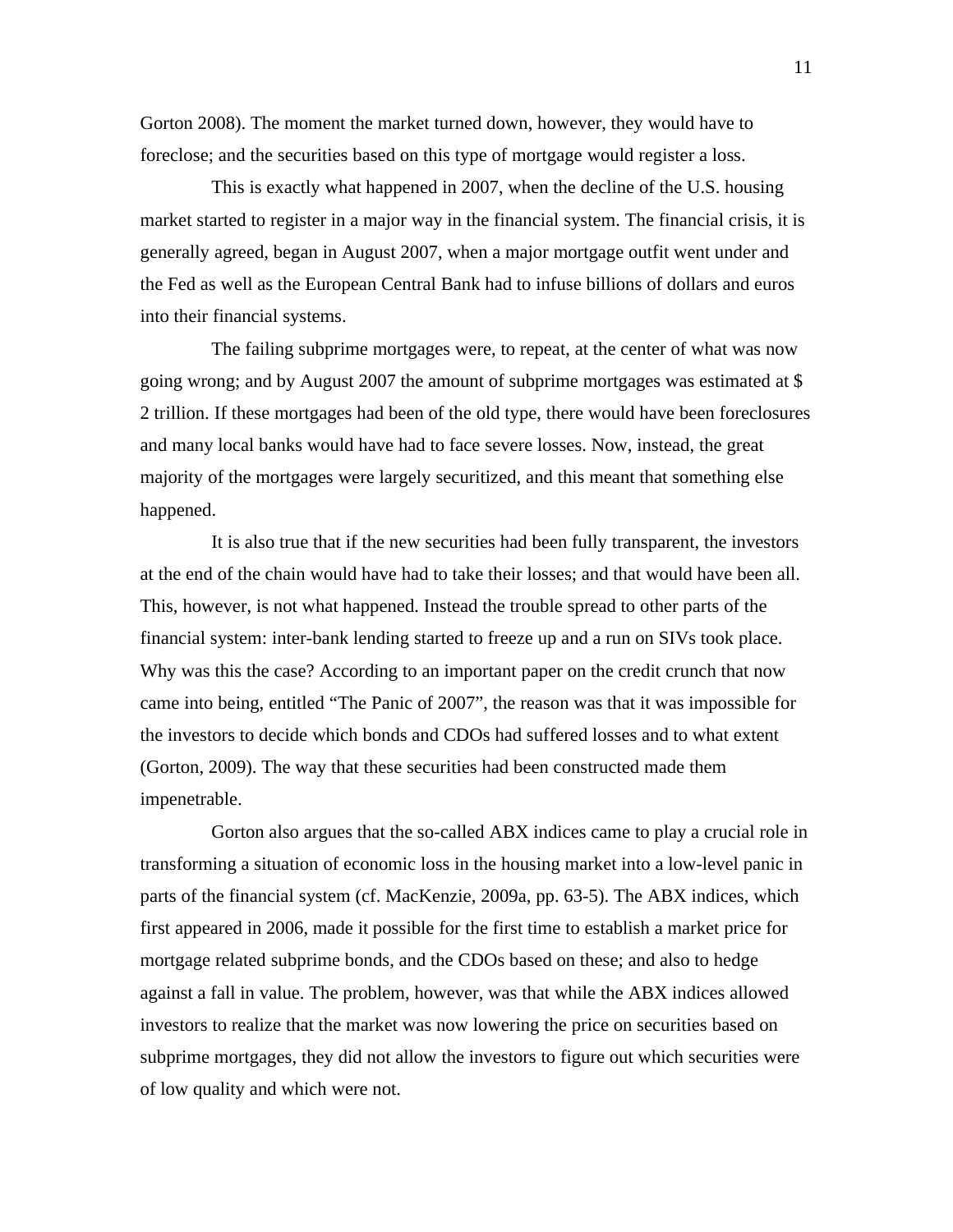The result was a fear about hidden losses that spread to all subprime mortgage related bonds and CDOs as well as to the institutions suspected of owning these. Gorton also notes that once mortgage related bonds and CDOs began to fall in value, other factors started to intervene – especially that this fall in value spread to other securities. The need for more collateral in the repo market, for example, pushed many other types of securities onto the market and lowered their price. The accounting rule that mandated securities to be valued at their market price operated in the same direction (FASB 157 or the mark-to-market rule).

Gorton sums up his argument as follows:

The ABX information, together with the lack of information about location of the risks, led to a loss of confidence on the parts of the banks in the ability of their counterparties to honor contractual obligations. The panic was on, starting with a run on structured vehicles. (Gorton, 2009, p. 568)

While Gorton focuses on the difficulty in locating losses because of the opacity of various financial instruments, it can be added that one can also think of others reason why there were hidden losses. One is financial fraud, which clearly played an important role in the subprime market; another is various accounting tricks.<sup>[2](#page-48-1)</sup>

But even if there were clear problems in the financial markets already in 2007, it was not easy for the investors to read the signs. The Dow, for example, hit a record high of 14,164 in October but also oscillated quite a bit. People in the finance industry were aware that something was happening, but seemed to think that it was a problem of liquidity rather than insolvency. John Taylor, a well-known expert on finance, was at this point convinced that the problems were due to insolvency (Taylor, 2009; see also Roubini, 2007). A survey of traders that Taylor and a colleague let carry out, showed however that most of these thought it was a question of liquidity (Taylor, 2009).

As 2007 became 2008, the economic problems continued and also other mortgages than subprime and Alt-A began to fall in value. This meant that the potential losses – the hidden losses - were now extended to a pool of mortgage-backed securities worth somewhere between \$ 5-10 trillion. An increasing number of mortgage related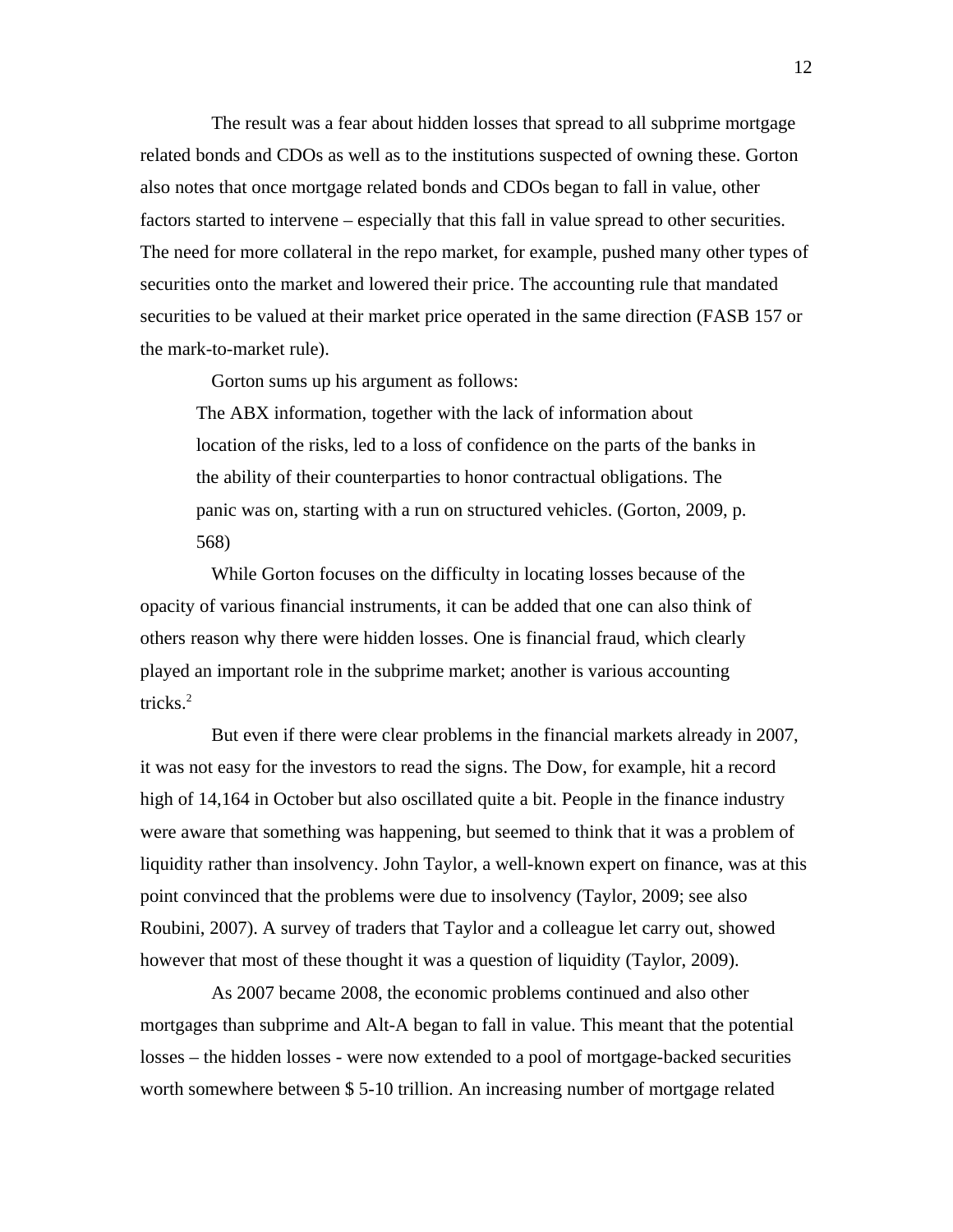originators were also going bankrupt; and the price of housing continued to go down. When SIVs came under pressure they had to be moved back onto the balance sheet of their originators. Citigroup had a number of SIVs and, as a result, had to suddenly owe up to enormous losses.

Two hedge funds that were legally independent of Bear Stearns, but linked to it through bonds of obligation, were liquidated in July 2007 because of heavy losses in mortgage-based securities (e.g. Cohan, 2009). When Bear Stearns assumed responsibility for these losses, it was considerably weakened. The mortgage related assets that Bear Stearns itself had kept, in combination with a very high leverage ratio, did the rest; and on March 16, 2008 Bear Stearns was sold to JP Morgan Chase in order to avoid bankruptcy. The deal had been partly financed by the Fed, which indicates the severity of the situation since investment banks are regulated by SEC and not the Fed. This was the first time in history that the Fed had helped to rescue an investment bank.

Bear Stearns, like the other major investment banks, had been part of the socalled originate and distribute-chain of the mortgage securities; and had got caught holding too many securities of poor quality while it was very highly leveraged. It disappeared in a run on the bank, triggered by its weak economic position.

The end for Bear Stearns began on March 10, when one of its mortgage-based debts was downgraded by Moody's, something that started a rumor that the bank was in trouble. Bear Stearns immediately denied that it had liquidity problems but, as is often noted, when a bank denies that it has a liquidity problem it is already lost. "When confidence goes, it goes", as Paulson said when asked about the chances of Bear Stearns to survive (Wessel, 2009a, p.151; cf. Bagehot, [1873] 1922, p. 68).[3](#page-48-2)

The fate of Bear Stearns allows us to quickly revisit the theories of Merton and Bagehot about loss of confidence and how it is related to financial collapse. Merton argues that a healthy bank can fail because of rumors even if it is solvent, while Bagehot argues that a bank is extra vulnerable to losses of confidence if it has *hidden losses*.

Christopher Cox, Chairman of the SEC at the time when Bear Stearns went under, has explained its fate along the lines of Merton:

In accordance with customary industry practice, Bear Stearns relied dayto-day on its ability to obtain short-term financing through borrowing on a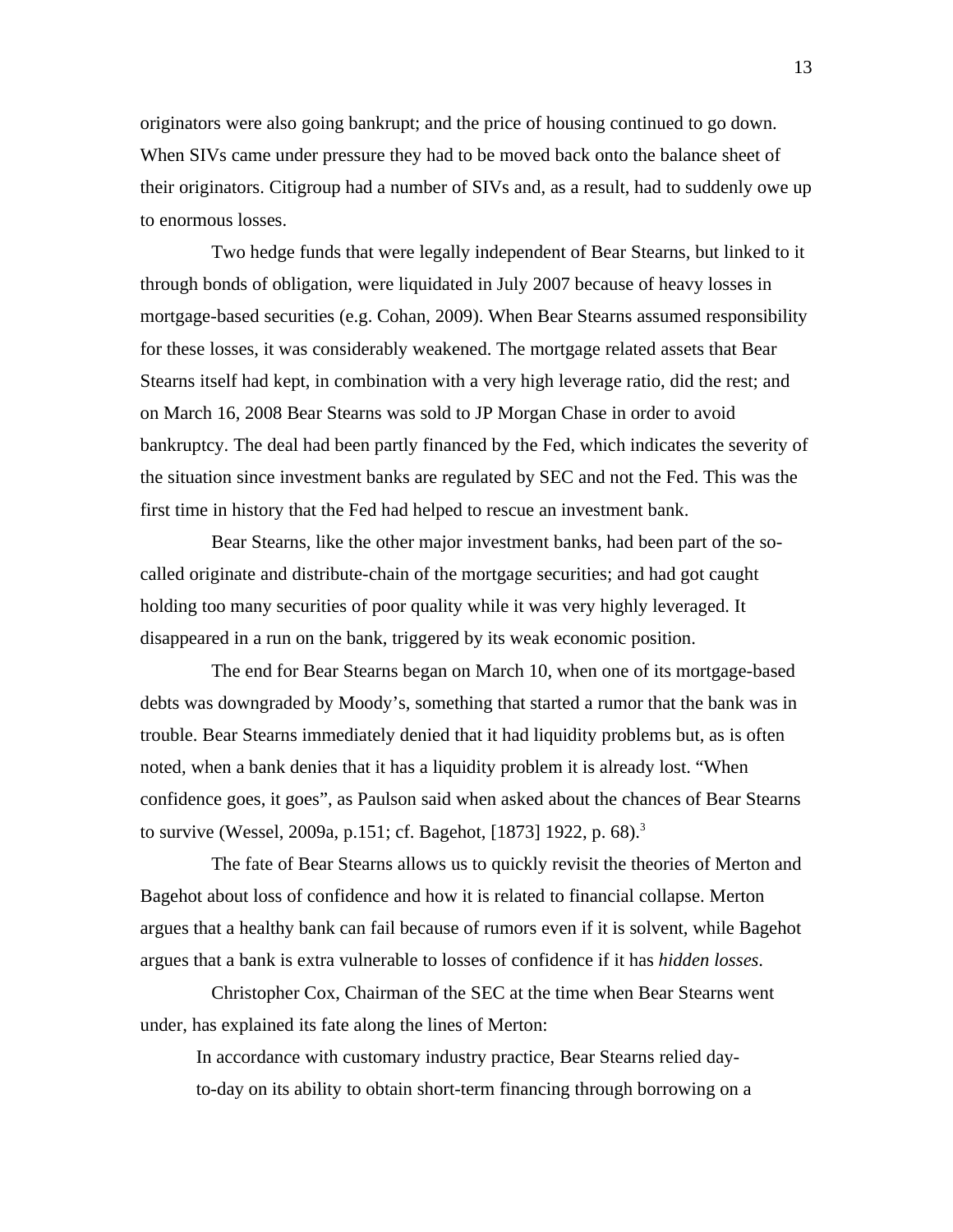secured basis. Beginning late Monday, March 10, and increasingly through the week, rumors spread about liquidity problems at Bear Stearns, which eroded investor confidence in the firm. Notwithstanding that Bear Stearns continued to have high quality collateral to provide as security for borrowings, market counterparties became less willing to enter into collateralized funding agreements with Bear Stearns. This resulted in a crisis of confidence. (Cox, 2008, p. [3]).

Hedge fund investor David Einhorn explains the fate of Bear Stearns more along the lines of Bagehot:

Of course, Bear didn't fail because of market rumors. It fell because it was too levered and had too many illiquid assets of questionable value and at the same time depended on short-term funding. (Einhorn, 2008a, p. 6)

During the months after the fall of Bear Stearns the general economic situation continued to worsen. As the prices on the housing market were going down, securities that at first had seemed safe now entered the danger zone, including those with an AAA rating. By August, according to information from the IMF, the value of many assets had fallen dramatically, something that was especially dangerous for those institutions that depended on short-term financing (Turner, 2009, p. 24).

As the economic situation continued to worsen during the fall of 2008, the pressure shifted to the remaining investment banks and especially to Lehman Brothers. To better understand what happened during the fatal weekend of September 13-14, when the fate of Lehman was decided, we will now turn to the economic activities of Lehman during 2007 and 2008.

#### Lehman Brothers up to the Weekend of September 13-14

The modern Lehman Brothers (with distant origins in a dry goods business that was begun in Alabama in 1847), emerged once more as an independent investment bank in 1994 when it was spun off from American Express (e.g. McDonald and Robinson, 2009; Tibman, 2009). Richard Fuld, who had joined Lehman in 1969, was now appointed its President and CEO. Under his leadership, Lehman continued to carry out the traditional tasks of an investment bank but also advanced with great success into many of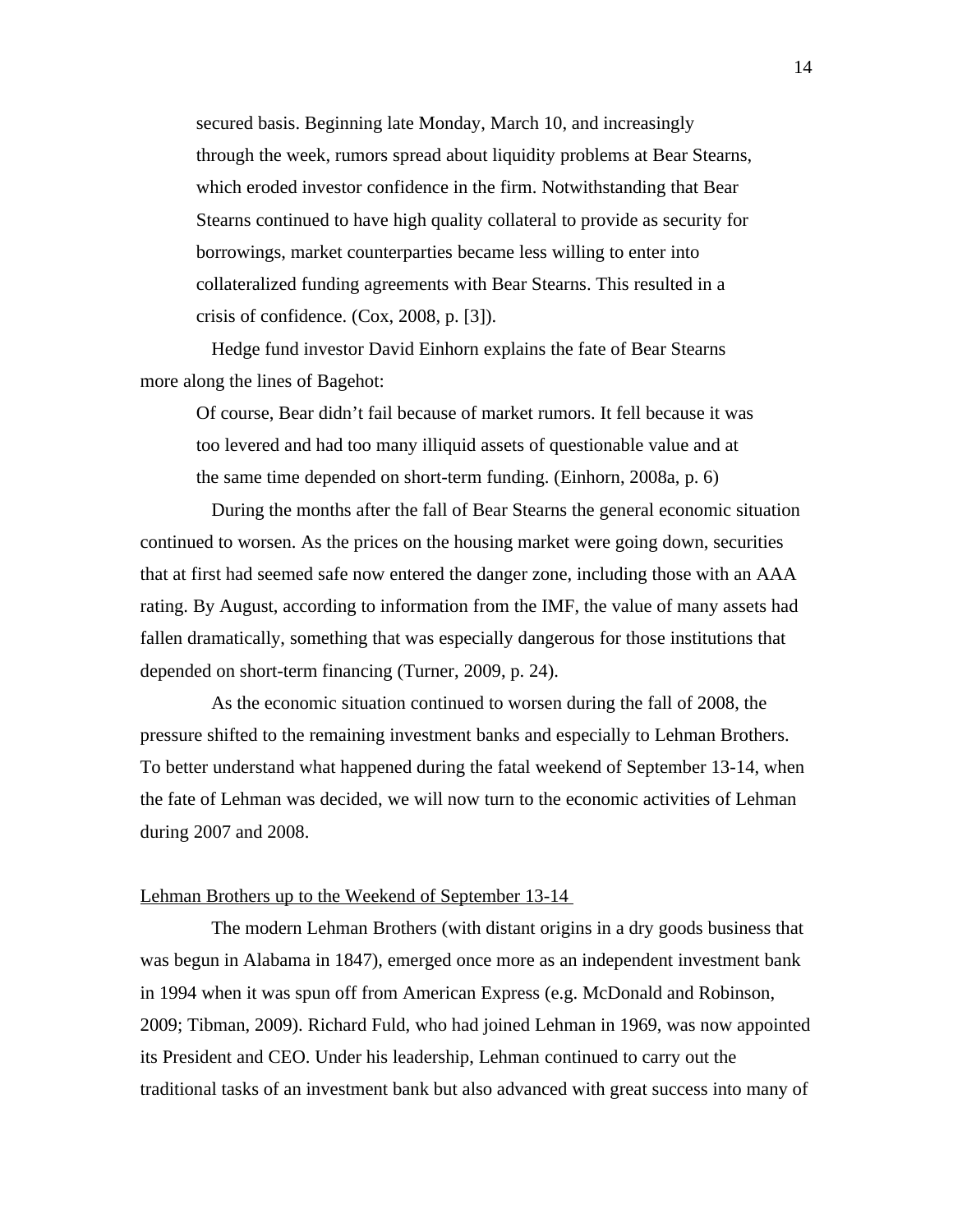the new financial markets that were emerging at the time. For one thing, it early on became a leader in the subprime securitization market.

Till Fuld was pushed to the side in June 2008, he ran Lehman in an authoritarian manner, creating the very aggressive and competitive type of corporate culture that seems to be characteristic of modern investment banks. $4$  As many successful CEOs, he also had a lifestyle that isolated him from the world of ordinary people.<sup>[5](#page-48-4)</sup>

Part of the reason why Lehman later would go bankrupt, is the fact that anyone who was perceived as a threat by Fuld was quickly eliminated – including a number of critics who early on realized that Lehman was headed for serious trouble (McDonald and Robinson, 2009; Tibman, 2009). It should also be noted that Fuld's personal experience was as a bond trader and that he had little technical understanding of such new financial instruments as collateralized debt obligations, credit default swaps and the like (e.g. McDonald and Robinson, 2009, pp. 91, 234-36). Also this lack of sophistication on Fuld's part helps to explain some of Lehman's strategic errors in handling the financial crisis.

Lehman was one of the leaders in the production of securitized mortgages and also owned two mortgage firms, BNC in California and Aurora Loan Services in Colorado.<sup>[6](#page-48-5)</sup> According to *The Wall Street Journal*, "Lehman established itself [in the mid-1990s] as a leader in the market for subprime-mortgage-backed securities. It built a staff of experts who had worked at other securities firms and established relationships with subprime-mortgage lenders" (Hudson, 2007).

In 2005 and 2006 Lehman was the largest producer of securities based on subprime mortgages. By 2007, more than a dozen lawsuits had been initiated against Lehman on the ground that it had improperly made borrowers take on loans they could not afford. "Anything to make the deal work", as one of Lehman's former mortgage underwriters put it (Hudson, 2007). In 2007 the housing market also continued to go down and Lehman was increasingly getting stuck with mortgage bonds and CDOs that it could not pass on.

Fuld does not seem to have understood what a great threat this constituted. He knew of course that the housing market was going down; and in order to counter this, he decided to invest heavily in commercial real estate and in assets outside the United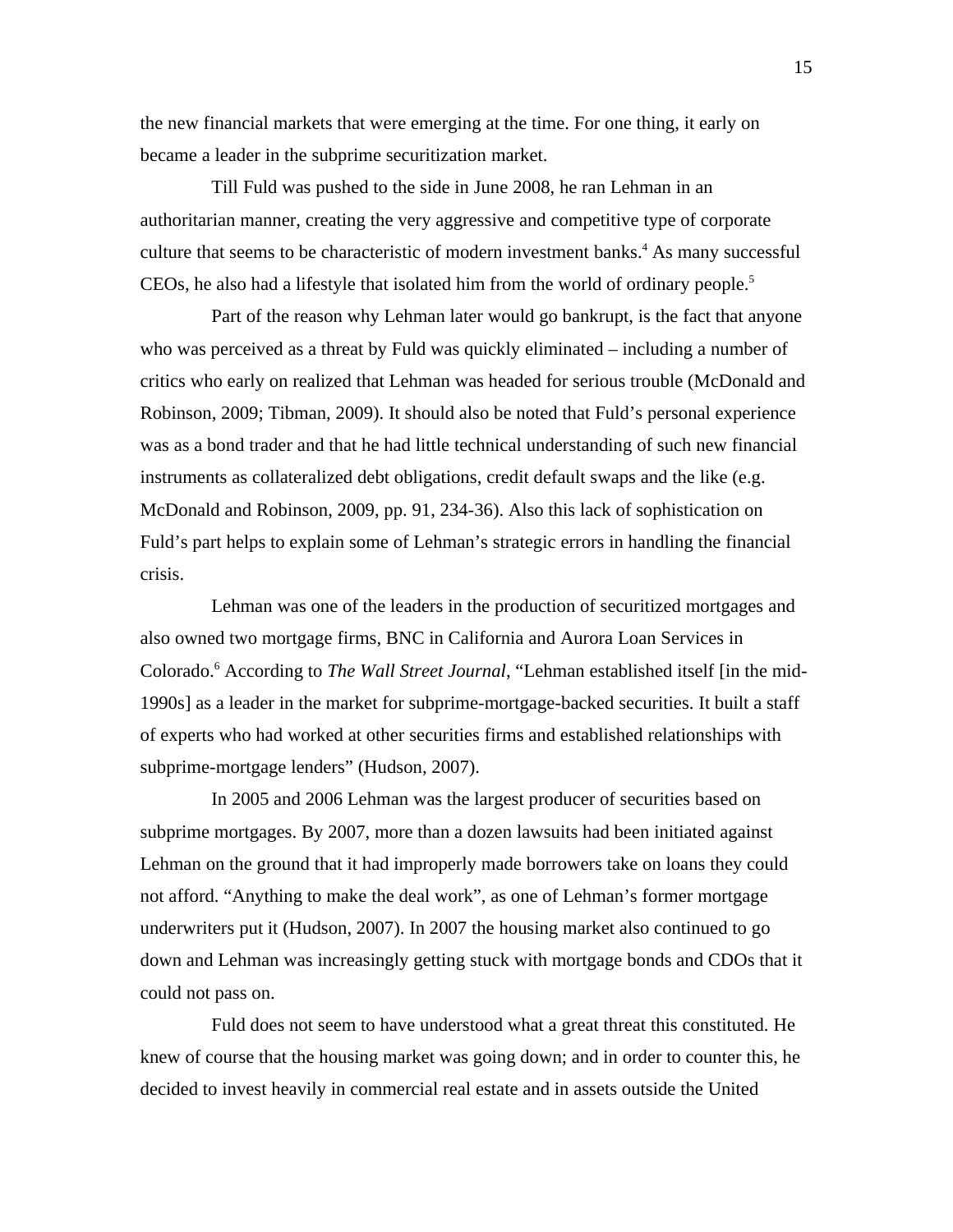States. What was behind this strategy was a lack of insight into the close link between what was going on in the financial system and in the U.S. housing market, thanks to securitization. As things turned out, Lehman's dealings in commercial real estate created even more bad debt on its books than its dealings in residential housing.

During 2008 the position of Lehman worsened and its shares continued to go down. The day after the fall of Bear Stearns on March 16, 2008, its shares fell 19 percent and many believed that Lehman was the next investment bank to go (Onaran, 2008, p. 61). Secretary of the Treasury Henry Paulson was one of these persons and he therefore initiated regular contacts with Fuld. He emphasized to Fuld that Lehman was in a very difficult economic situation and needed to find a buyer. "We pressed him to find a buyer [after June]", Paulson would later say (Nocera and Andrews, 2008). People from the SEC and the Fed were stationed at Lehman. Contrary to what is believed, the Fed also started help Lehman with enormous loans and would do so till its collapse on September 15. $^7$  $^7$ 

Fuld, it appears, did not realize the seriousness of either what Paulson was telling him nor of the situation in general. For one thing, he thought that he had the full backing of Paulson. "We have huge brand with treasury", as he famously phrased it in email, after a meeting with Paulson on April 12 (Fuld, 2008a).

From March to the September 13-14 weekend Fuld also turned down several opportunities to sell Lehman as well as an infusion of capital from Warren Buffett (e.g. Story and White, 2008). Attempts to cut deals with Morgan Stanley, Goldman Sachs and Bank of America similarly came to nothing (e.g. Sorkin, 2009a). To what extent Fuld's personal attachment Lehman played a role in this is unclear. As late as early July, however, he told a journalist, "I will never sell this firm" (Gowers 2008).

Despite all of these failures, Fuld insists that it was rumors and short selling that brought down Lehman, not its huge losses in a deteriorating economy and his own failure to deal with this. "Ultimately what happened to Lehman Brothers", Fuld later said when he testified at Congress, "was caused by a lack of confidence" (Fuld, 2008b, p. 8).

While it seems that Fuld believed that Lehman could weather any storms it faced during the spring and summer of 2008, investors were getting increasingly nervous. While many banks had declared heavy losses and write-downs, Lehman had not. In fact, Lehman declared a profit of several hundred million dollars for the first quarter of 2008.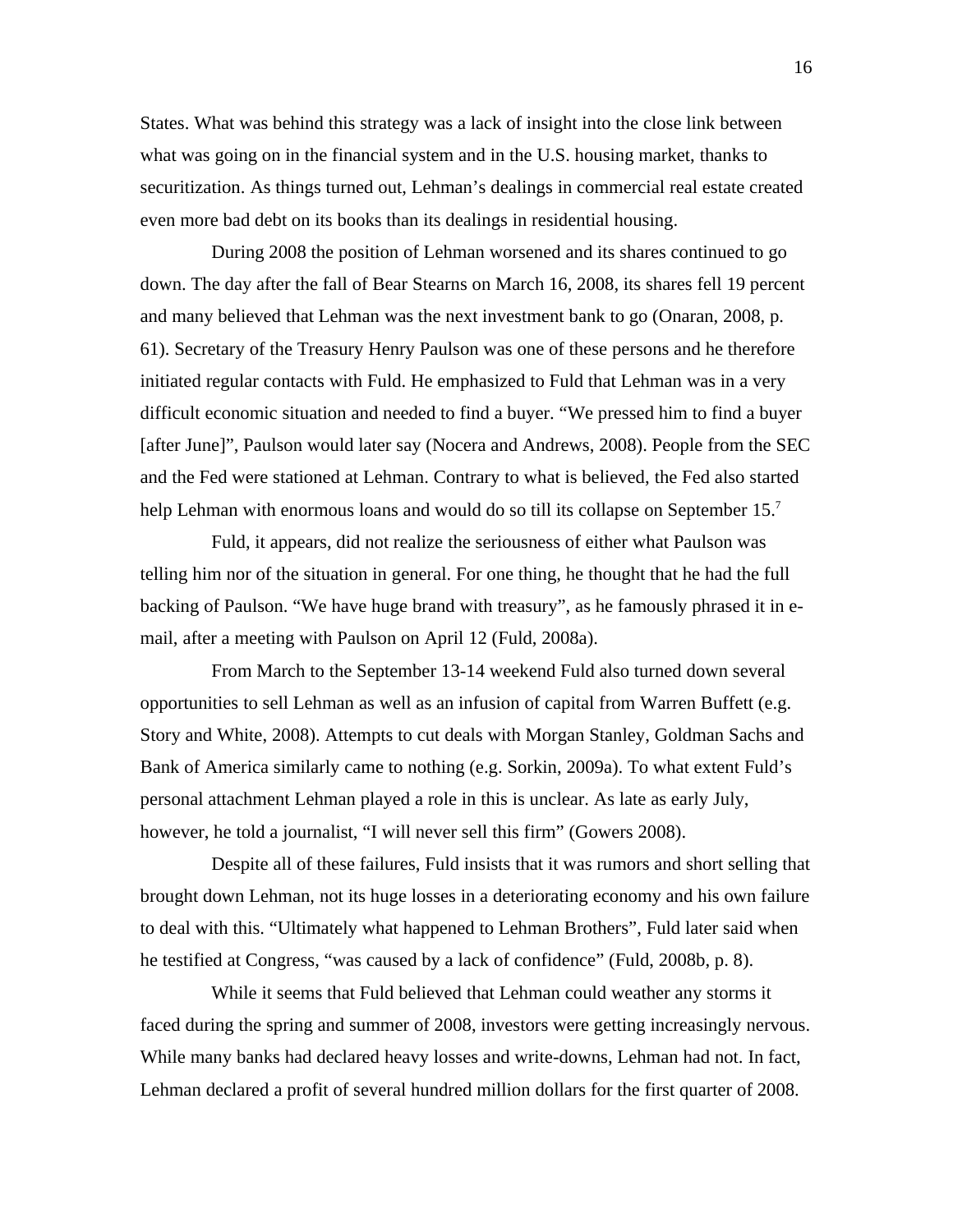The three major rating agencies were also applauding Lehman's performance, as they would do till the very end.<sup>[8](#page-49-0)</sup> Still, rumors were strong that Lehman was covering up its losses. Some investors also started to look for information on their own, and what they found made them suspicious.

One of these investors was David Einhorn, the head of a hedge fund called Greenlight Capital. At a conference for investors in April, Einhorn gave a speech in which he argued that investment banks were dangerous for a number of reasons. For one thing, he said, they used half of their revenue for compensation – something that means that its employees had a very strong incentive to increase the leverage of their firm. He ended his speech with a full-blown attack on Lehman. If you calculate its leverage properly, he said, it was 44:1. This means, he explained, that if the assets of Lehman fell by 1 %, the firm would have lost almost half of its equity. The consequences of this were dramatic: "suddenly, 44 times leverage becomes 80 times leverage and confidence is lost" (Einhorn, 2008a, p. 9).

Einhorn also tried to estimate Lehman's losses. He did this by looking very carefully at various categories of assets, in which Lehman had invested and which had fallen in value since 2007. His conclusion was the following:

Lehman does not provide enough transparency for us to even hazard a guess as to how they have accounted for these items. Lehman responds to requests for improved transparency begrudgingly. I suspect that greater transparency on these valuations would not inspire market confidence. (Einhorn, 2008a, p. 9)

Einhorn, however, was not finished with Lehman. In late May he made a second public attack on Lehman. This time he announced that his hedge fund was shorting Lehman and he explained the reason for this in detail (Einhorn, 2008b, p. 9). He ended on the following note: "My hope is that Mr. Cox and Mr. Bernanke and Mr. Paulson will pay heed to the risks to the financial system that Lehman is creating and that they will lead Lehman toward a recapitalization and recognition of its losses – hopefully before taxpayer assistance is required" (Einhorn, 2008b, p. 9).

That Einhorn had a very good understanding of Lehman's financial state became clear in early June, when Lehman announced a stunning loss of bn 2.8 \$ for its second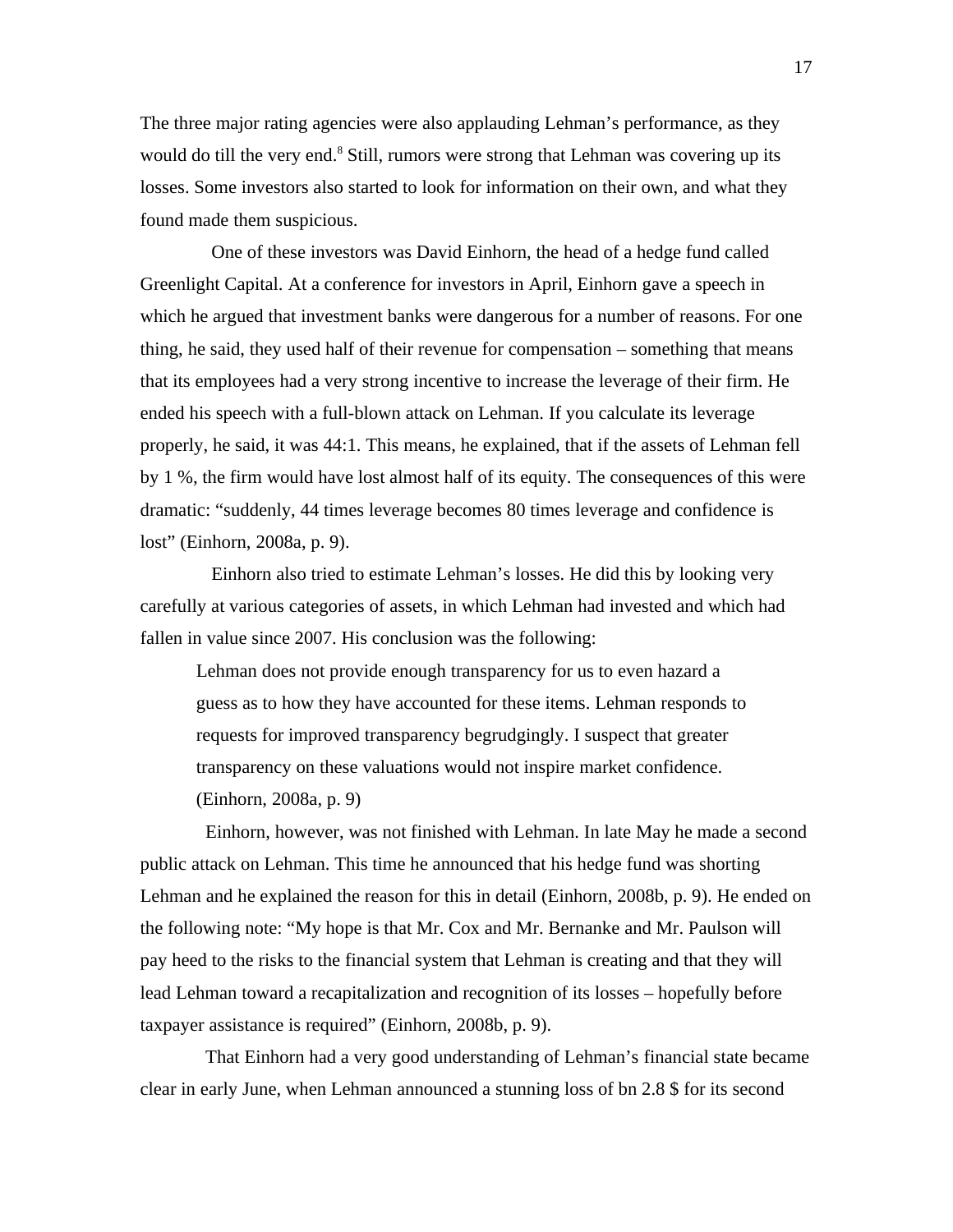quarter. But even this did not calm investors, who feared that Lehman had quite a bit more of hidden losses. Rumors grew strong that Lehman was about to collapse.

Lehman was not alone in having problem, as the crisis grew deeper. One major trouble spot was Fannie Mae and Freddie Mac, the two semi-official private agencies that together guaranteed some \$ 1.5 trillion in mortgages. On September 7 both of these institutions were nationalized and infused with \$ 200 bn in resources by the Treasury. The U.S. state had once more intervened; and it had again gone far beyond what it had done in the past.

At this time Fuld was desperately trying to raise capital and to find a buyer. He contacted a number of potential investors, including Citigroup, which sent over a team to go through Lehman's books (McDonald 2009:281). Lehman's last chance of being bought up disappeared on September 10, when Korea Development Bank announced that it had decided to withdraw from a possible acquisition. The very same day Lehman also declared a loss of \$ 3.9 bn and was warned by Standard & Poor that it might be downgraded.

The next day Lehman had great difficulty in scraping together the extra collateral of \$ 8 bn that JP Morgan Chase now demanded; and it was clear that the financing of Lehman's daily operations was quickly drying up. The end, in other words, was near. On September 12 a number of the key CEOs on Wall Street each got a call from staff members at the Fed, telling them to attend an emergency meeting at 6 pm at the New York Federal Reserve Bank. Lehman's fate was to be decided.

### The Fatal Weekend of September 13-14, 2008

The weekend of September 13-14 is usually presented in terms of how the attempt to save Lehman failed, and how Lehman had to declare bankruptcy in the early hours of September 15. In this paper the focus will primarily be on the role of confidence in the events of September 13-14. This means that I will continue to look at investor confidence in Lehman. One of the tasks of the weekend, for example, was precisely to determine the actual economic situation of Lehman. The outcome of this will allow us to judge whether Lehman was indeed in a much worse economic situation than was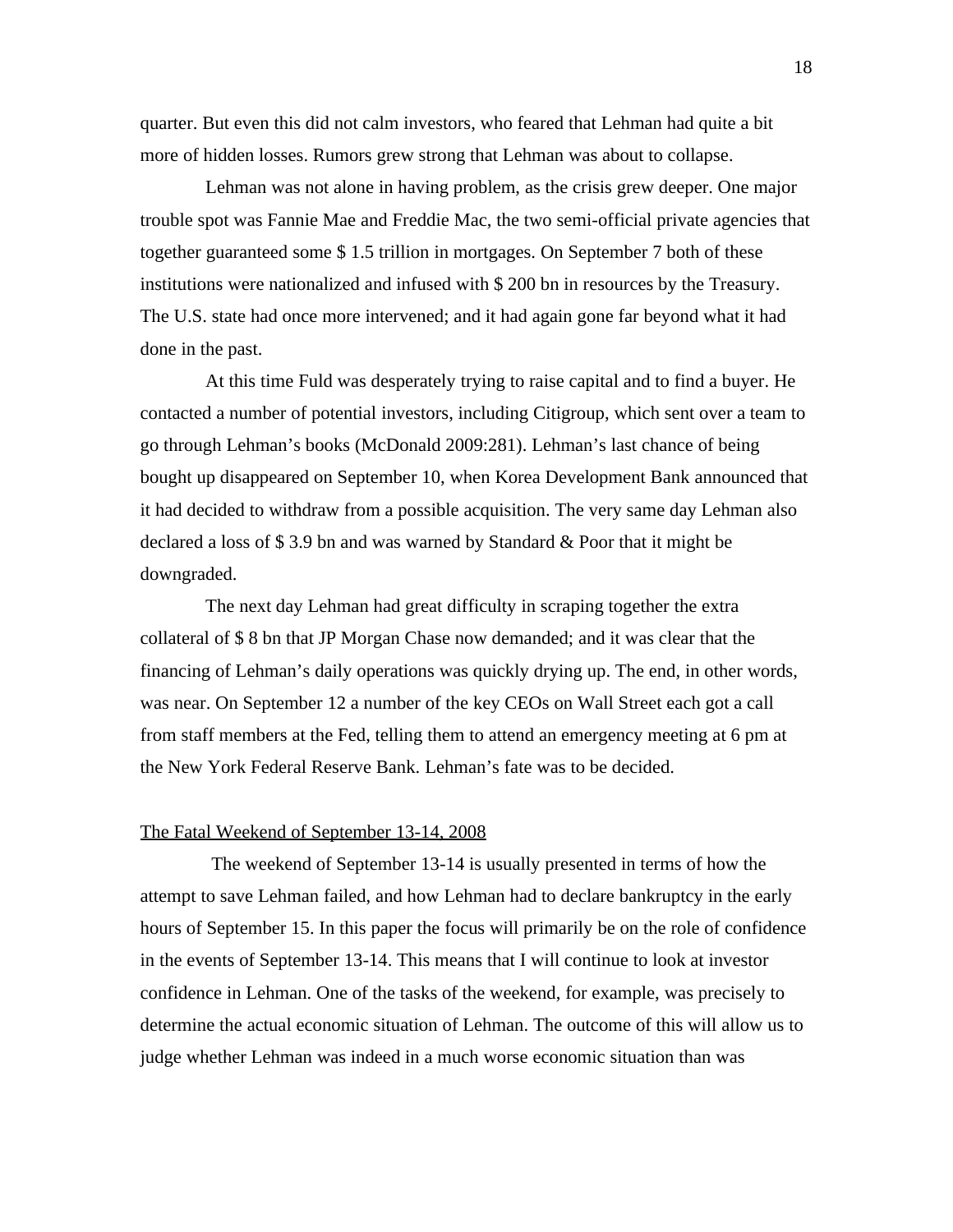officially known - or just the victim of ill-founded rumors, along the lines that Cox had argued about Bear Stearns.

In presenting what happened during the weekend of September 13-14, it should be noted that this type of meetings, in which so-called private sector or industry solutions are sought under the guidance of the Fed, are strictly secret. No notes are taken and participants are not to discuss what happened. While there exist a few accounts of the weekend already, some important information will probably be added in the future (e.g. Fishman, 2008; Wessel, 2009a; Sorkin, 2009a; Stewart, 2009).

It should also be emphasized that a new type of confidence also needs to be taken into account, once we enter the weekend of September 13-14. This is confidence in the state. If a private sector solution did not work out, would the Fed step in and back Lehman or not? I refer to this type of confidence as *confidence in the state* because what was at issue was not so much if the Treasury or the Fed would support Lehman, but if the U.S. state would do so.

While confidence in the state differs in many ways from investor confidence, it can be analyzed according to the scheme that was earlier introduced. If the state sends a signal (proxy sign) that it will intervene, and then does intervene, confidence will be maintained. The same is true when the proxy sign is negative and no action is taken. If the state, however, says it will *not* intervene to back some party, but does so anyway, some confidence may be lost but not all of it. If the state says that it will back some party, and does *not* do so, in contrast, confidence in the state will be threatened and perhaps shattered.

According to an analyst at Morgan Stanley, there was strong confidence at the time that the U.S. state would not let a big bank go under: "Prior to Lehman, there was an almost unshakable faith that the senior creditors and counterparties of large systemically important financial institutions would not face the risk of outright default. This confidence was built up ever since the failure of Continental Illinois (at the time the seventh largest US bank) in 1984, a failure in which bondholders were [fully paid out]" (van Duyn, Brewster and Tett, 2008).

But there was also the issue of moral hazard and the notion that the best solution is always to let the market decide. How difficult it was to manage confidence in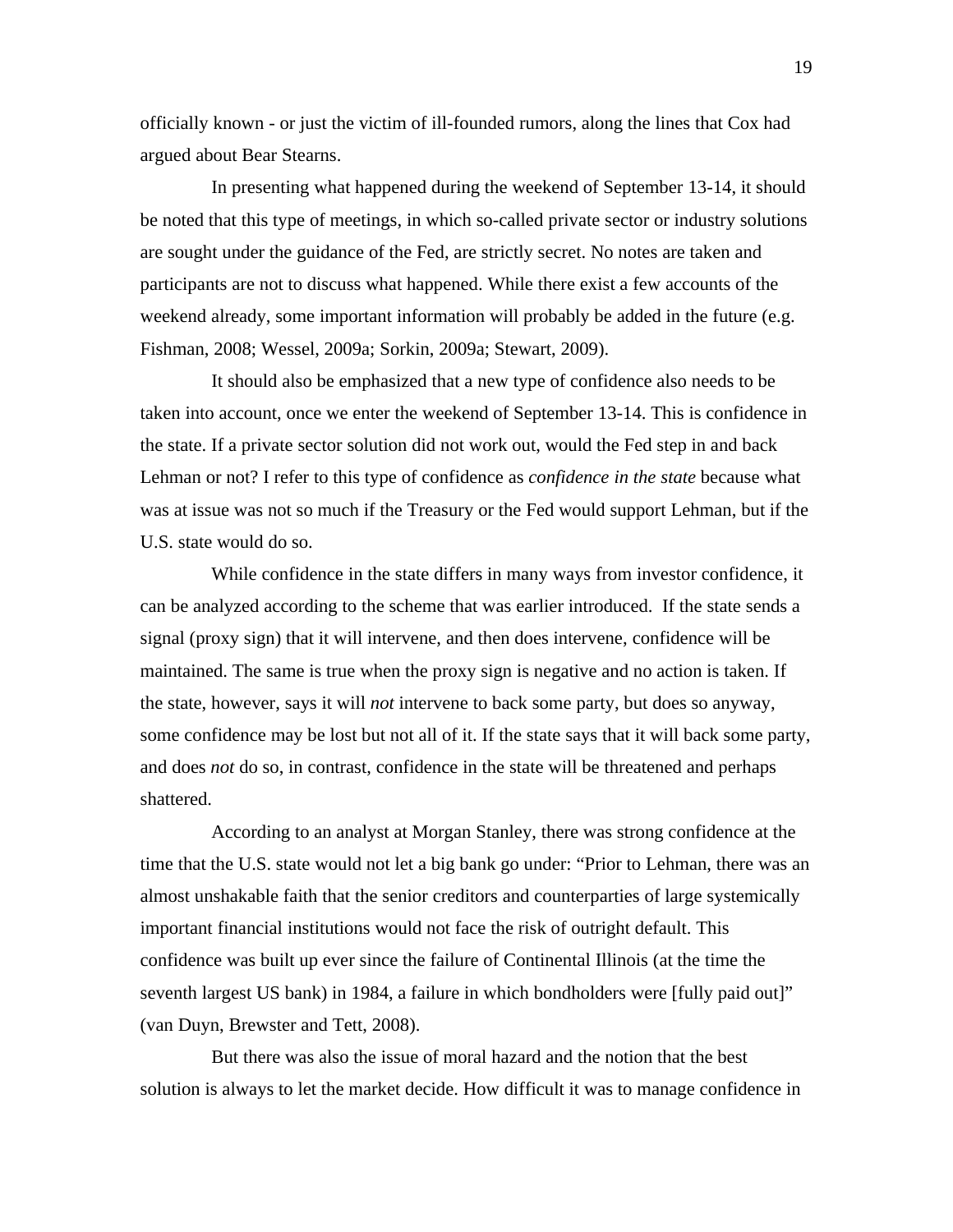the state at this point can be exemplified by Paulson's behavior. During a conference call with Bernanke and Geithner, which took place during the week that preceded the weekend of September 13-14, he exclaimed with dismay, "I'm being called Mr. Bailout. I can't do it again [bailing out another bank]" (Wessel, 2009a, p. 14).

Paulson later said that the reason for his outburst was that he did not want any Fed officials to leak to the press that he was ready to support another bailout. Paulson had received quite a bit of criticism for helping Bear Stearns and Freddie Mac-Fannie Mae. It should also be noted that much of the country's political elite – including presidential candidates Obama and McCain as well as the Speaker of the House, Nancy Pelosi – was against a bailout, as were many people in the financial world and around Bush (e.g. Cornwall, 2008; Sorkin, 200[9](#page-49-1)a, pp. 283-85).<sup>9</sup>

Soon after his outburst Paulson allowed some of his staff members to leak to the press that he was totally opposed to a bailout. This upset Geithner, who confronted Paulson: "The amount of public money you're going to have to spend is going up, more than you would have otherwise! Your statement is way out of line!" (Wessel, 2009a, p.16). In Geithner's view, what was needed in a situation like this was a flexible approach, not locking yourself into one position.

Also Bernanke was very upset over Paulson's outburst and wanted to be reassured that Paulson had not committed himself to some definite action before he knew what was going on. Like Paulson, Bernanke had been criticized for not letting the market take care of Bear Stearns and Freddie Mac-Fanny Mae. One editorial at the *Wall Street Journal* on the Bear Stearns deal was entitled "Pushovers at the Fed" (*Wall Street Journal,* 2008b).

Bernanke would later recall that many economists had also told him to trust the market. At the annual Fed conference in August 2008, "a lot of economists…were saying: 'Oh, you know, you should be in favor of the market. Let them fail. The market will deal with it'" (Wessel, 2009a:21; cf. Cassidy, 2008:61). Bernanke, however, did not find the arguments of the economists very convincing:

I was unpersuaded. I believed that a failure of a major institution in the midst of a financial crisis would not only create contagion through effects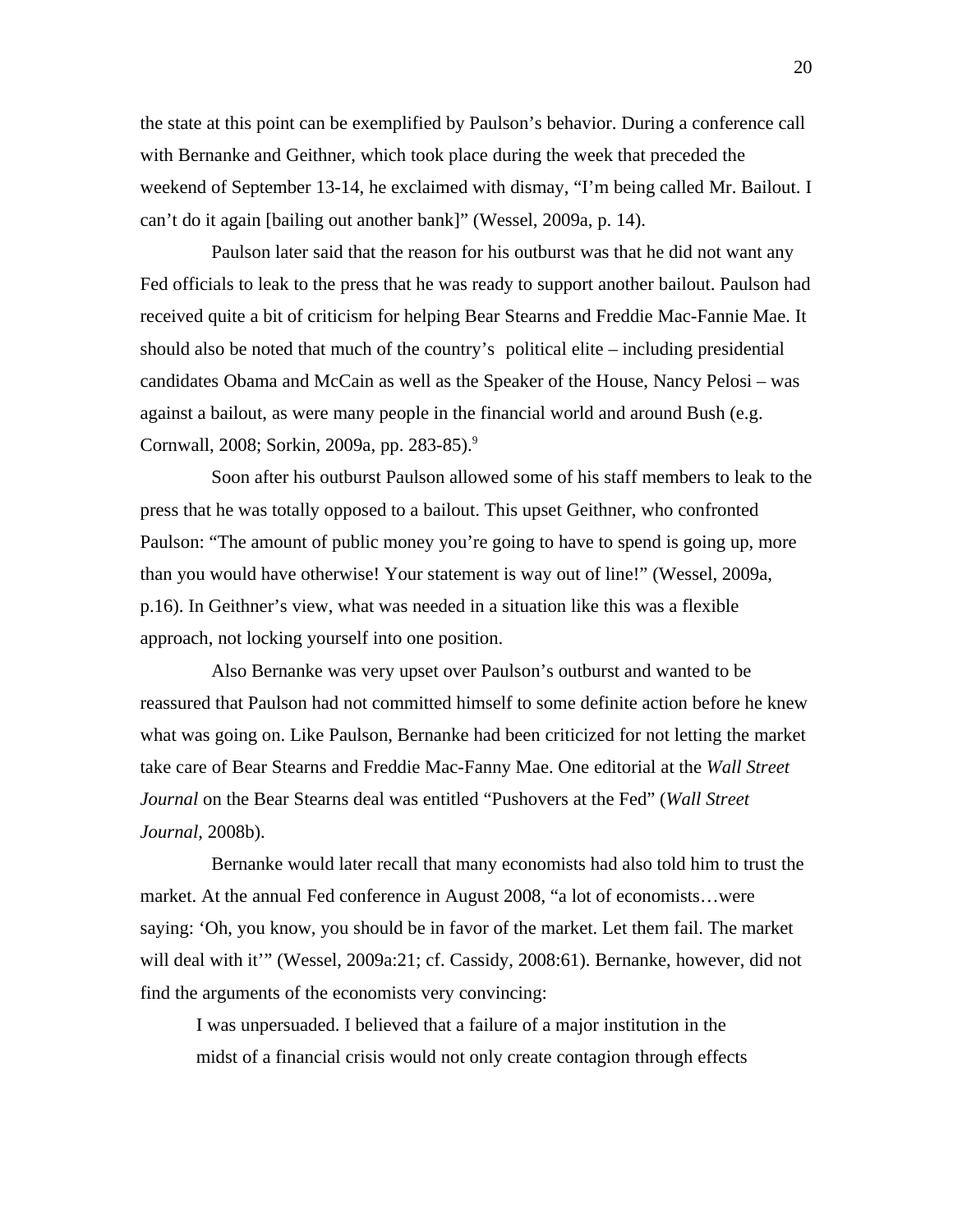on counterparties, but would likely have a tremendous negative effect on broader market confidence. (Wessel, 2009a, p. 21)

When the more than twenty CEOs from Wall Street met on Friday September 12, the first thing they were told by Paulson was that there was not going to be any bailout of Lehman. "There is no political will for a federal bailout" (Wessel, 2009a, p.16). Paulson also added that he had located two potential buyers for Lehman: Bank of America (once again) and Barclays.

After the weekend was over, Paulson insisted that he had said that there was not going to be a public bail-out for the sole purpose of making it clear to the participants that they would have to try very hard to find a private solution to Lehman's situation:

We said, 'No public money'. We said this publicly. We repeated it when these guys came in. But to ourselves we said, 'If there's a chance to put in public money and avert a disaster, we're open to it'. (Stewart, 2009, p. 63)

After Paulson had addressed the CEOs on Friday September 12, Geithner divided up the bankers into three groups and assigned each of them a task for the weekend. One group was to estimate Lehman's losses; another to prepare for Lehman's bankruptcy; and a third to see if Lehman could be saved. If Lehman went bankrupt, Geithner said, certain preparations had to be made; there had to be "foam on the runway" (Wessel, 2009a, p.17).

The bankers left on Friday evening with their respective tasks and were told to come back early the next day, September 13. During Saturday the group that had been assigned to estimate Lehman's economic situation, concluded that its losses were much larger than had been thought. Beside its mortgage related losses, which were already known, Lehman also had tens of billion of dollars of losses in its portfolio for commercial real estate. Altogether, Lehman's losses – hidden as well as already known losses – amounted to something like \$30-80 billion.<sup>[10](#page-49-2)</sup>

Earlier in the week Bank of America had been told about some of Lehman's losses due to its dealings in commercial real estate. As a result of this, it had finally lost interest in acquiring Lehman. Instead Bank of America switched its attention to Merrill Lynch, which was looking for a buyer. John Thain, the CEO of Merrill Lynch, was convinced that once Lehman was gone, the market would turn on his firm (Thain, 2009).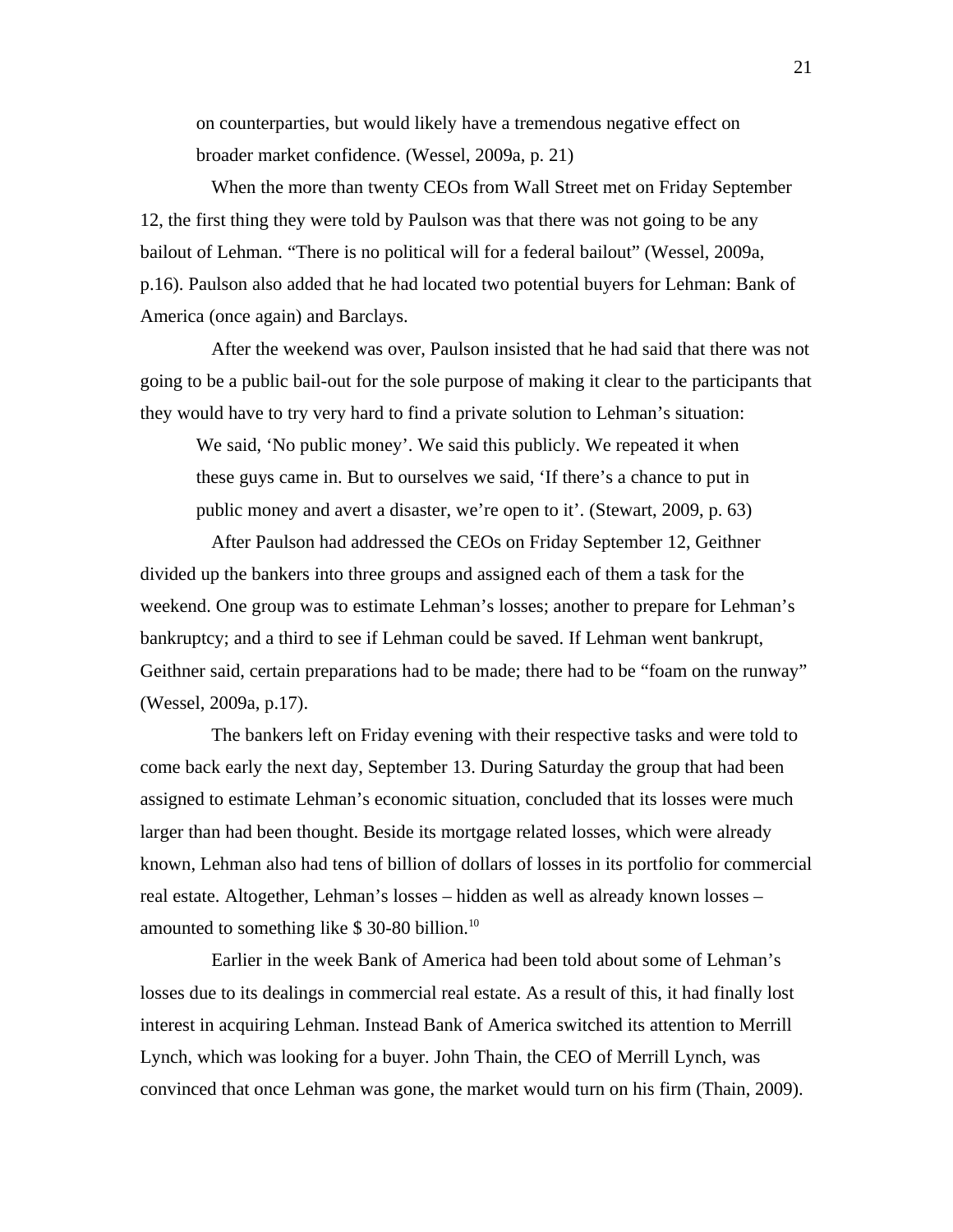With Paulson's blessing, he quickly came to an agreement with Bank of America that it would buy Merrill Lynch. The details of the deal were worked out the next day.

But a new source of trouble also emerged on Saturday September 13. One of the participants in the weekend meeting, who had inside information about A.I.G., approached Paulson and asked if he was keeping an eye on the giant insurance firm. "Why, what's wrong at A.I.G.?", Paulson asked (Stewart, 2009, p. 65). When he was told that A.I.G. needed \$ 6 bn in a week to survive, and much more during the following two weeks, he exclaimed, "Oh, my God!" Later in the evening the CEO of A.I.G. telephoned and said that he needed \$ 40 bn.

By Saturday it was clear that Barclays was interested in buying Lehman, but also that the financial authorities in England first had to approve the deal. On Sunday September 14 it became obvious that this approval would not come. Exactly why this was the case is still not known; presumably the English financial authorities were afraid that Lehman was considerably weaker than Barclays thought. While the Fed and the Treasury had been willing to cover some of the losses of Lehman in a deal with Barclays, they were not ready to advance the enormous amount that a full-scale rescue mission would demand.

It was at this point that it was decided that Lehman had to declare bankruptcy. Its head bankruptcy lawyer, Harry Miller, was now told that he had to arrange for Lehman's bankruptcy. Miller, who had known for some time that this might happen, exclaimed:

You don't realize what you're saying. It's going to have a disabling effect on the markets and destroy confidence in the credit markets. If Lehman goes down, it will be Armageddon. (Stewart, 2009, pp. 67-8)

When Bernanke and Paulson were asked some time after Lehman's bankruptcy, why they had chosen not to save the bank, they both defended their decision. Paulson said that the U.S. state simply did not have the power to prevent Lehman from going under, and that it would have been counterproductive to say so publicly. "You don't want to say 'the Emperor has no clothes'" (Wessel, 2009a, p. 24).

Bernanke initially said that the Fed did not intervene because the market had known for a long time about Lehman's problems and should therefore have been able to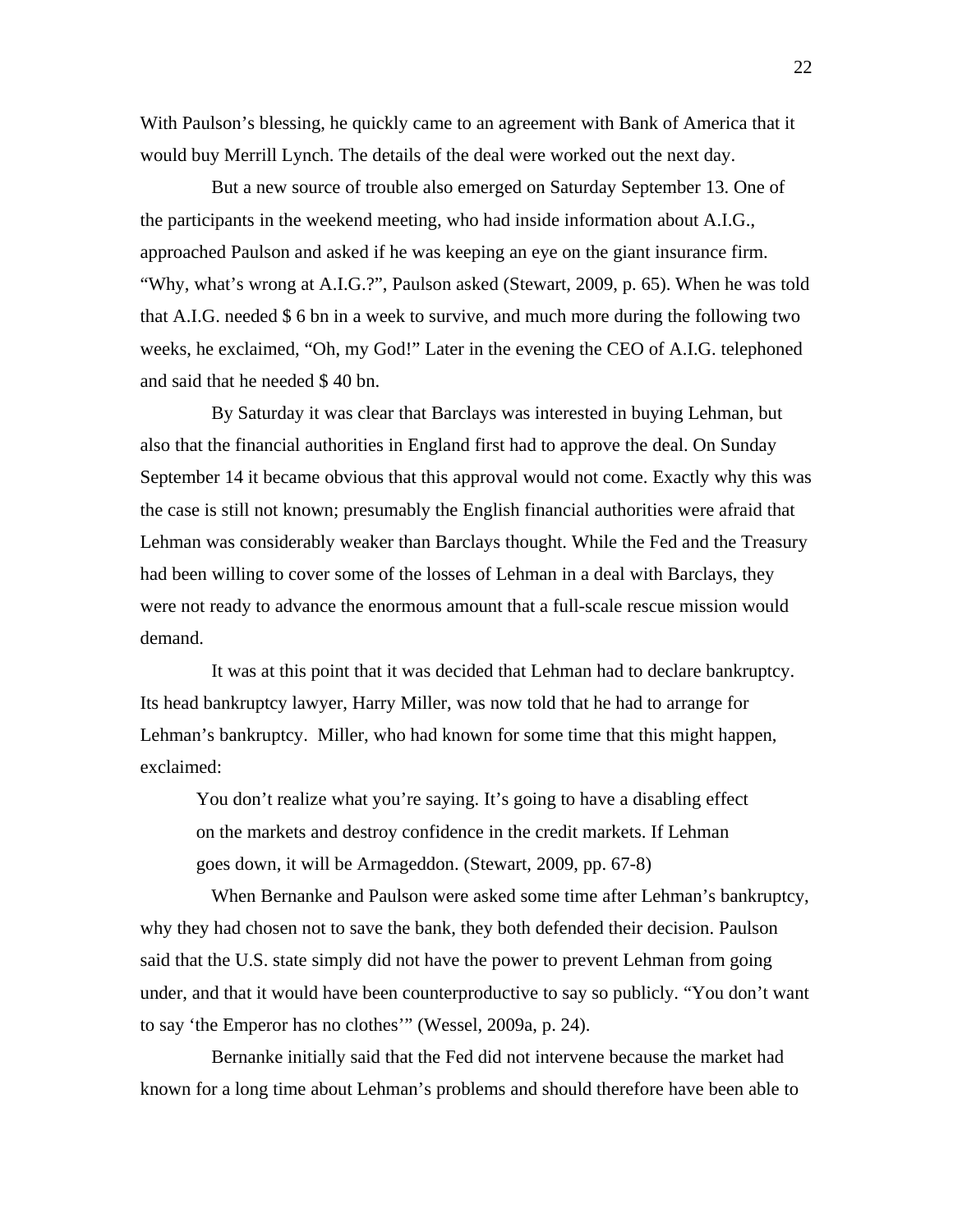handle what was coming. Later he also pointed out that the Fed lacked the legal authority to intervene in the situation since Lehman lacked sufficient collateral for a loan. "Lehman was insolvent", he stated, "and didn't have the collateral to secure the amount of Federal Reserve lending that would have been necessary to prevent its collapse" (Stewart, 2009, p. 72). Since the Fed on September 15-17 made a series of huge loans to the unit of Lehman that was sold off to Barclays, this latter argument is not convincing.<sup>[11](#page-49-3)</sup> The likely explanation is that Bernanke simply did not think that the fall of Lehman would set off the kind of panic it did.

### The Accident that Punctured Confidence and Unleashed the Financial Panic

Lehman's bankruptcy, most commentators agree, set off a panic that would end up by threatening not only the U.S. financial system but also the global financial system. Presumably the bankruptcy worked as a kind of detonator, but if this is true, exactly how did it work? Or was Lehman's bankruptcy rather the first in a series of explosions, so to speak, that helped to set off an avalanche? These questions are currently hard to answer, among other reasons because there is very little exact knowledge about what happened once Lehman went bankrupt.

Nonetheless, some facts *are* available; and one may start by looking at the effects that were directly caused by Lehman's bankruptcy. By "*direct effects*" I will designate effects that were due to direct interaction with Lehman, say because some institution owned Lehman bonds, was engaged in a credit default swap with Lehman or the like.

But there were also *indirect effects* or effects without direct interaction. This type of effect includes actions that were caused by the fear that was unleashed by Lehman's collapse, by rumors that now began to circulate, and the like. Following Bagehot, we would assume that indirect effects are more dangerous than direct effects.

One can get a quick sense for how widespread the direct effects of Lehman's bankruptcy were, simply by contemplating the fact that this was a  $$613$  bn bankruptcy – the largest ever in U.S. history. To this can be added that there were nearly eighty Lehman subsidiaries around the world that had close ties with the U.S. parent company. This ensured that the fallout of Lehman would immediately spread all over the world.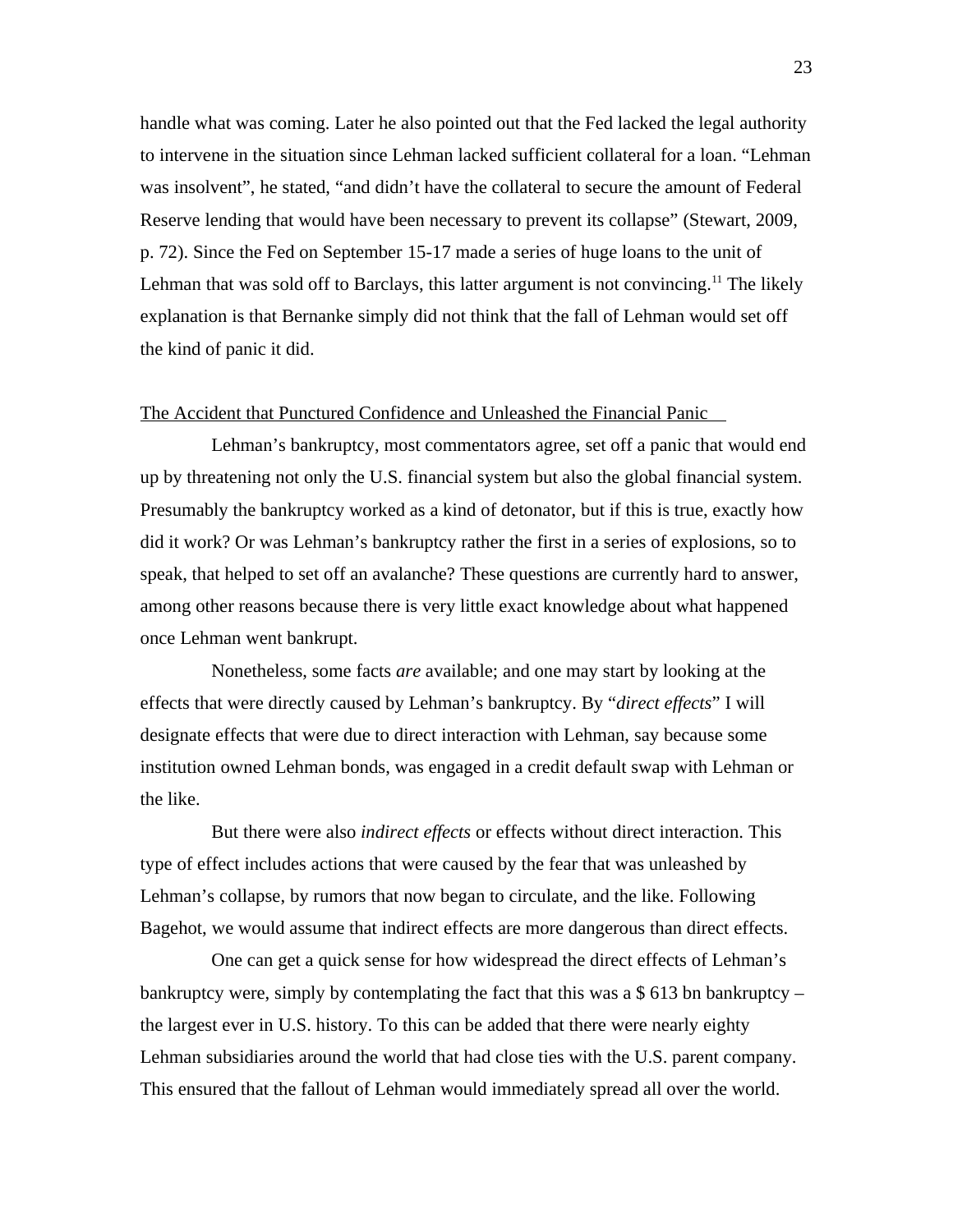Exactly how many direct links are we talking about between Lehman and other actors? The question is hard to answer, even if one can get some indication from the fact that that around 20,000 claims have been filed against Lehman in bankruptcy court.<sup>[12](#page-49-4)</sup>

Newspaper reports and information available from the bankruptcy case confirm that Lehman immediately caused losses on a global scale, in countries as far apart as Iceland, Scotland and Japan.<sup>[13](#page-49-5)</sup> In Japan, banks and insurance companies announced that they stood to loose some \$ 2.4 billion because of their ties to Lehman; while the Royal Bank of Scotland Group mentioned a sum between \$ 1.5 to 1.8 bn (Bloomberg.com, 2008; Reuters, 2008). In Iceland, financial institutions only held 180 million euros worth of Lehman bonds, but were very much hurt by the spike in CDSs that followed Lehman's fall (Jonsson, 2009, p.158).

Many other countries and types of actors were directly linked to Lehman as well. In England, for example, some 5,600 retail investors had bought Lehman-backed structured products for \$ 160 million (Ross, 2009). And in Hong Kong 43,000 individuals, many of them senior citizens, had bought so-called minibonds to a value of \$ 1.8 billion, issued by Lehman (Pittman, 2009). We also know that losses were incurred by pension funds, such as the New York State Teachers' retirement plan (e.g. Bryan-Low, 2009). All in all state and local governments in the United States lost \$ 1.7 billion (Crittenden, 2009). One state-owned bank in Germany, Sachsen Bank, lost around half a billion euros (Kirchfeld and Simmons, 2008). A large number of hedge funds in London also had some \$ 12 bn in assets frozen when Lehman declared bankruptcy (Spector, 2009).

The Fed and the Treasury had been afraid that Lehman's involvement in credit default swaps would cause chaos in the financial world and, as a result, done whatever they could to handle this problem. Commentators agree that the activities of Bernanke and Paulson were successful on this score.<sup>[14](#page-49-6)</sup> Nonetheless, the price on CDSs immediately spiked after the announcement of Lehman's bankruptcy and, as we know, caused considerably damage to some institutions.

What the Fed and the Treasury failed to realize, however, was that one of the major actors in the money market had invested several hundred million dollars in Lehman bonds. This was Primary Fund, which held \$ 785 million in Lehman bonds that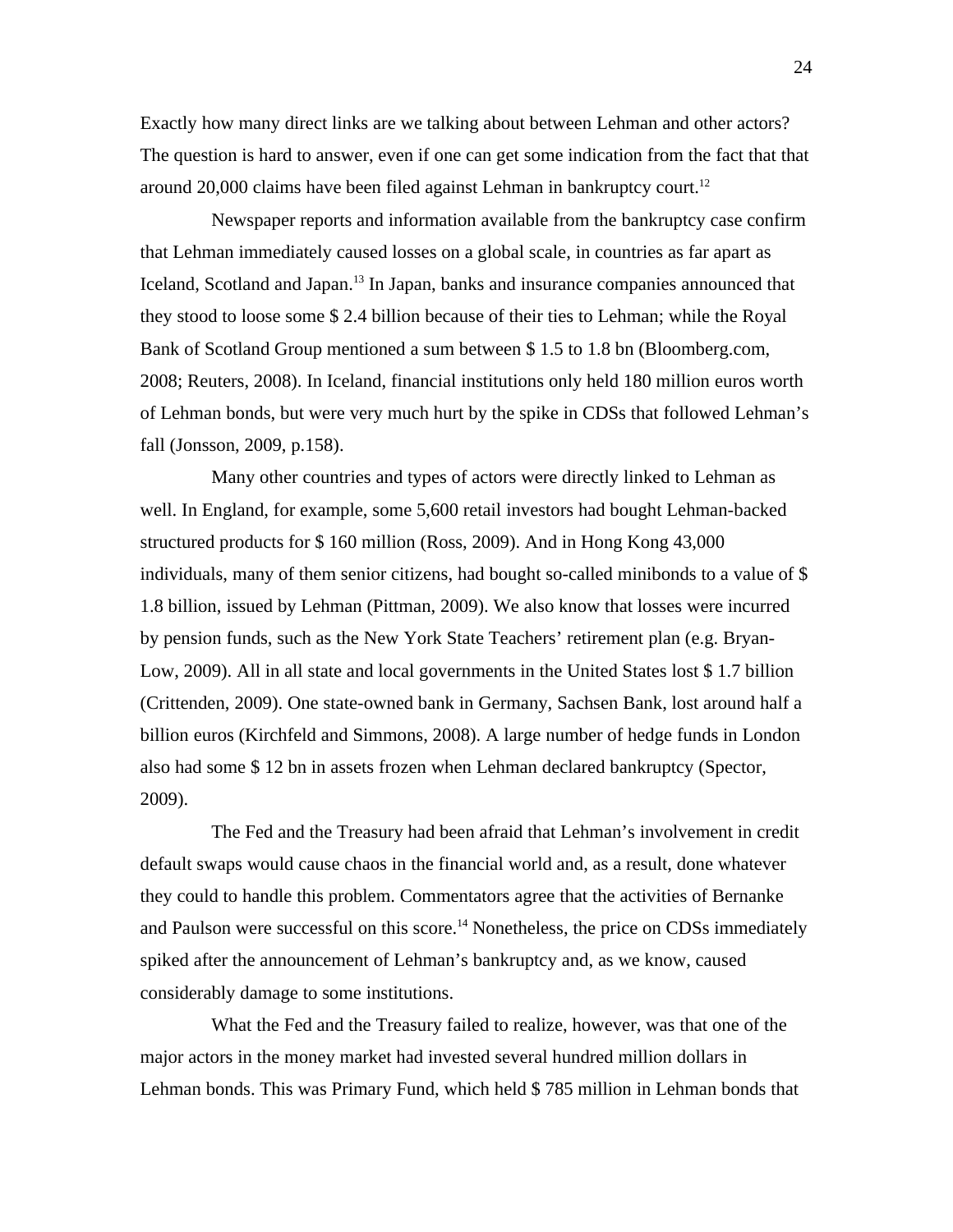now became worthless. When this loss became known, a run was set off on the money market.

The last example shows how closely related direct and indirect causes can be. The existence of investments in Lehman bonds in one money market firm made investors think that also other money market firms might have Lehman bonds or Lehman-related assets ("*hidden losses*"?). Direct links to one actor, in short, led to a belief that that all of the actors in the market might have similar holdings. This reaction can be called *categorical*, in the sense that it involved a category of actors rather than one or several actors with direct links to Lehman.

Another example of an indirect effect of Lehman's bankruptcy was the rumors that now started to fly around and attach to single actors; and rumors typically emerge when there are hidden losses. One example of this involved UBS AG, which suddenly stood to lose \$ 4 bn, according to one analyst's report on September 16. The actual figure, it was later found out, was \$ 300 million (Mollenkamp et al, 2008).

The fact that Dow Jones fell 500 points or 4.4 % on September 15 - the largest drop since the attack on September  $11 -$  is another example of an indirect effect of Lehman's bankruptcy. And so is the loss of confidence in the U.S. state and its capacity to control what was going, that occurred when it became known that it was not going to support Lehman. The French finance minister as well as the head of the European Central Bank immediately criticized the U.S. decision.

In the category of indirect and categorical effects one can also include the renewed attacks that now followed on the remaining investment banks. Two of the main investment banks had already disappeared – Bear Stearns and Lehman – and the last of these had gone down without any support from the U.S. state. Investors now turned to the remaining investment banks, as evidenced by a sharp rise in the cost of insuring against defaults by these banks. The price rose several hundred basis points for (in this order) Morgan Stanley, Goldman Sachs and Citigroup (Onaran and Helyar, 2009, p. 61).

The process of financial disintegration that had been set off by Lehman would accelerate during the fall of 2008. It would appear that many investors and politicians feared that the whole global financial system would come apart several times after September 15. Exactly how to trace what was happening during the panic is not clear.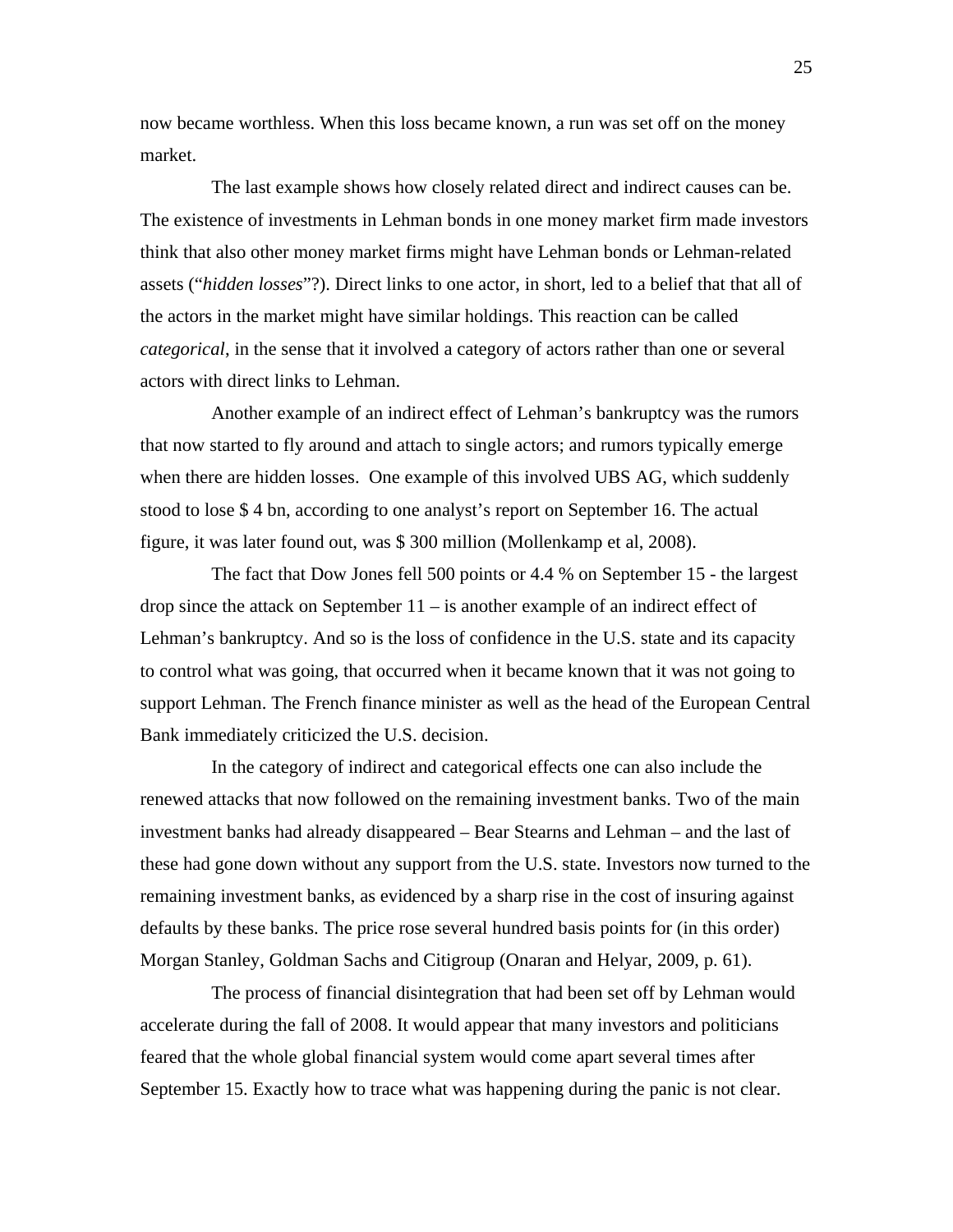Besides individual testimonies to the effect that the financial system was indeed on the verge to implode, one may however also refer to some indices that measure fear and stress in various financial markets. Two of these indices, for example, peaked during the fall, one just once and the other several times.

The LIBOR-OIS spread peaked in mid-October, until the decision was announced to invest TARP money directly into the U.S. banks and also that FDIC would insure all new bank loans (e.g Taylor, 2008; cf. Zandi, 2009a). VIX or the so-called Fear Index shot up at this point as well, but reached an even higher peak a week later and on November 17-20. The reason for the two last peaks seems to have had to do with worrisome international financial news (see Fig.  $2$ ).<sup>[15](#page-50-0)</sup>

After the period of mid-October to mid-November, the panic gradually started to cool off until the free fall-period ended, some time in the early summer of 2009. On September 15, on the anniversary of the bankruptcy of Lehman, Bernanke publicly stated that the crisis was "very likely over" (Robb, 2009; see Fig. 3).

## /Figs. 2 and [3](#page-25-0) about here $\lambda^3$

What role did confidence, or rather the loss of confidence, play in this process between the fall of Lehman in mid-September and the early summer of 2009, when the free fall seems to have ended? Again, this may be more of a research topic than something that can be established with certainty today. What I will do in the meantime, however, is to suggest that one may want to distinguish between two types of loss of confidence, and show how this may be of some help in understanding what happened after Lehman's bankruptcy.

Bagehot, to recall, argues that in a situation with hidden losses, some "accident" may unleash a panic. "A small accident may greatly hurt [the financial system], and a great accident for a moment may almost destroy it" (Bagehot, [1873] 1922, pp. 151-52). Lehman would seem to qualify as a great accident, since the decision to let it go bankrupt was followed by a period of immense turmoil in the world's financial markets.

In one swift moment investors in various markets were now faced with the knowledge that some of their assets had suddenly become much less worth than they had thought. The loss of confidence that comes when actors suddenly realize that there are

<span id="page-25-0"></span><sup>&</sup>lt;sup>3</sup> For Figs. 2 and 3, see the end of this paper.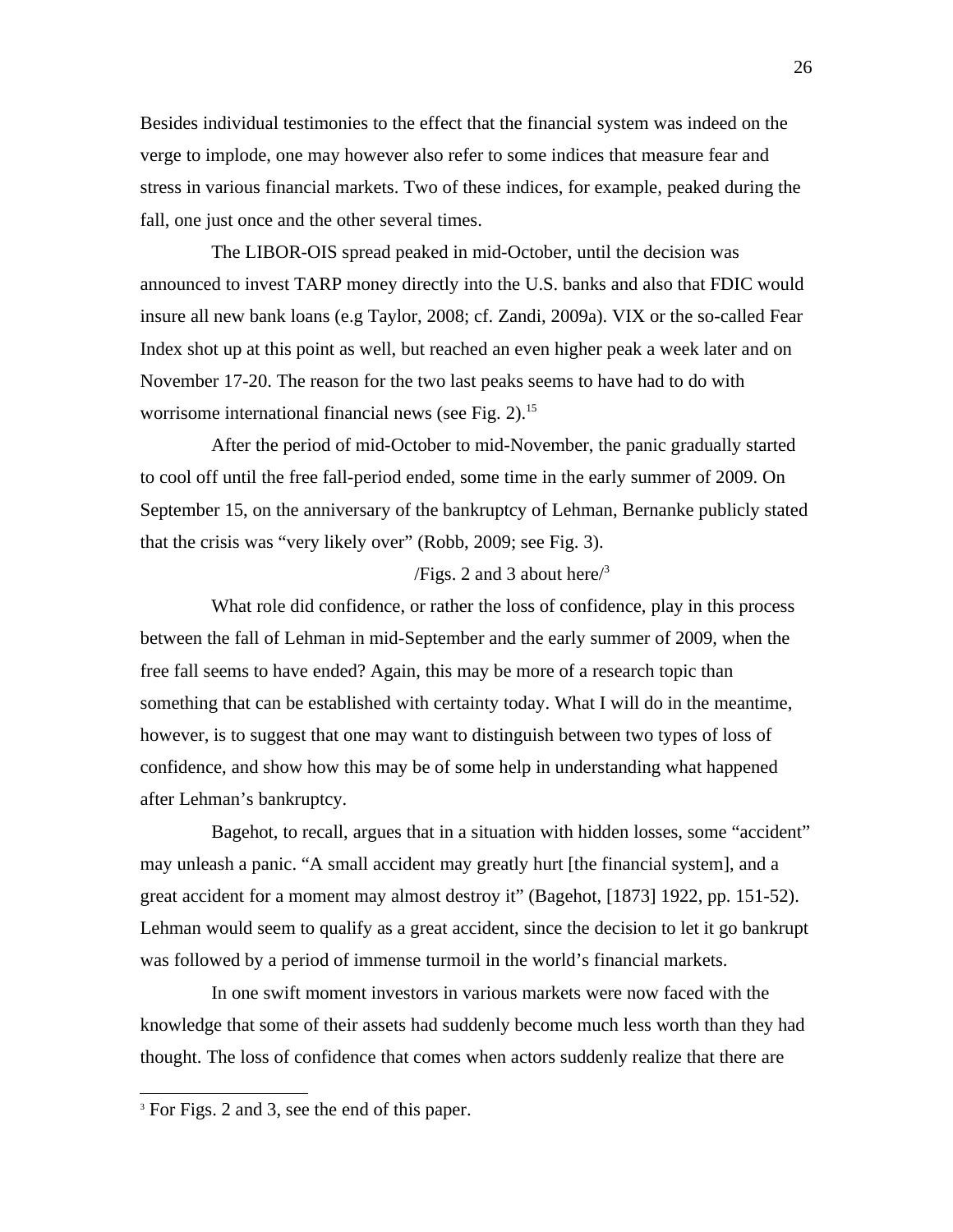hidden losses among their assets, represents one type of loss of confidence – what may be called a *collapse of confidence*. This type of loss of confidence is the one that Bagehot had in mind; and it is typically related to a strong sense of fear and panic.

The second type of loss of confidence is somewhat different in nature. It is related to actions that investors and institutions take when they realize that they can no longer trust the usual proxy signs in the economy. When investors feel that they cannot rely on the proxy signs that are available, they do not engage in any action – which means that markets freeze up.

This type of loss of confidence is less dramatic than the one that Bagehot refers to but deeply damaging nonetheless. It represents a type of loss of confidence that may be called a *withdrawal of confidence*. It is a loss of confidence that is typically accompanied by decisions taken through calm and rational deliberation. If confidence is quickly withdrawn, the pedestrian (to recall Mancur Olson's image) will end up in a free fall  $$ say like Adam Smith when he famously dropped into a hole while he was visiting a tannery in Glasgow ("talking warmly on his favorite subject, the division of labor" – Ross, 1995, p.152). If confidence is slowly withdrawn, on the other hand, he or she will simply stand still and refuse to budge.

Both types of loss of confidence were part of the events that followed on Lehman's bankruptcy. In looking at the events that now unfolded, some have attracted attention because they raised the specter of systemic risk in a very dramatic manner. These include the fall of A.I.G., the attack on the remaining banks, and the sudden demand by Paulson and Bernanke for \$ 700 bn to handle the crisis.

But also other important events took place during this period. These did not threaten the whole system in a similarly dramatic fashion, but nonetheless affected it deeply. Among these one may include the freezing up of a number of important financial markets, such as the money market, the repo market and the interbank market. Some of these actions were the result of a collapse of confidence, but more often of a withdrawal of confidence.

After September 15 it seemed several times to the Fed that a systemic crisis was immanent. The first time this happened was the very same day that Lehman declared bankruptcy. On September 15 A.I.G. was downgraded by the major credit rating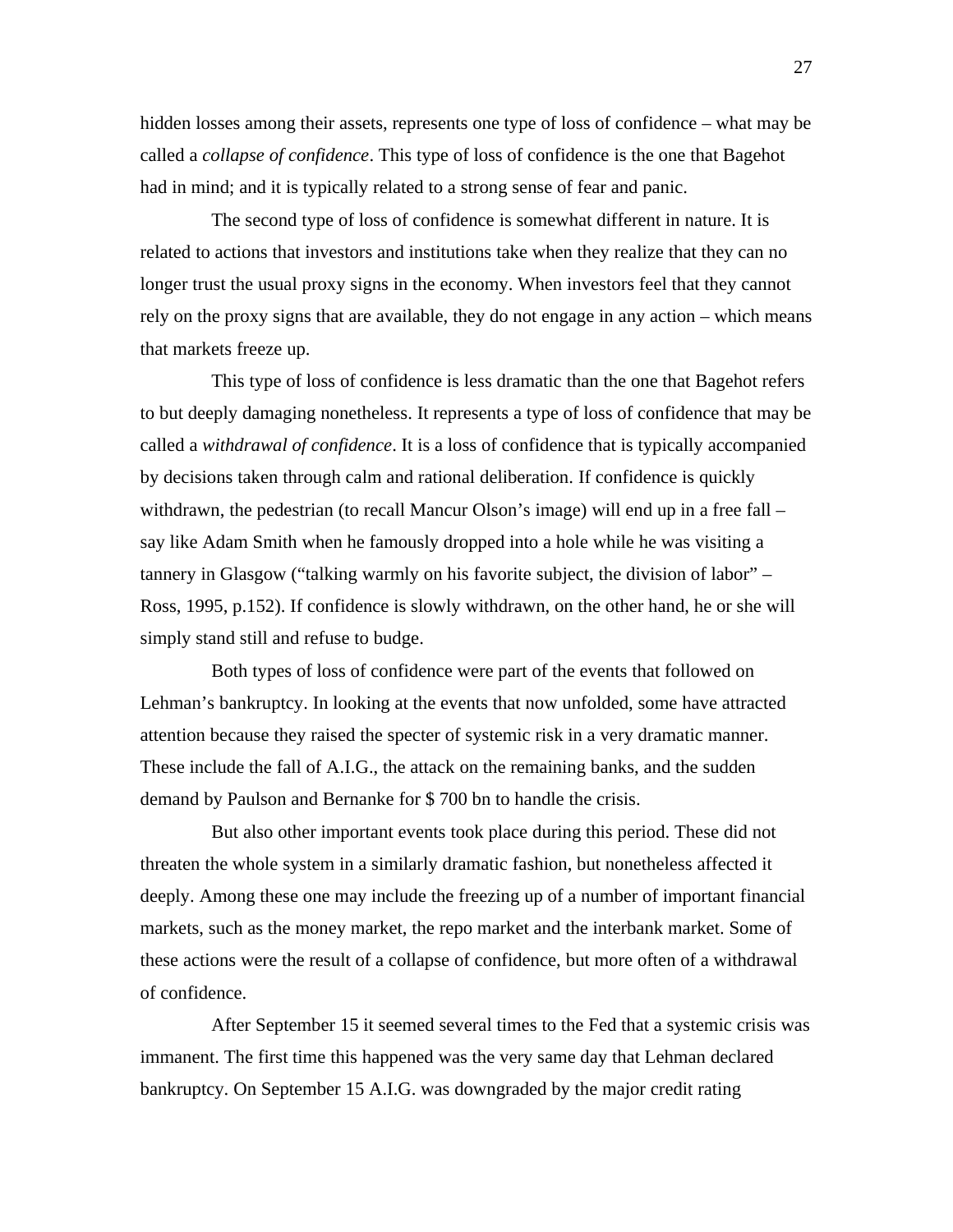agencies, something that meant that it had to raise its collateral considerably. A.I.G. had over the years lost more than \$ 50 bn in mortgage-related businesses, but what was now pushing it over the edge was its enormous portfolio of credit default swaps (Lewis, 2009). A unit attached to A.I.G.'s London office (A.I.G. F.P.) had in particular taken on \$ 75 bn in subprime related credit default swaps (Lewis, 2009). In general, it appears that the leadership of A.I.G. had little understanding of the complexity and dangers involved in dealing with credit default swaps.

Bernanke felt that if A.I.G. suddenly went bankrupt this might break the financial system. He was also sure, as he later put it, "that the markets weren't expecting it to go" (Wessel, 2009, p. 25). The Fed therefore made a quick decision to invest \$ 80 bn in A.I.G., for which it got 77.9% of its equity (in preferred non-voting stock).

In terms of loss of confidence, it is likely that A.I.G.'s bankruptcy would have led to a quick collapse of confidence, followed by a major withdrawal of confidence. It is nonetheless true, as was soon quickly pointed out, that the ideological resolve to let the market take care of things, only lasted for a day. It was a realization of this type that led Barney Frank, the colorful Chairman of the House Financial Services Committee, to suggest that September 15 be called "Free Market Day" (*Wall Street Journal,* 2008a).

While the decision by the Fed to back A.I.G. may have eliminated the financial system from breaking down, it also led to some confusion. The reason for this was that it came one day after the Fed had let Lehman fail. According to *The Financial Times*, "many analysts…criticized the US authorities for adopting an arbitrary approach to financial rescues – saving AIG but not Lehman – that failed to boost confidence" (Guha, Mackenzie and Tett, 2008).

"This is an economic 9/11!", Paulson told his staff on September 16 (Sorkin, 2009b, p. 174). That confidence was disappearing quickly from the financial world was, for example, clear from what was happening to the two remaining investment banks. During the days after Lehman's bankruptcy, the shares of Goldman Sachs and Morgan Stanley fell quickly and it seemed clear that both of them might go down. While Stanley Morgan may have had some heavy potential losses, Goldman Sachs seems to have been in much better financial shape (Sorkin, 2009b, p. 210; Ellis, 2009, pp.682-83). If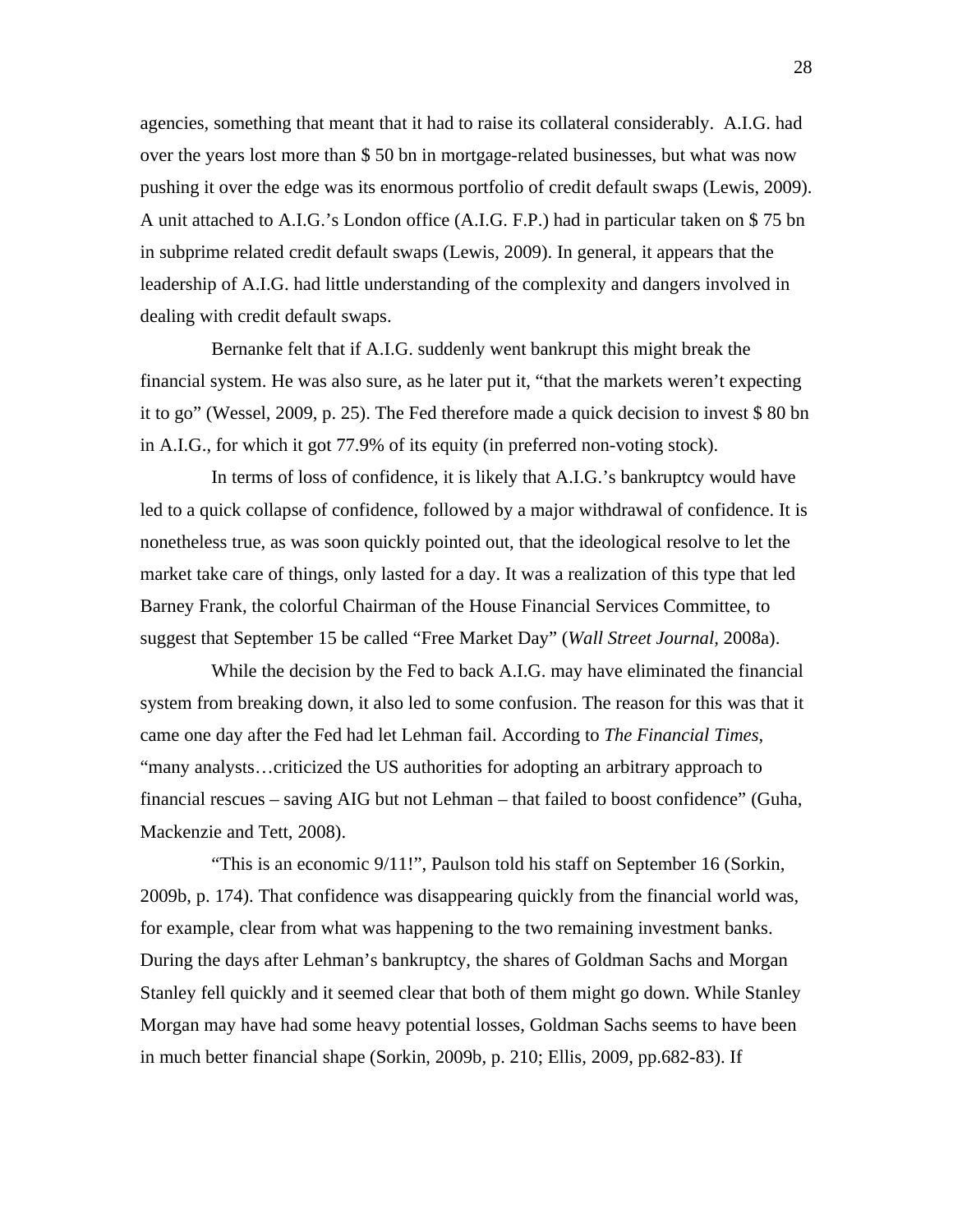Goldman Sachs had fallen, it would presumably have been a case of self-fulfilling prophecy along the lines of Merton.

The two banks blamed the short-sellers for their troubles and succeeded on September 19 in getting SEC to issue a temporary ban on short-selling of financial companies. For the record it should be mentioned that short-selling is routinely used by investment banks to make a profit. The ban on shortselling, however, was not enough to stop the fall of the shares of Goldman Sachs and Morgan Stanley.

Another solution was instead found to their problems; and this was to change their status from investment banks to bank holding companies. This took place on September 21 and meant that from now on they fell under the jurisdiction of the Fed, as opposed to that of SEC. They also got access to some additional lending facilities of the Fed. This may ultimately have saved Goldman Sachs and Morgan Stanley, even if their shares continued to fall till mid-November.

Also the shares of Citigroup kept going down after the collapse of Lehman. From 2007 and onwards the giant bank conglomerate had taken heavy mortgage related losses; it was also suspected of having much more hidden losses of this type. The Fed, however, had confidence in the solvency of Citigroup, as evidenced by the fact that it facilitated and approved its acquisition in late September of Wachovia, another huge bank. The deal between Citigroup and Wachovia was however undone shortly thereafter. Wells Fargo declared itself willing to take over Wachovia without any government support – and got the Fed's blessing to do so.

But it soon became clear to Bernanke and Paulson that Citigroup itself was in very bad shape. When the decision was made in mid-October to invest TARP funds into the banking system, Citigroup received \$ 25 bn. Towards the end of November the Fed agreed to invest another \$ 20 bn and also to guarantee \$ 306 bn of its loans and securities. The decision was justified by Treasury on the ground of "declining stock price". Critics, however, saw the \$ 306 bn as "an undisguised gift" (Lewis and Einhorn, 2009).

The financial storm that broke out after Lehman's fall made Bernanke and Paulson realize that something more potent was needed than just support in individual cases. This is when the decision was made to try to get together a massive war chest to fight the crisis with; and the figure was set at \$ 700 bn. At the first meeting with

29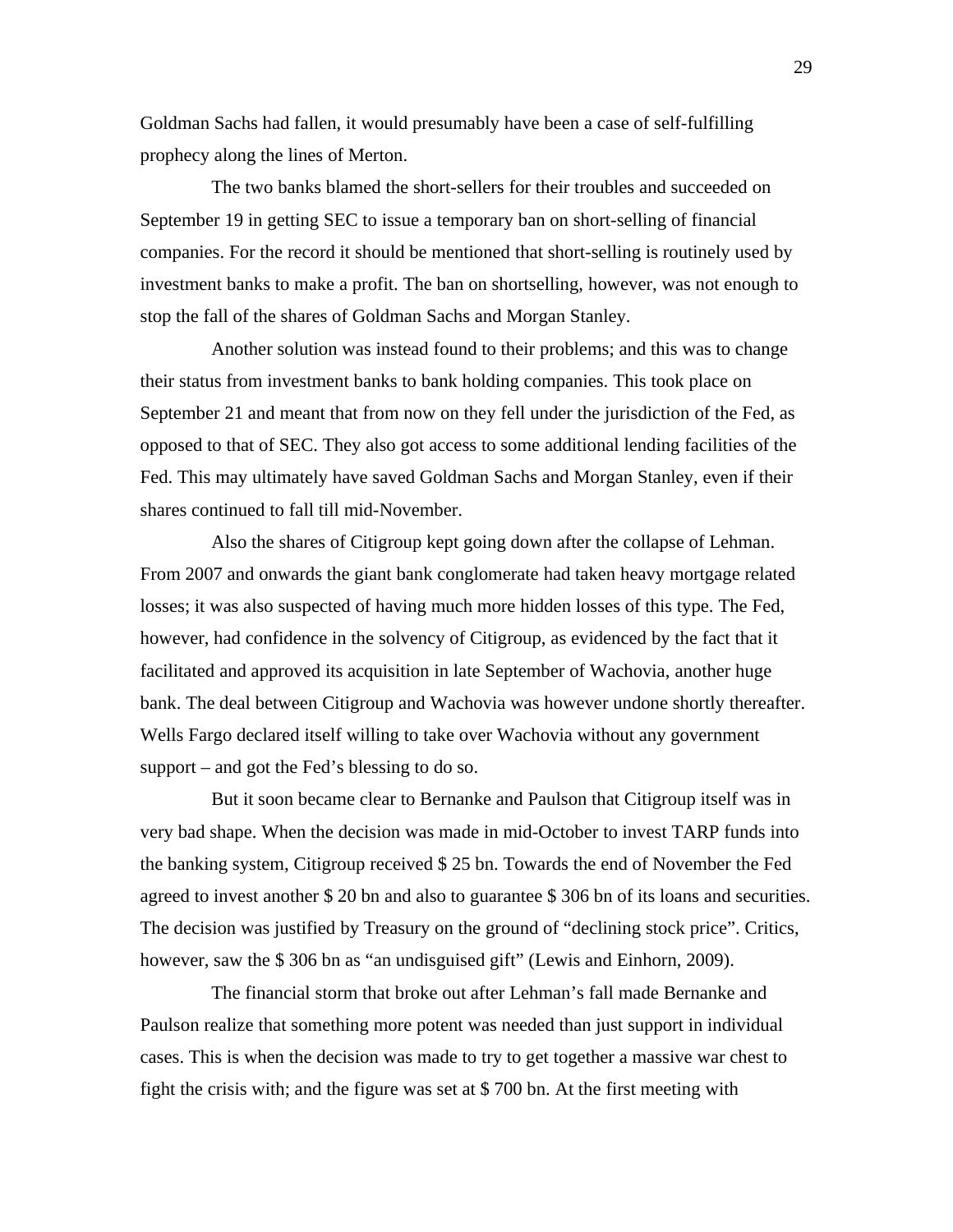congressional leaders on September 18, Bernanke argued, in an effort to get the money, that it was "only a matter of days" till there would be a "meltdown [of the financial system]". He used very strong language. "I kind of scared them", he later said, "I kind of scared myself" (Wessel, 2009a, p. 204).

Paulson quickly put together a three-page document that would have allowed him the right to use \$ 700 bn at his own discretion to fight the crisis. The text included the following statement: "Decisions by the Secretary [of Treasury] pursuant to this Act are non-reviewable and committed to agency discretion, and may not be reviewed by any court of law or any administrative agency" (New York Times 2008). Joseph Stiglitz, who has characterized this document as "an act of extraordinary arrogance", has also the following to say of Paulson:

He sold the program as necessary to restore confidence. But it didn't address the underlying reasons for the loss of confidence. The banks had made too many bad loans. There were big holes in their balance sheets. No one knew what was truth and what was fiction. The bailout package was like a massive transfusion to a patient suffering from internal bleeding – and nothing was done about the source of the problem. (Stiglitz, 2009)

Paulson's plan to have \$ 700 bn to combat the crisis with was first rejected by the House of Representatives, something that made the whole situation worse. On October 1, however, the Senate passed the bill to fund the Troubled Asset Relief Program (TARP). On October 3, after pressure, the House passed the bill as well.

Having the TARP, however, did not stop the panic from escalating. One reason for this was that the idea of buying up a substantial part of all toxic mortgage-related securities was difficult to put into action, since this type of securities were hard to value and trade in a situation of free fall. Something else, it seemed, was needed to restore confidence in the financial system.

The new strategy was first hit on by the British, who on October 8 announced that they would invest 400 bn pounds directly into their banks. This was a much faster and more direct way of strengthening the banks than by buying up their toxic assets, as Bernanke and Paulson had tried to do. Two days after the British decision, it was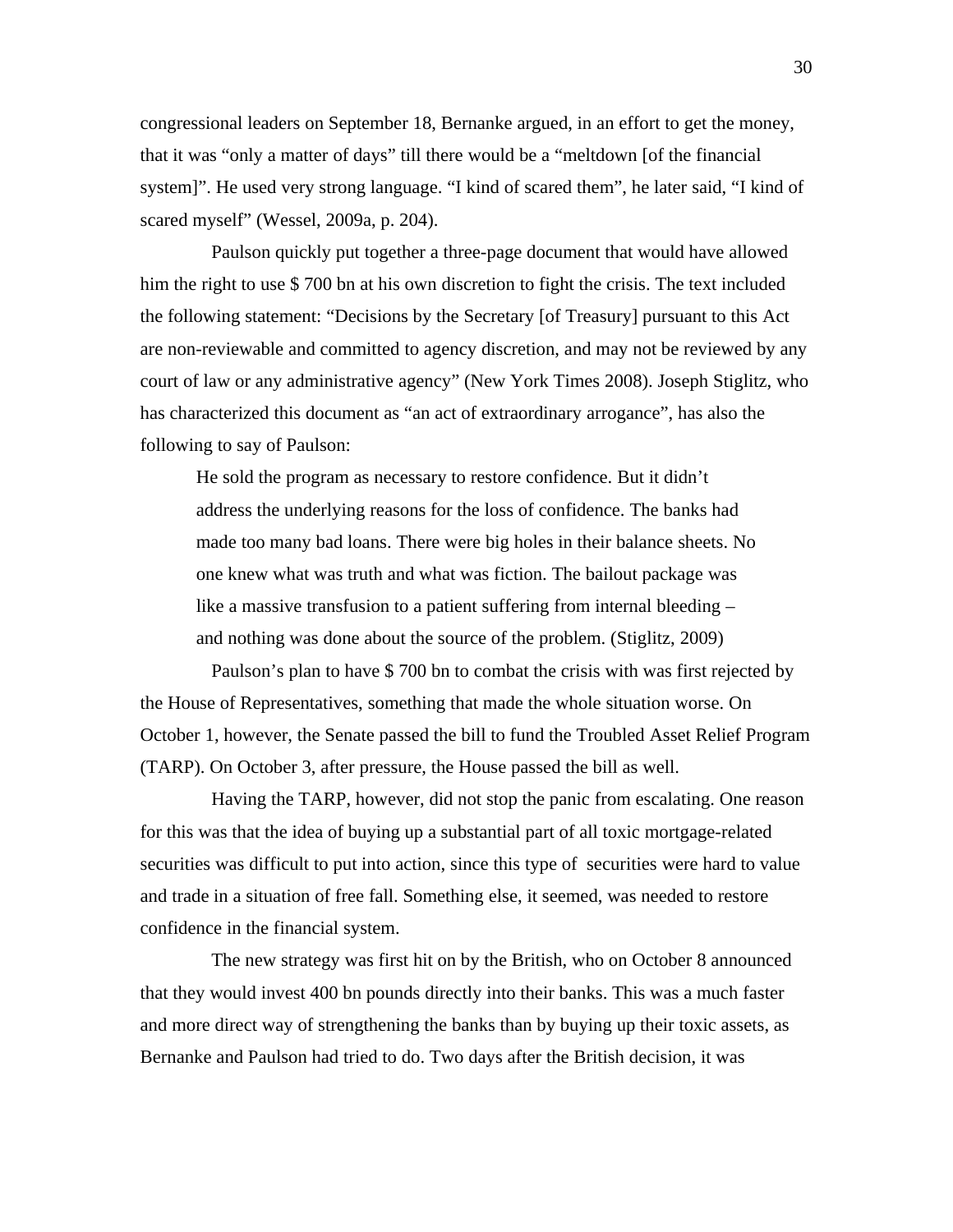announced at a G-7 meeting that public sources should be used to capitalize banks and other major financial institutions.

On October 14 the general public in the United States was told about a new Capital Purchase Program. Paulson announced that \$ 250 bn of the TARP money was to be used to strengthen the capital base of the U.S. banking system. *The Financial Times* commented,

…what finance ministers now accept is that liquidity concerns reflect genuine solvency and capital fears. More important still, they also now recognize – even in the US – that the only way to address this is to use taxpayer cash to recapitalize banks in a systemic manner, instead of demanding that central banks should solve the problem with ever-more liquidity tricks. (Tett, 2008b)

That this operation was seen as a way of restoring confidence is clear from a statement that Paulson made to the banks on October 13, in order to make them accept the infusion of capital: "This is about getting confidence back into the system. You're the key to that confidence" (Sorkin, 2009a, p. 524). And similarly, when Paulson publicly announced the new use of TARP funds the next day: "Today, there is a lack of confidence in our financial system – a lack of confidence that must be conquered because it poses an enormous threat to our economy" (Paulson, 2008b).

That Paulson and Bernanke had indeed designed this particular part of their attempts to stop the financial crisis with confidence in mind, is also clear from another detail in the recapitalization plan. If the new funds were only invested in the banks that needed capital, this would be interpreted negatively by the market. As a consequence, Bernanke and Paulson ordered *all* of the major banks to accept infusions of capital.

What may well have been the last time that Bernanke and Paulson feared that systemic risk was involved, came in mid-December; and it involved Bank of America and Merrill Lynch. During the months after Bank of America had decided that it would take over Merrill Lynch, its CEO Ken Lewis had gradually come to realize that the losses of Merrill Lynch were enormously much larger than he had thought in September. As a result, he told Paulson that he wanted the deal unmade, invoking so-called material adverse change (e.g. Paulson, 2009).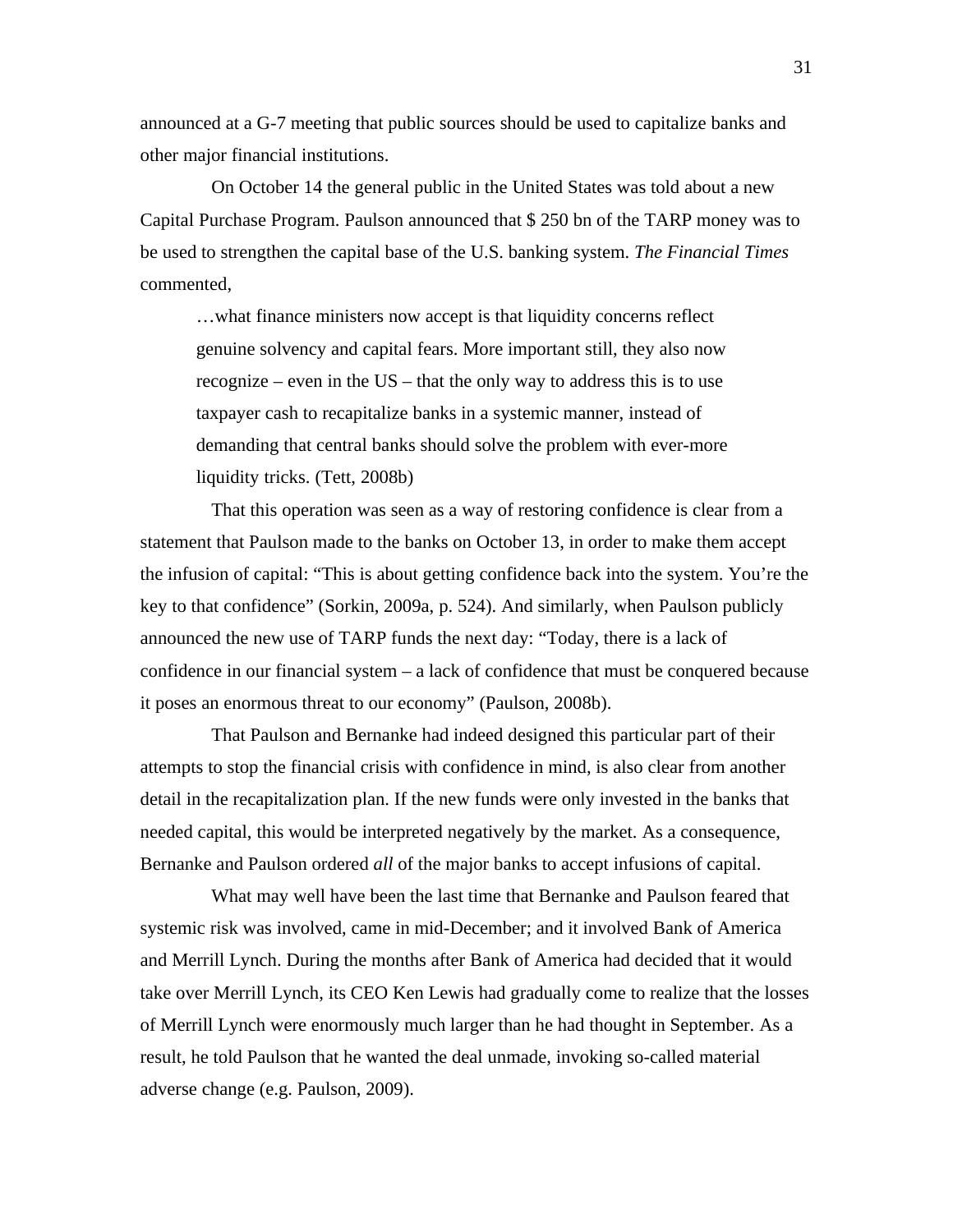Paulson appears to have been aware of what was coming and that Bank of America was, as he put it, "the turd in the punchbowl" (Crittenden and Hilsenrath, 2009). He and Bernanke, however, did not under any circumstances want Bank of America to undo its deal with Merril Lynch, since they feared that it might threaten the financial system. As a result, they pressured Lewis to stick to the deal. They also decided to cover some of Merrill Lynch's losses and ended up spending \$ 20 bn for this purpose.

We shall now turn to some of the less dramatic but still very serious events that followed Lehman's bankruptcy. When the run on the money market started on September 15, Bernanke and Paulson were taken by surprise. It was, to repeat, a development they had not expected. The Fed initially refused to intervene, but changed its mind as the run intensified and some \$ 400 bn in deposits were withdrawn by nervous investors.

There seems to have been two reasons for the decision to guarantee the money market industry, which amounted to some \$ 4 trillion. It was first of all feared that the market might blow up, since it operated as a kind of shadow bank. The money market funds accepted deposits from individual investors that could be pulled out at a moment's notice, while providing loans to corporations of longer durations – but without having to set aside reserves as banks do. Second, many of the largest corporations in the United States depended on the money market for its finances.

The market for corporate paper was linked to the money market but had also started to freeze up on its own. While before Lehman, it amounted to around \$1.8 trillion, it started to decline sharply during the fall, reaching around \$ 1 trillion in 2009. This way the problems in the financial system were transmitted to the rest of the economy.

The repo market quickly froze up as well. This market is enormously important but little known, including its size which was estimated at \$ 12 trillion in 2007 (Gorton, 2009, p. 570). One important part of the market supplies money to the investment banks on a day-to-say basis and is known as the tri-party repo market, since third party banks operate as clearing banks (New York Mellon and JP Morgan Chase). The tripartite repo is considered to make up 15-20 % of the whole repomarket.

One reason why also the tri-party repo market now stopped to function had to do with the kind of securities it had started to accept as collateral. Originally only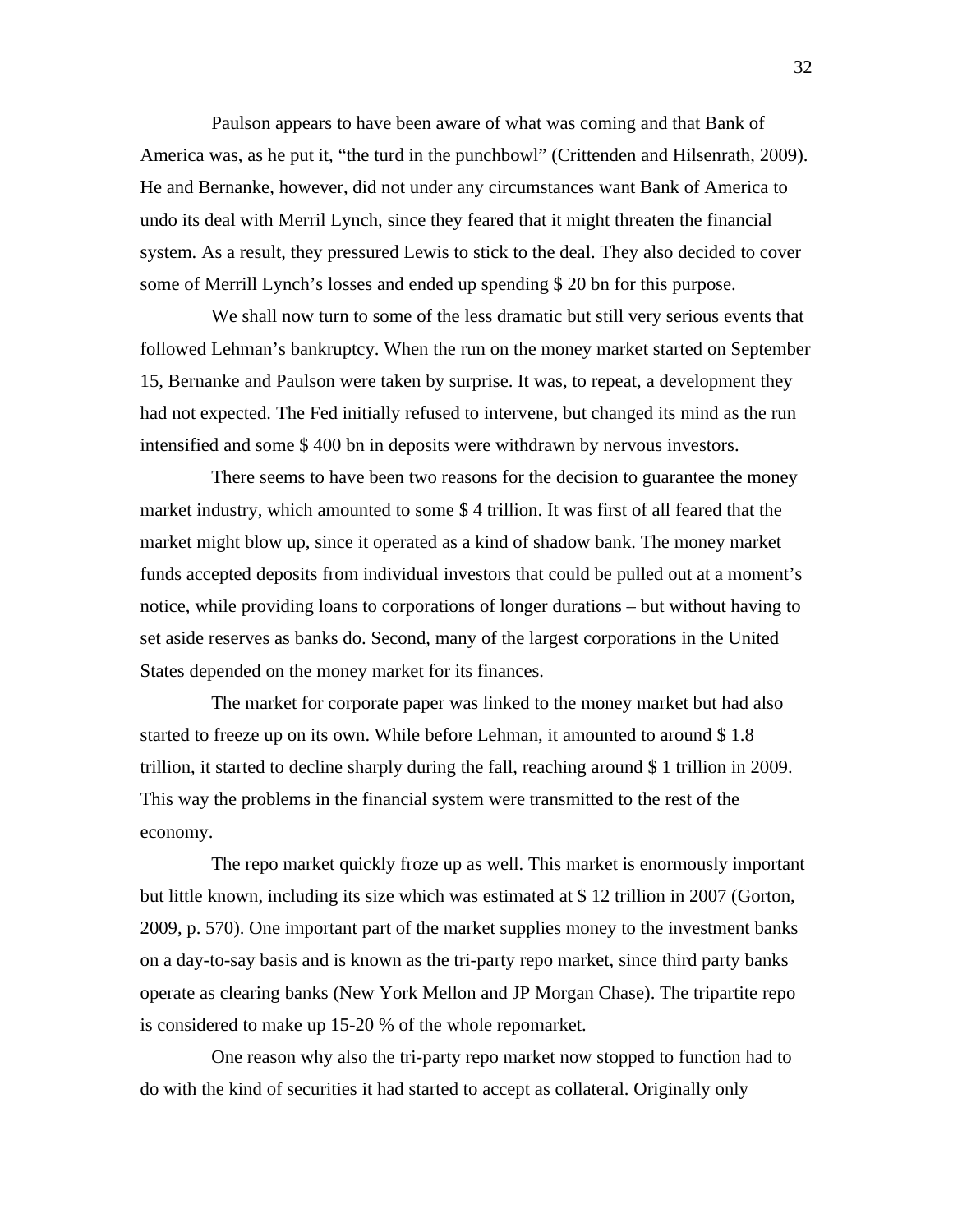securities issued by the Treasury had been accepted as collateral, but over the years also other and less high-quality securities were being accepted. "The system [only] works if the clearing banks are confident that they can liquidate collateral quickly", according to one expert (Mackenzie, 2009). JP Morgan Chase, to recall, had lost confidence in the collateral that Lehman had put up in early September and demanded several billions dollars more.

The borrowing between banks also froze up, as a result of the fear that other banks had hidden losses among its assets. The withholding of confidence in this type of market is usually measured by the so-called LIBER-OIS spread, which immediately started to spike after Lehman's collapse. It continued, as we know, to do so until mid-October, when the decision was made to invest capital into the Western banking systems, including TARP into the major U.S. banks. On October 14, FDIC also announced a new program that would insure new bank loans (Temporary Liquidity Guarantee Program; TLGP).

The withholding of confidence also affected a number of other markets than the ones just mentioned, including the markets for credit cards, car loans and student loans. Through the monthly surveys by the Fed, we also know that it was becoming increasingly hard to get consumer and industrial loans (e.g. Federal Board, 2009). Withholding of confidence also made it more difficult for small businesses to operate and drove a number of small banks into bankruptcy. All of this meant that the so-called real economy now began to be deeply affected by the financial crisis – and to react back on it.

## Concluding Remarks

As in all past crises, at the root of the problem is a loss of confidence by investors and the public in the strength of key financial institutions and markets, which has had cascading and unwelcome effects on the availability of credit and the value of savings. The actions today [of infusing banks with capital] are aimed at restoring confidence in our institutions and markets and repairing their capacity to meet the credit needs of American households and businesses.

- Ben Bernanke, October 14, 2008<sup>[16](#page-50-1)</sup>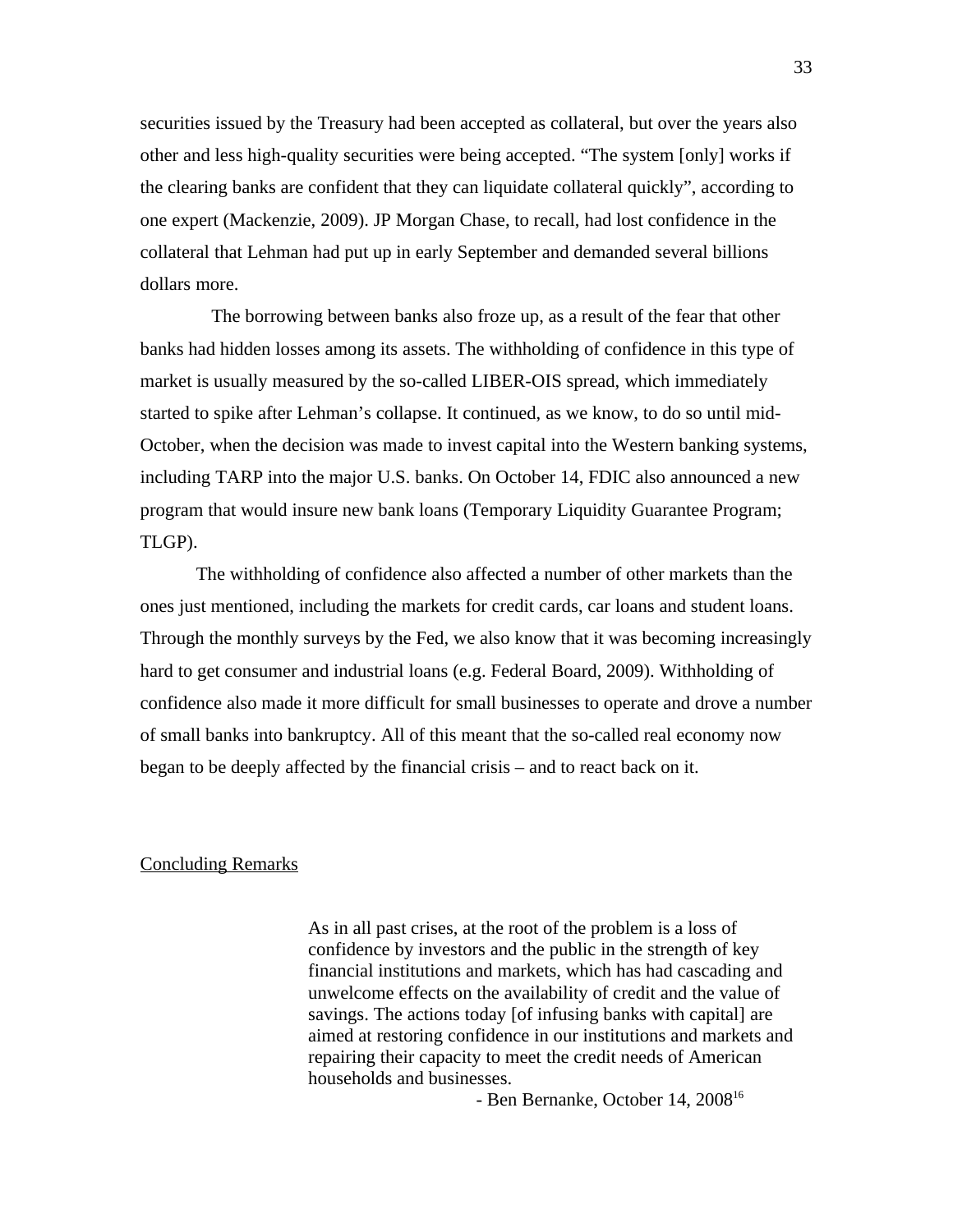Rather than tackle the source of the problem, the people running the bailout desperately want to reinflate the credit bubble, prop up the stock market and head off a recession. Their efforts are clearly failing: 2008 was a historically bad year for the stock market, and we'll be in recession for some time to come. Our leaders have framed the problem as a "crisis of confidence" but what they actually seem to mean is "please pay no attention to the problems we are failing to address."

- Michael Lewis and David Einhorn, January 4, 2009<sup>[17](#page-50-2)</sup>

Keynes famously described the financial system as "a delicate machine, the workings of which we do not understand"; and one important reason why it is so delicate has to do with the important role that confidence plays in it (Keynes, [1930] 1963, p.136). The topic of confidence in finance, it should be added, is badly under-researched, and I have therefore in this paper tried to outline what a theory of confidence may look like (see also Swedberg, forthcoming).

To recapitulate, the core idea in this theory is that confidence has to do with people's capacity to base their actions on indicators or *proxy signs* for what some situation is like, in those cases where they lack direct knowledge of the situation. When the proxy sign is properly aligned with the economic situation, investors will feel confidence (positive sign, positive economic situation; negative sign, negative economic situation). When there is a negative sign and a positive economic situation, there may be some problem (Merton's case). The real problem, however, comes when there is a positive sign and the economic situation is negative. This indicates that there are *hidden losses* in a bank or in the financial system that the investors are unaware of (Bagehot's case).

Note that this argument is not the same as what may be called the transparency argument. According to this type of argument, it was a lack of transparency in the financial system that helped to cause the financial crisis. According to the argument presented in this paper, in contrast, it was the disjunction between the proxy signs and the underlying economic situation that was a major cause of the panic.

I have then tried to apply this idea about proxy signs in the economy both to investor confidence and to the kind of confidence that economic actors have in the central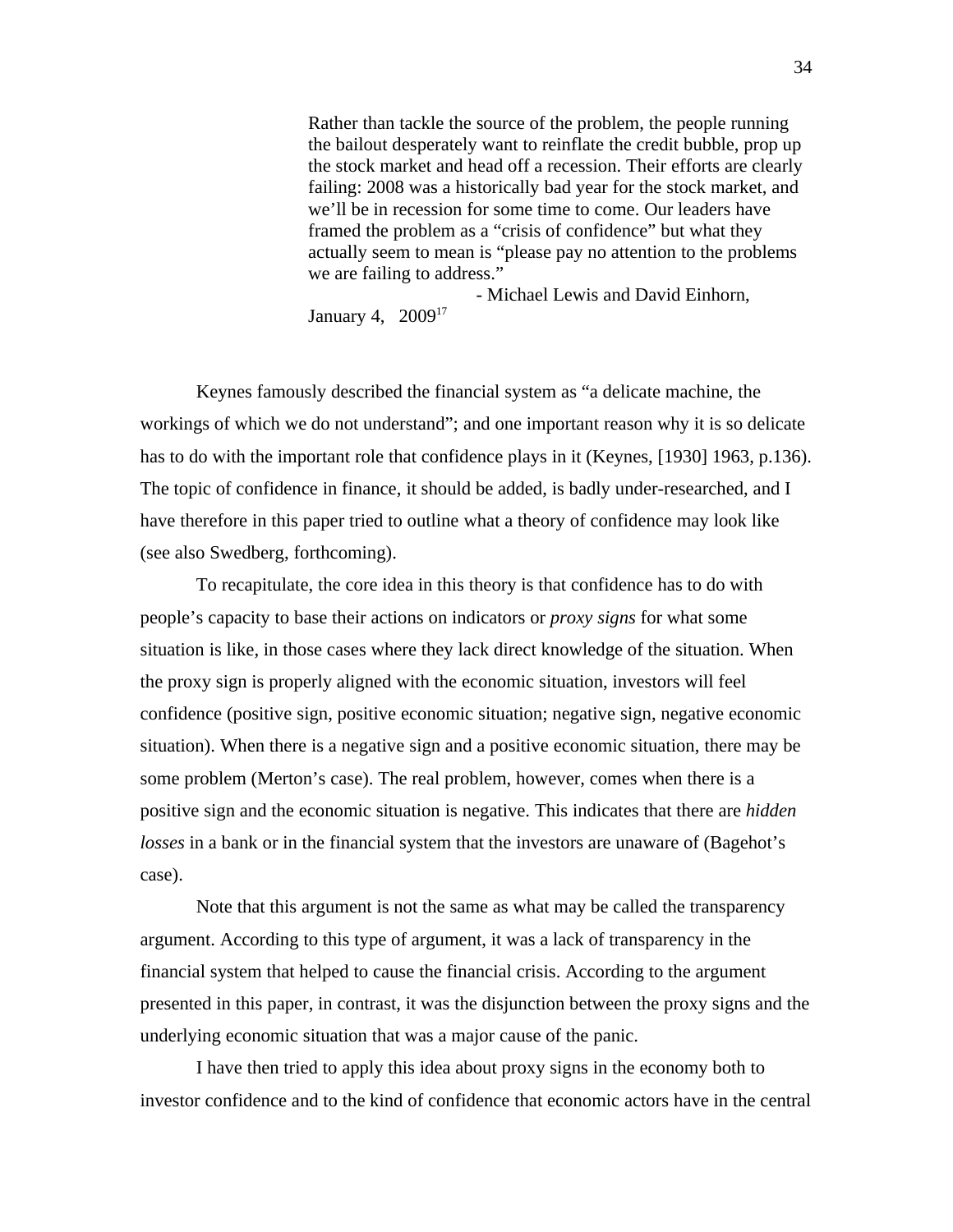bank – *confidence in the state*. I have also attempted to draw a distinction between two different types of lack of confidence. There is, on the one hand, the situation when confidence disappears very suddenly (*collapse of confidence*). And then there is the situation when actors do not engage in some economic action because they lack the confidence to do so (*withdrawal of confidence*).

Loss of confidence, touched off by disclosure of hidden losses, as in the case of Lehman, can spread either in a *direct way* or in an *indirect way*. When it spreads in an indirect way, the reaction is *categorical*. That is, investors treat all actors belonging to the same category in the same way, fearing that they all have the same problem ("guilt by association").

I have finally noted that in a so-called *confidence relationship*, one actor has confidence that the other actor will do something, based on a proxy sign. A confidence relationship can also include a *third party* – someone who guarantees the quality of the proxy sign, by virtue of his or her objectivity, special knowledge or the like. This is typical for a modern financial system; and rating agencies are an example of this.

But there is more to say about the nature of confidence, as the two quotes at the beginning of this concluding section indicate. Confidence in the financial system is not only economic, it is also political in nature and can be used as a political tool. Confidence is not only important, it is also ambiguous and difficult to quantify; and these two qualities add to its usefulness as a political tool. There currently exists, as the quotes at the beginning of these concluding remarks illustrate, a debate whether the financial crisis was primarily caused by a loss of confidence (*the liquidity position*) or primarily by a loss of confidence having to do with economic losses (*the insolvency position*). These two positions are not only very different in their analysis of what happened, they also have different political consequences, in that they influence the diagnosis of what needs to be done with the financial system.

 In this paper I have tried to apply these ideas about confidence to the case of Lehman's collapse and how it helped to turn the credit crunch of 2007 into the financial panic of 2008. The main idea, to repeat, has been that the economic situation before September 15 was close to the one described by Bagehot – *hidden losses* – and that Lehman then triggered the panic.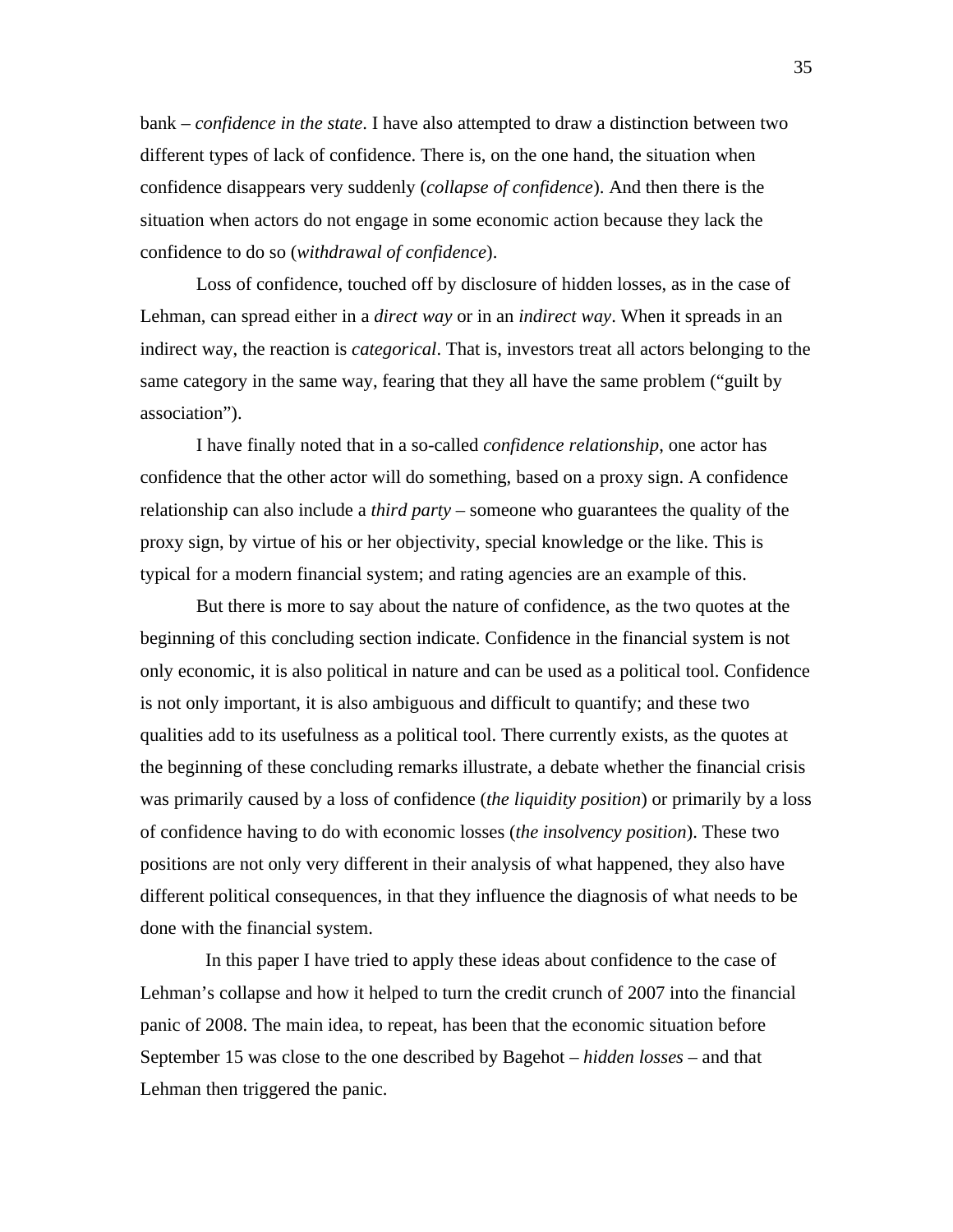The idea that Lehman did not somehow "cause" the financial crisis, it should be noted, is very common. Sometimes the counterfactual point is added that if it had not been for Lehman, the crisis would have been unleashed by some other event. Jamie Daimon, the CEO of JP Morgan Chase, is of this opinion:

After Lehman's collapse, the global financial system went into cardiac arrest. There is much debate over whether Lehman's crash caused it - but looking back, I believe the cumulative trauma of all the aforementioned events and some large flaws in the financial system are what caused the meltdown. If it hadn't been Lehman, something else would have been the straw that broke the camel's back. (Carney, 2009)

Economist John Taylor has argued that the role of Lehman in unleashing the crisis has been exaggerated and that it was instead the panic-stricken behavior by Bernanke and Paulson, when they wanted \$ 700 bn from Congress, that made the greatest contribution to the crisis. "They said [to Congress]: 'If you don't do this, and even if you do, it could be the next Great Depression" (Wessel, 2009b). Among his evidence, Taylor cites the way that the LIBOR-OIS spread developed. Very little happened, he says, with the spread when Lehman went bankrupt. Taylor also refers to a survey conducted among securities firms and banks, which found that the overwhelming majority of the respondents felt that TARP lacked clarity (Taylor, 2009).

Mark Zandi has made a similar argument as Taylor, but he pinpoints the decision by the Fed to put Freddie Mac and Fannie Mae into conservatorship as the trigger that transformed the crisis into a full-scale panic (Zandi, 2009a). The reason for this huge effect, according to Zandi, was that the shareholders of these two giant institutions were now wiped out – which made investors fear that all financial institutions might fail.

Is Taylor correct – was Lehman's role negligible, and the key trigger instead Bernanke-Paulson's panic stricken behavior when they went to Congress to get \$ 700 bn? Or is it rather Zandi who is right; and it was the decision to take over Freddie Mac and Fannie Mae that caused the panic? I lack the evidence to either reject or accept Taylor's and Zandi's arguments. Still, Lehman did operate as a "jolt", according to Taylor. And Zandi considers Lehman to have been the Fed's second big mistake. Maybe one can agree that there were a series of explosions in the fall of 2008 that turned the credit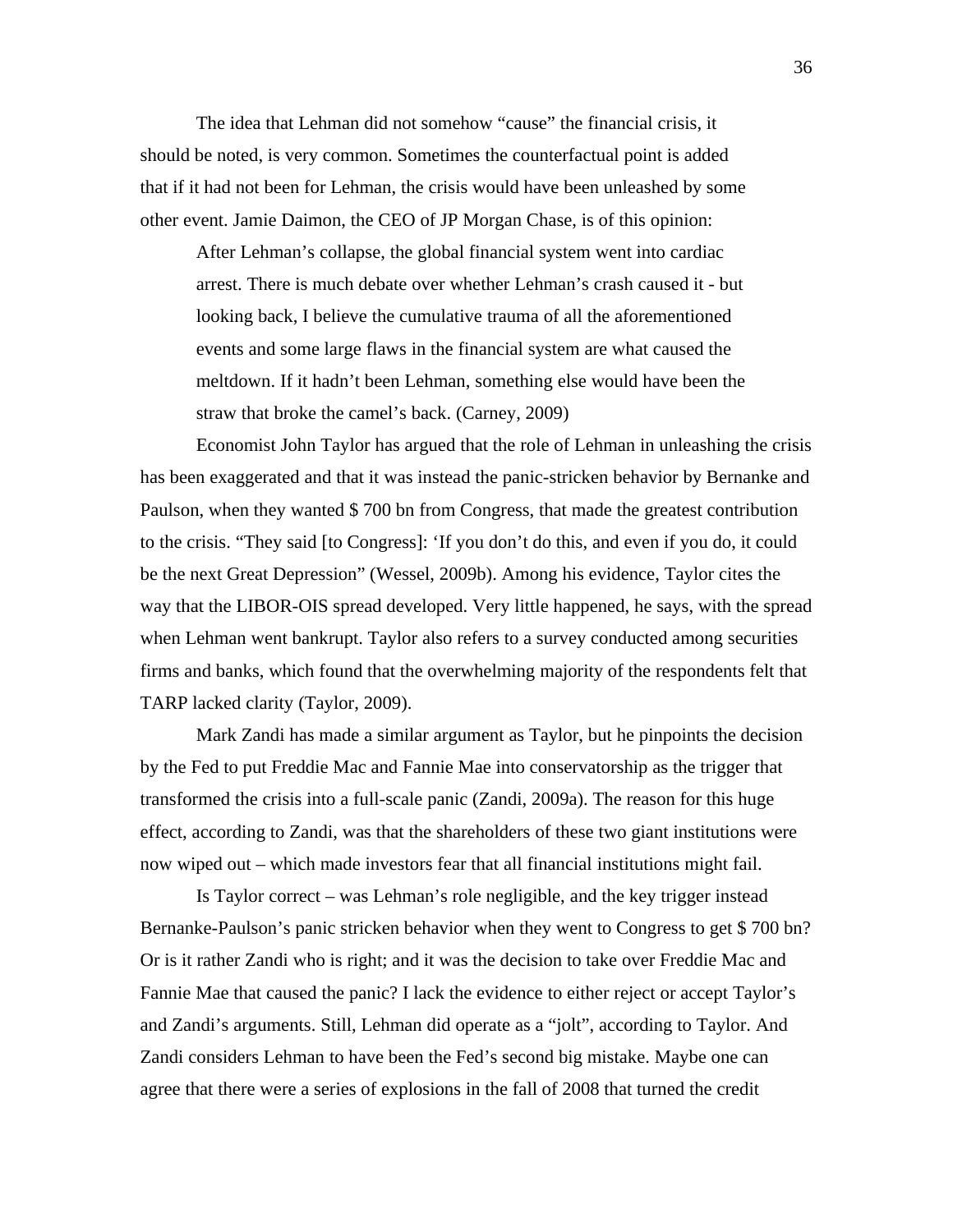crunch into a full-scale financial panic. Lehman was not only one of these explosions, but also the very first (or one of the very first).

One last item about confidence in the financial system needs to be addressed. My argument in this paper is that confidence plays a key role in the financial system – but also that this role is currently not well understood and has not attracted enough analytical attention. So far in the discussions about the financial crisis and what caused it, it is the behavioral economists who have referred most often to confidence. Their argument is based on the idea that human nature has its irrational sides and that confidence belongs to our "animal spirits", and that these latter need to be much better understood (Akerlof and Shiller, 2009; cf. Krugman, 2009). "Overconfidence" may also have played a role (e.g. Gladwell, 2009).

While I agree with the emphasis on confidence that one can find in the works of Shiller, Akerlof and others on the financial crisis, I would nonetheless also like to emphasize that while confidence has a psychological side, it has a distinctly social or sociological side as well. References to human nature fall pretty flat when confronted with the task of analyzing sophisticated social institutions of the type that make up the modern financial system. This is where there exists a clear opening for economic sociologists, who with their conceptual tools are well positioned to contribute to a better understanding of the role that confidence plays in modern finance.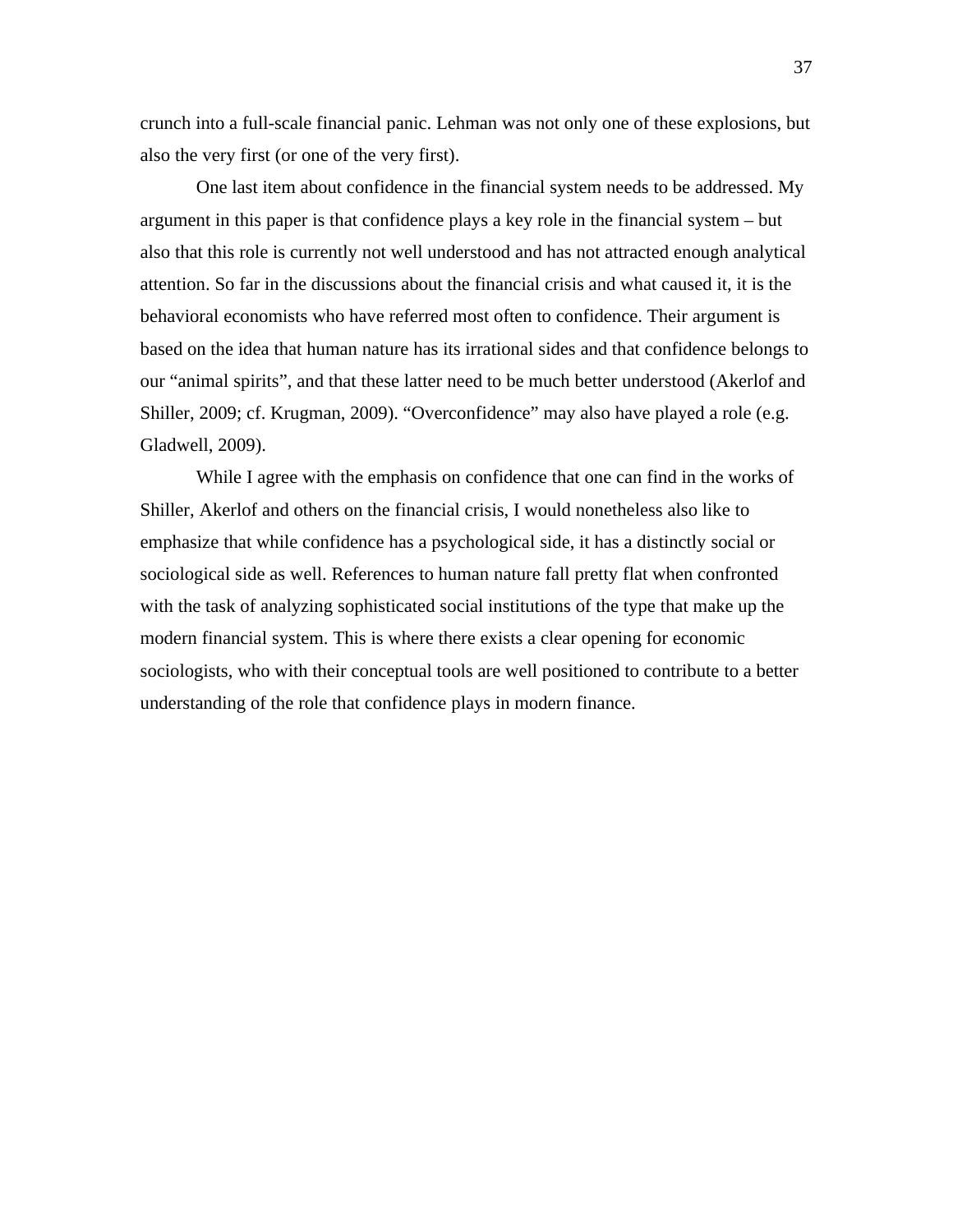#### Fig.1. Proxy Signs and the Nature of Confidence

 The Economic Situation is Positive Negative

| <b>Proxy Sign Indicating</b><br>the Economic Situation | Positive        |  |  |
|--------------------------------------------------------|-----------------|--|--|
|                                                        |                 |  |  |
|                                                        | <b>Negative</b> |  |  |

### *Comment*:

Confidence can be defined as an actor's readiness to base the decision to act, not on the best available information about some state of affairs, but on proxy signs that signal what this state of affairs is. A proxy sign can in the ideal case be assumed to be either aligned with the state of affairs or not. In the former case, a positive proxy sign correctly indicates a positive state of affairs; and a negative sign correctly indicates a negative state of affairs. Confidence is maintained in both of these cases, since the actor has correct information (++/--). When, in contrast, the proxy sign and the situation are *not* aligned and the proxy sign therefore misrepresent the situation, confidence will suffer. If the proxy sign is negative, and the state of affairs positive; and this is applied to the situation of a bank, one may get a run on the bank along the lines that Robert K. Merton has outlined in his essay on self-fulfilling prophecy (Merton, 1948). When the proxy sign is positive, and the state of affairs negative in the banking community, one in contrast gets a case that is closer to the very dangerous situation that is described by Walter Bagehot in *Lombard Street* (1873). To avoid misunderstandings, it should be explicitly stated that what here has been called "state of economic affairs" does not represent some objective reality but is a social construction, again based on signs. Adding to the complexity is that a sign (including the proxy sign) also has to be interpreted by some actor – and different actors may interpret a sign differently.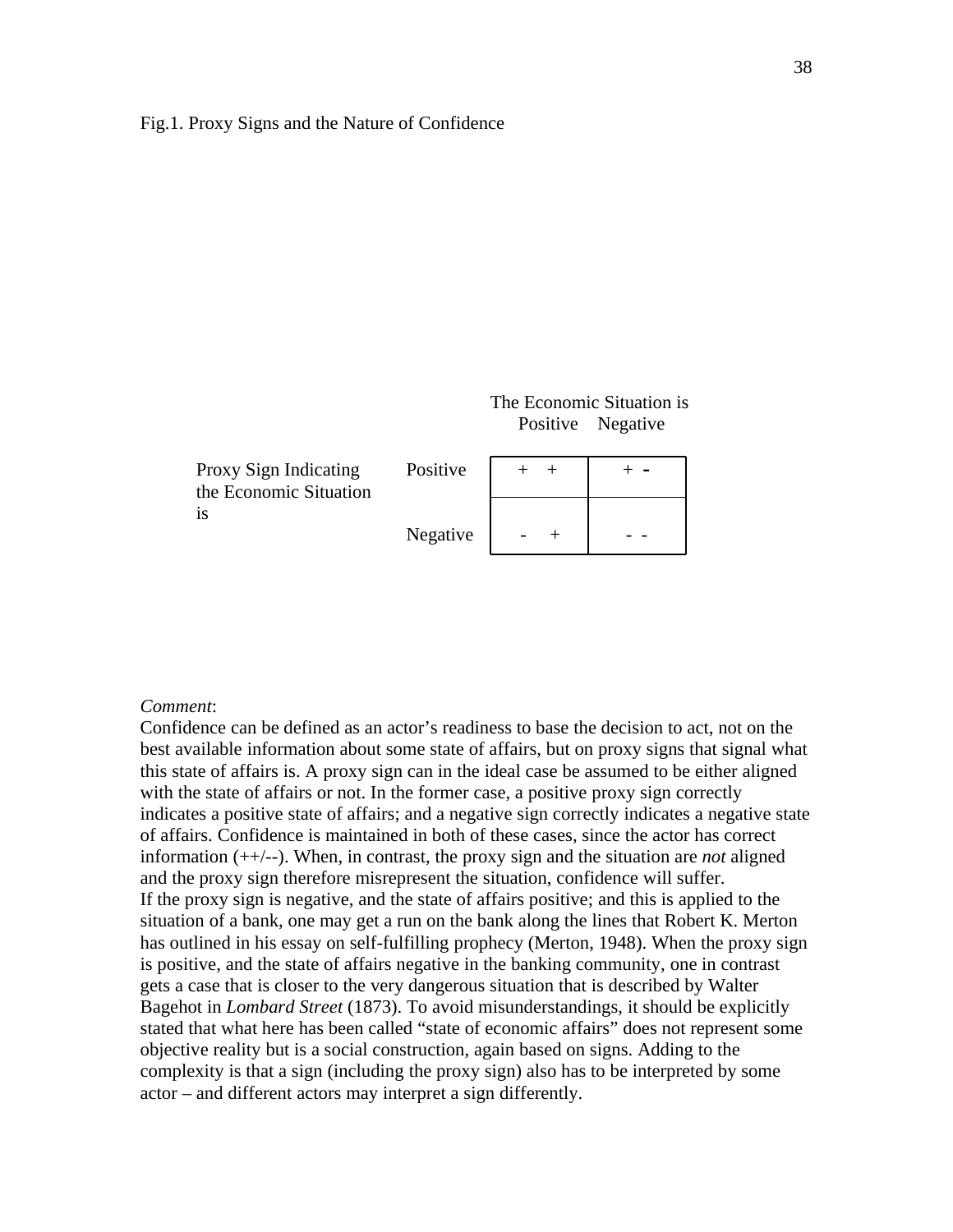



*Source*: Figures from Bloomberg Terminal

*Comment*: While VIX or the so-called fear index does not measure a lack of confidence, one may nonetheless argue that it covers some aspects of this phenomenon. Confidence implies steady behavior and volatility the opposite of this. It should be noted that VIX does not measure volatility in the past, but the volatility that investors expect in the next thirty days. The volatility that is at issue is that of the S & P 500 Index. "High levels of the VIX reflect investor anxiety regarding a potential drop in the stock market", according to Robert Whaley, "Understanding the VIX", *Journal of Portfolio Management* (Spring 2009), p. 104. VIX typically spikes upwards, Whaley also says, when there are unexpected events in the economy or in the social or political arena. The chance of VIX going above 34.22 he estimates to 5 %; and the longest time that this figure has been surpassed since 1986 is 47 days. During the financial crisis, it can be added, the number was 151 (from September 26, 2008 to May 4, 2009).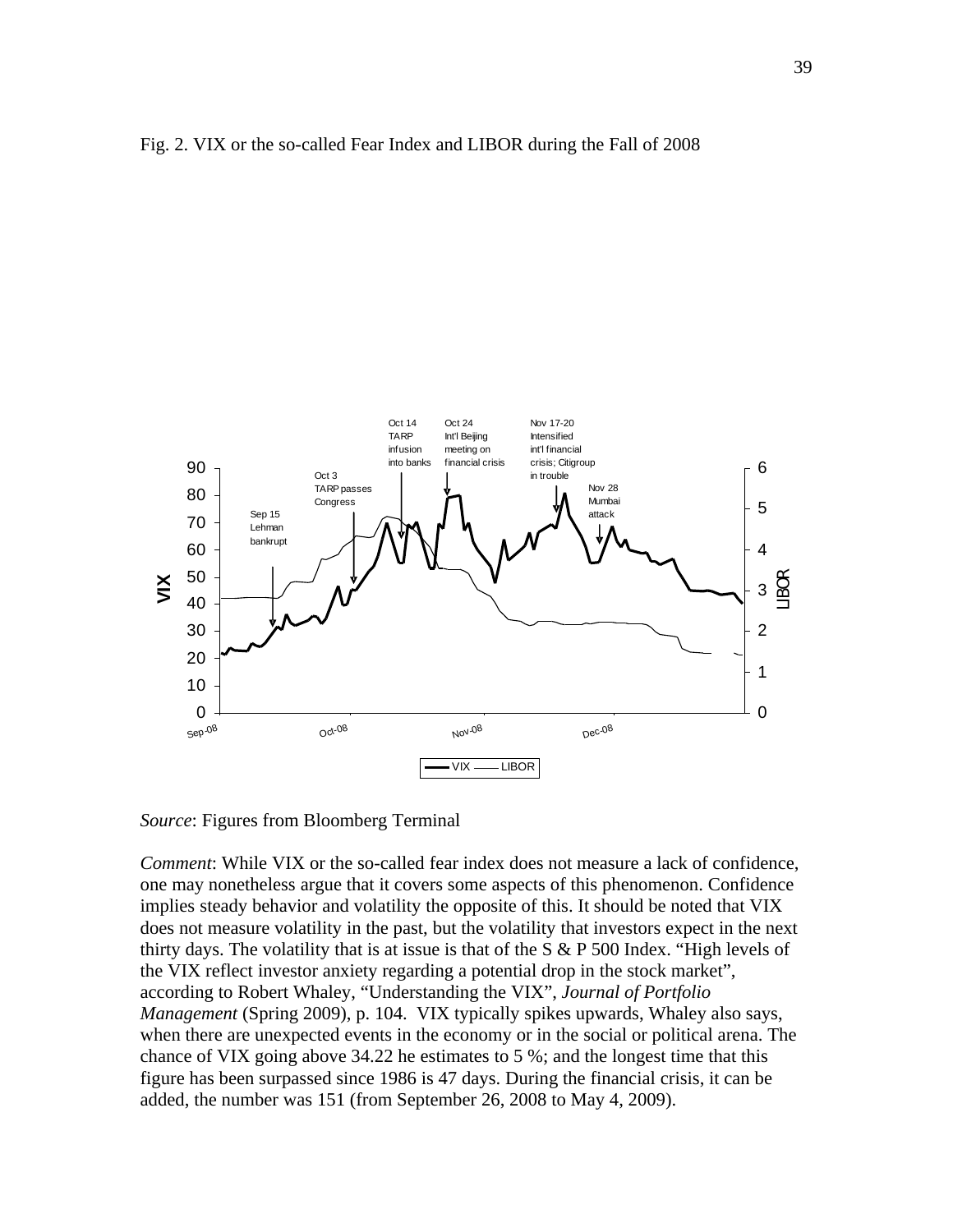Fig. 3. VIX or the so-called Fear Index during the Financial Crisis, August 2007 to September, 2009



*Source*: Figures from Bloomberg Terminal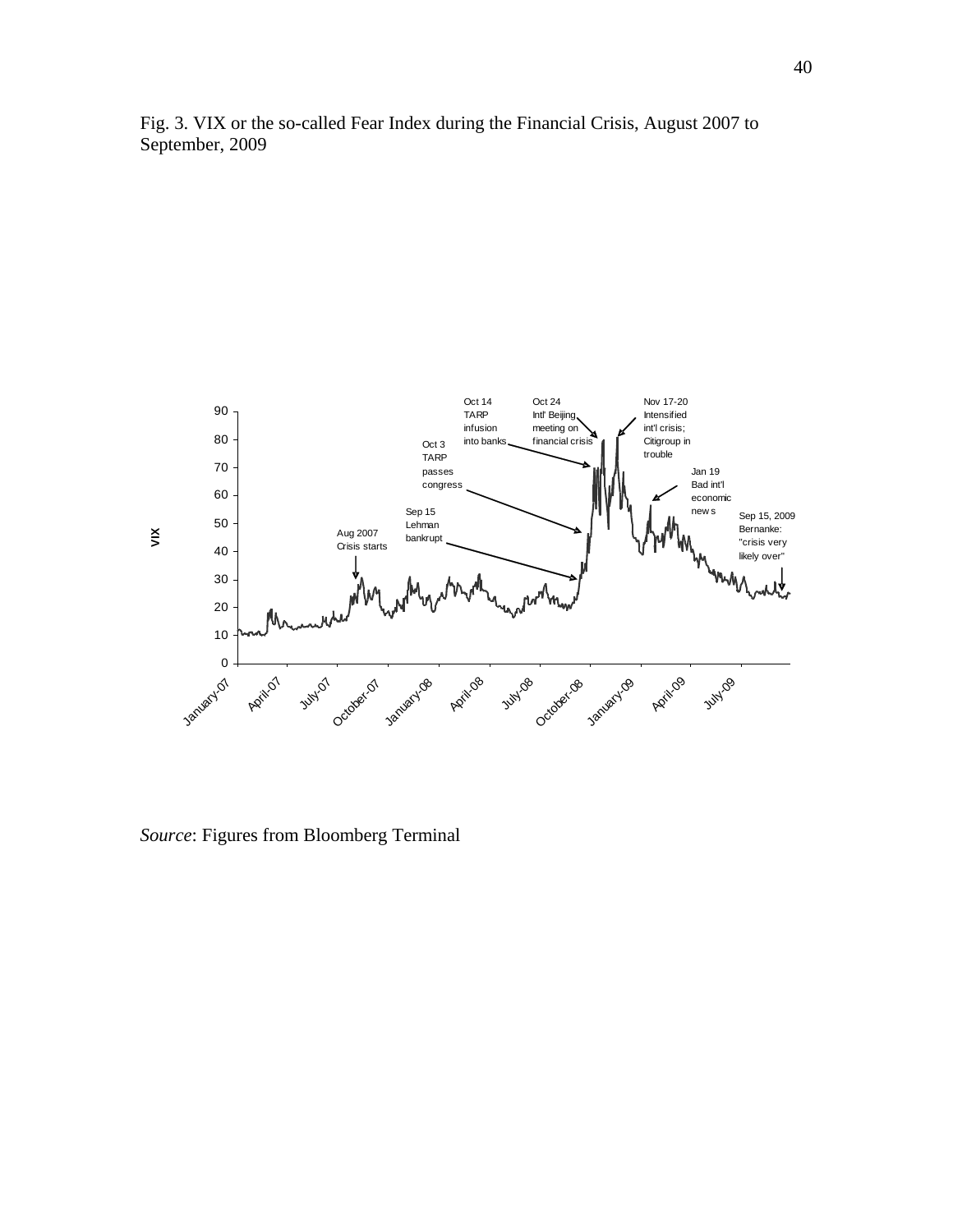## **References**

Akerlof, G. and Shiller, R. (2009), Animal Spirits: How Human Psychology Drives the Economy, and Why It Matters for Global Capitalism, Princeton University Press, Princeton.

Bacharach, M. and Gambetta, D. (2001), "Trust in signs", K. Cook, Trust in Society, Russell Sage Foundation, New York, pp. 148-84.

Bagehot, W. [1873] 1922, Lombard Street: A Description of the Money Market, John Murray, London.

Bebchuk, L., Cohen, A. and Spamann, H. (2009), "The wages of failure: executive compensation at Bear Stearns and Lehman 2000-2008", Working paper (draft). Downloaded November 23, 2009 at http://www.law.harvard.edu/faculty/bebchuk/

Berger, A., Kashyap, A and Scalise, J. (1995), "The transformation of the U.S. banking industry: what a long strange trip it has been", Brookings Papers on Economic Activity, No. 2, pp. 55-218.

Bernanke, B. (2008), "Chairman Ben S. Bernanke Remarks at the President's Working Group Market Stability Initiative Announcement". October 14. Downloaded on September 25, 2009 from http://www.federalreserve.gov/newsevents/speech/bernanke20081014a.htm.

Black, W. (2005), The Best Way to Own a Bank is to Rob One: How Corporate Executives and Politicians Looted the S & L Industry*,* University of Texas Press, Austin.

Black, (2009), "The best way to own a bank is to rob one", Lecture given on November 19 at the Cornell Law School.

Blinder, A. (2009), "Six errors on the path to the financial crisis", The New York Times, January 25.

Bloomberg.com. (2009), "Japan banks, insurers have \$ 2.4 Billon Lehman Risk", September 17. Downloaded on October 16, 2009 from [http://www.bloomberg.com/apps/news?](http://www.bloomberg.com/apps/news?pid=20601087&sid=agzEgU4VxL9U&refer=home) [pid=20601087&sid=agzEgU4VxL9U&refer=home](http://www.bloomberg.com/apps/news?pid=20601087&sid=agzEgU4VxL9U&refer=home)

Bryan-Low, C. (2009), "Lehman Europe claims begin to come in", Wall Street Journal, September 25.

Carnay, J. (2009), "Jamie Dimon: Lehman's collapse was not as important as you think", *The Business Insider* April 16. Downloaded on September 25, 2009 from [http://www.businessinsider.com/jamie-dimon-lehmans-collapse-was-not-as-important-as](http://www.businessinsider.com/jamie-dimon-lehmans-collapse-was-not-as-important-as-you-think-2009-4)[you-think-2009-4.](http://www.businessinsider.com/jamie-dimon-lehmans-collapse-was-not-as-important-as-you-think-2009-4)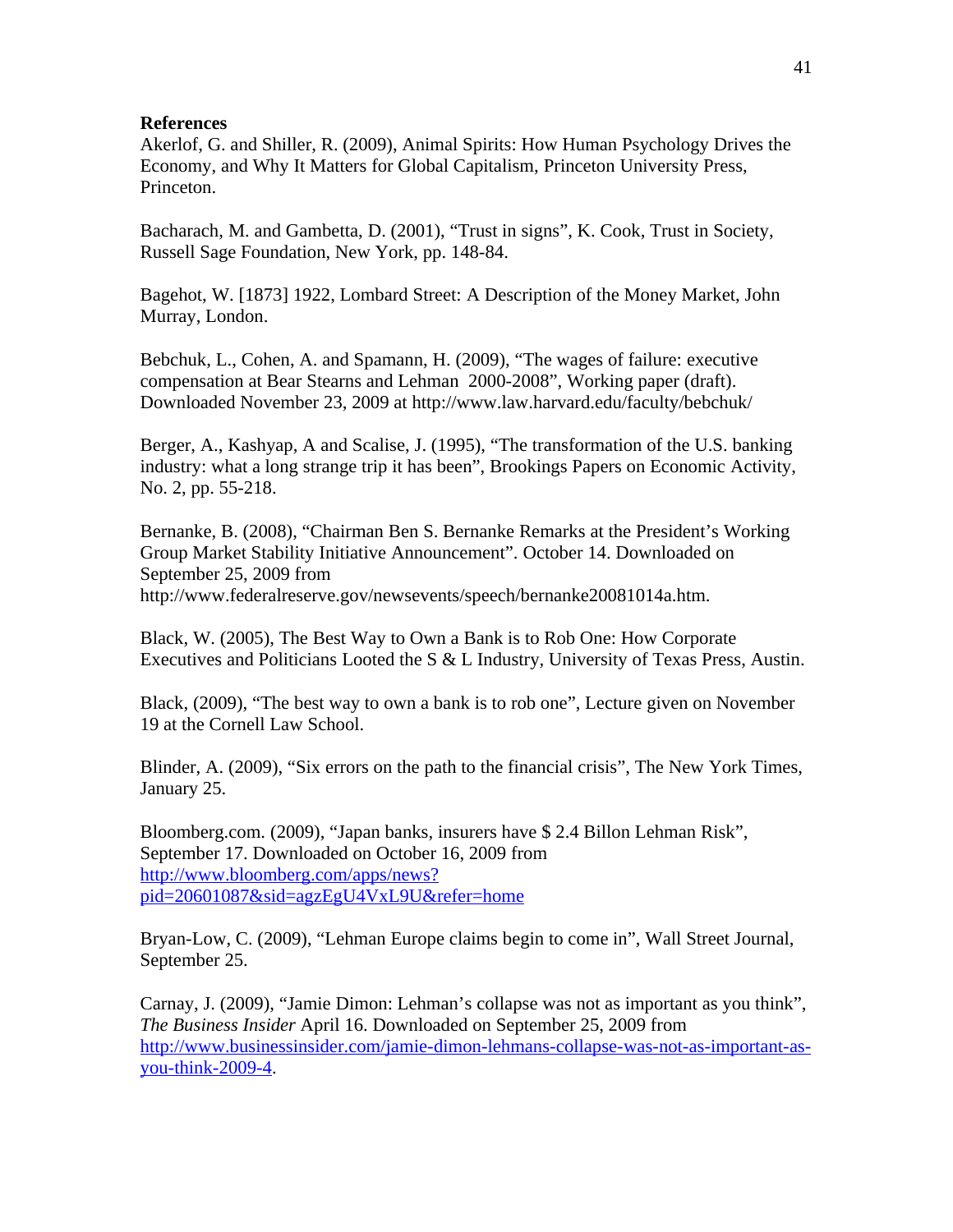Cassidy, J. (2008), "Anatomy of a meltdown: Ben Bernanke and the financial meltdown", New Yorker, December 1, pp. 49-63.

Cochrane, J. and Zingales, L. (2009), "Lehman and the financial crisis", Wall Street Journal, September 15.

Cohan, W. (2009), House of Cards: A Tale of Hubris and Wretched Excess on Wall Street, Doubleday, New York.

Cont, R., Moussa, A. and Minca, A. (2009), "Too interconnected to fail: contagion and systemic risk in financial networks". Downloaded from the web on July 2, 2009 from http://www.columbia.edu/~mc2775/cont.pdf

Cornwell, R. (2008), "Obama blames financial crisis on republican economic policy", The Independent, September 16.

Cox, C. (2008), Letter to Dr. Nout Wellink re sound practices for managing liquidity in banking organizations. March 20. Retrieved on September 16, 2009fromt www.sec.gov/news/press/2008/2008-48\_letter.pdfon the web.

Crittenden, M. (2009), "Burned in Lehman blow-up, governments seek aid", Wall Street Journal, May 5.

Crittenden, M. and John Hilsenrath, J. (2009) "Bernanke blasted in house", Wall Street Journal, June 26.

Eatwell, J. and Taylor, L. (2000), Global Finance at Risk: The Case for International Regulation, Polity, Cambridge.

Effratt, A. and Pulliam, S. (2009) "Prosecutors are poised to impanel AIG grand jury", Wall Street Journal, September 11.

Einhorn, D. (2008a), "Private profits and socialized risks". Grant's Spring Investment Conference, April 8. Downloaded on September 23, 2009 from The David Einhorn Page at http://manualofideas.com/blog/2009/02/the\_david\_einhorn\_page\_greenli.html on the web.

Einhorn, D. (2008b), "Accounting ingenuity". Ira W. Sohn Investment Research Conference, May 21. Downloaded on September 23, 2009 from The David Einhorn Page at http://manualofideas.com/blog/2009/02/the\_david\_einhorn\_page\_greenli.html on the web.

Ellis, C. (2009), The Partnership: The Making of Goldman Sachs, updated rev. ed., Penguin, New York.

Evans, D. and Salas, C. (2009), "The ratings trap", Bloomberg Markets, June, pp. 62-70.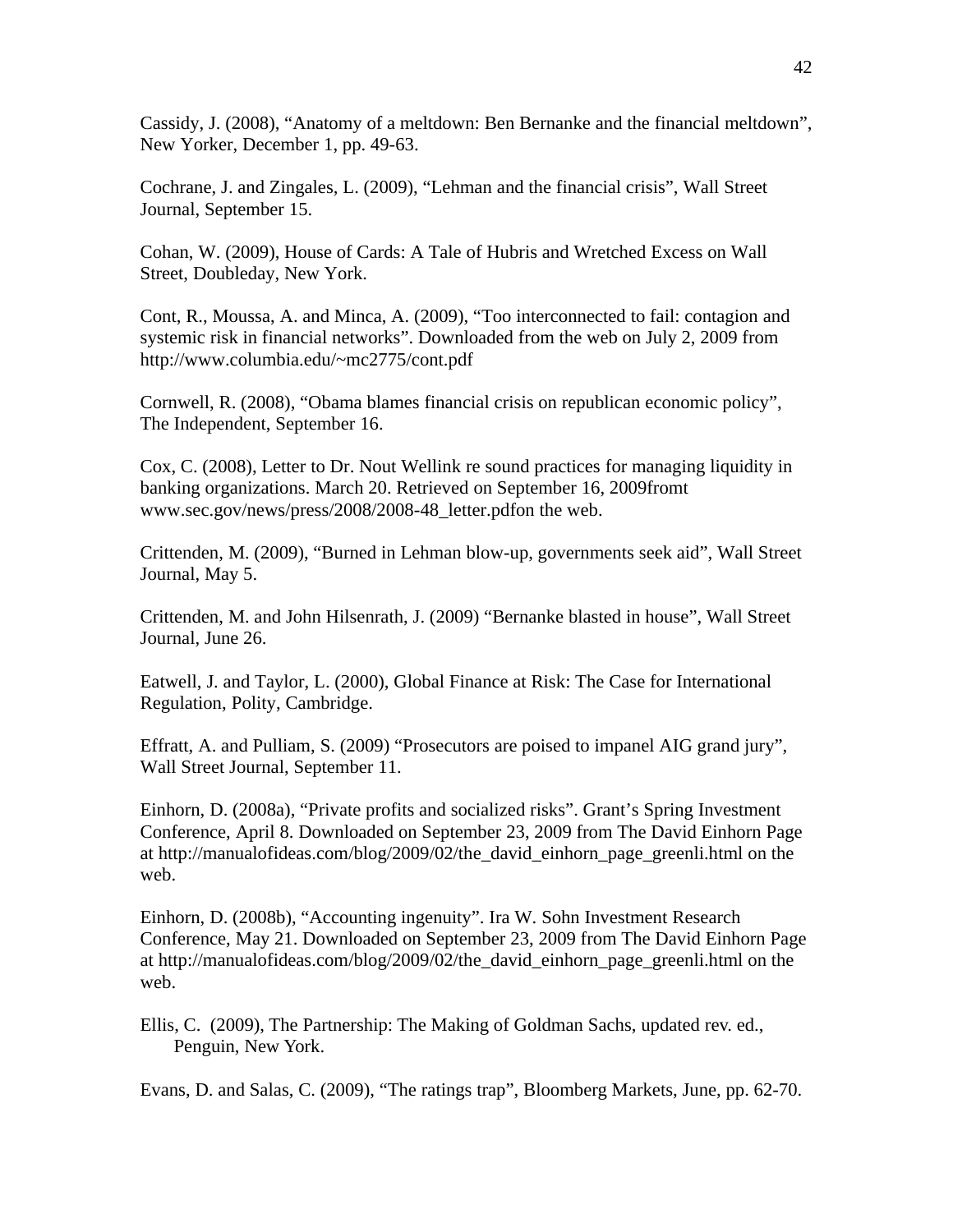Federal Reserve Board (2009), The April 2009 Senior Loan Officer Opinion Survey on Bank Lending Practises. Downloaded September 28, 2009 from the Federal Reserve Board's web site – http:/www.federalreserve.gov/boarddocs/surveys

Fishman, S. (2008), "Burning down his house [on Dick Fuld]", New York Magazine, November 30.

Frangos, A. (2008), "Swedbank feels fallout from Lehman", Wall Street Journal, September 26.

Franzén, T. (2009), "Bolagens vinstmål är en orsak till finanskriser [One reason for the financial crises are the high profit goals of the firms]", Ekonomisk Debatt (Sweden), No. 4, pp. 86-96.

Fuld, R. (2008a), E-mail to Thomas A. Fuld dated April 12, 2008. Document presented at the October 6, 2008 hearings on "Causes and Effects of the Lehman Brothers Bankruptcy" by the Committee on Oversight and Government Reform of the House of Representatives, Congress of the United States. Downloaded September 26, 2009 at http://oversight.house.gov/documents/20081006141656.pdf

Fuld, R. (2008b), "Statement of Richard S. Fuld, Jr." at the October 6, 2008 hearings on "Causes and Effects of the Lehman Brothers Bankruptcy" by the Committee on Oversight and Government Reform of the House of Representatives, Congress of the United States. Downloaded September 26, 2009 at http://oversight.house.gov/documents/20081006125839.pdf

Gangahar, A. (2008), "Hedge funds' growth prospects hit by Lehman's demise", Financial Times, September 17.

Geithner, T. (2008), "Reducing systemic risk in a dynamic financial system", Remarks on June 9, 2008 at the Economic Club of New York, New York City. Federal Reserve Bank of New York Web Page.

Gladwell, M. (2009), "Dept. of Finance: Cocksure - Banks, Battles, and the Psychology of Overconfidence", New Yorker, July 27.

Gorton, G. (2008), "The panic of 2007", Yale IFC Working Paper No. 08-24, Yale University, New Haven.

Gorton, G. (2009. "Information, Liquidity, and the (Ongoing) Panic of 2007", American Economic Review: Papers & Proceedings, Vol. 99, No. 2, pp. 567-72.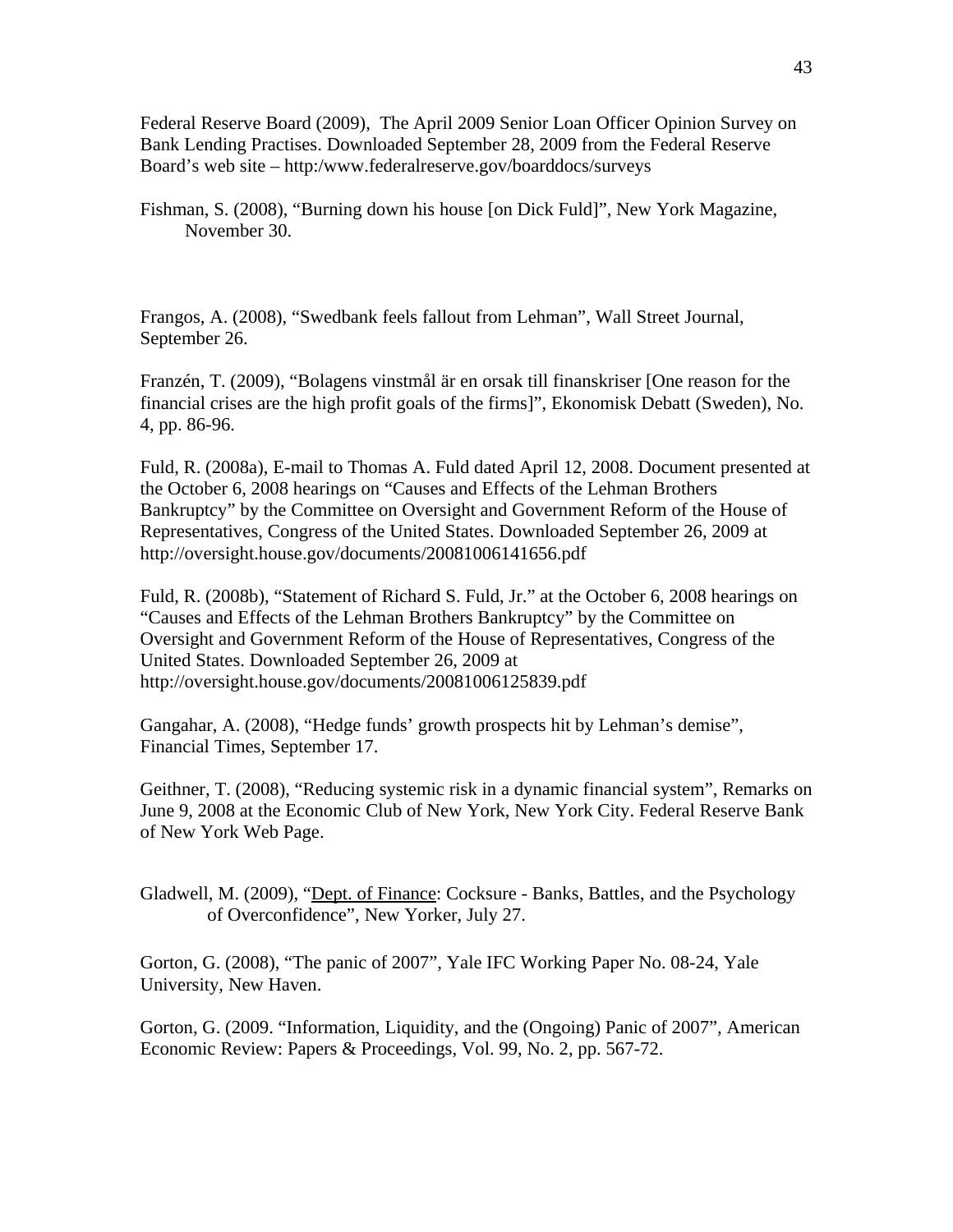Gorton, G. and Metrick, A. (2009), "Securitized banking and the run on repo", Yale IFC Working paper No. 09-14, Yale University, New Haven.

Gowers, Andrew. 2008. "Lehman: consumed by the death spiral", *Timesonline*, December 21.

Guha, K., Mackenzie, M. and Tett, G. (2008), "Panic grips credit markets", Financial Times, September 18.

Hudson, M. (2007), "How Wall Street stoked the mortgage meltdown", Wall Street Journal, June 28.

Jonsson, A. (2009), Why Iceland? How One of the World's Smallest Countries Became the Meltdown's Biggest Casualty, McGraw-Hill, New York.

Keynes, J. M. ([1930] 1963), "The great slump of 1930". Pp. 135-47 in Essays in Persuasion, W.W. Norton & Company, New York, pp. 135-47.

Kirceld, A. and Simmons, J. (2008), "The Dublin connection", Bloomberg Markets, December 101-09.

Krugman, P. ( 2008), "[Op-ed:] Financial Russian roulette", New York Times*,* September 15.

Krugman, P. (2009), "How did economists get it so wrong?", New York Times, September 2. Downloaded September 26, 2009 at [www.nytimes.com/2009/09/06/magazine/06Economic-t.html](http://www.nytimes.com/2009/09/06/magazine/06Economic-t.html)

Lewis, M. (2009), "The man who crashed the world [Joseph Cassano, former head of A.I.G.'s Financial Products Unit in London]", Vanity Fair, August, pp. 66-71, 104-07.

Lewis, M. and Einhorn, D. (2009), "[Op-ed]: How to repair a broken financial world", New York Times, January 2.

Lucas, R. (2009), "In defense of the dismal science", The Economist*,* August 8:67.

MacKenzie, M. (2009), "Run on banks left reposector highly exposed", Financial Times, September 11.

McCracken, J. and Spector, M. (2009), "Fed draws court's eyes in Lehman bankruptcy", Wall Street Journal, October 2.

McDonald, D. (2009), Last Man Standing: The Ascent of Jamie Dimon and JPMorgan Chase, Simon and Schuster, New York.

McDonald, L. and Robinson, P. (2009), A Colossal Failure of Common Sense: The Inside Story of the Collapse of Lehman Brothers, Crown Business, New York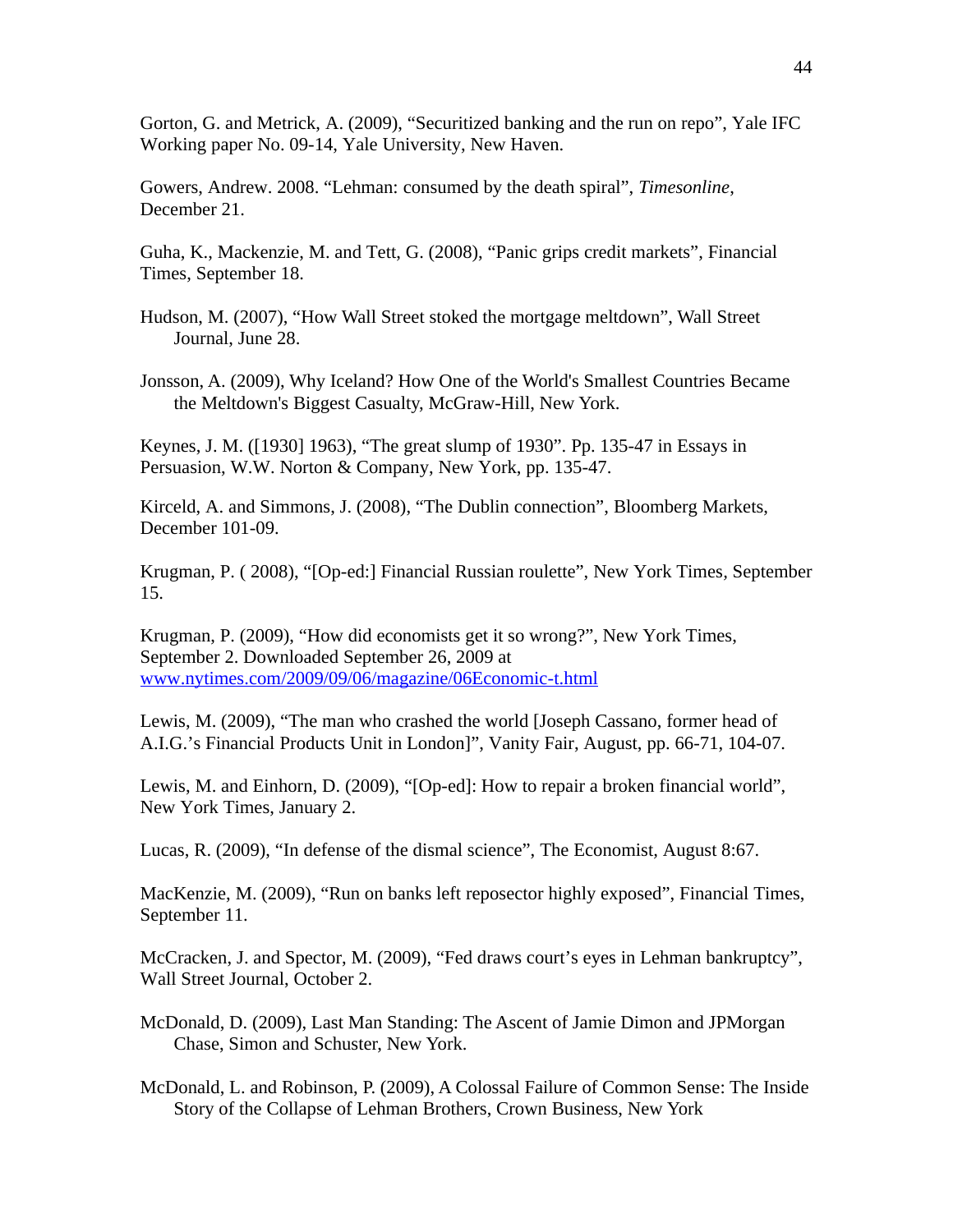MacKenzie, D. (2009a), "The credit crisis as a problem in the sociology of knowledge", Unpublished paper.

MacKenzie, D. (2009b), "What's in a number [Libor]", London Review of Books, September 25.

Mason, P. (2009), Meltdown: The End of the Age of Greed, Verso, London.

Merton, R. K. ([1948] 1968), "The self-fulfilling prophecy", in Social Theory and Social Structure, enlarged ed, The Free Press, New York, pp. 475-90.

Meyer, M. (1998), The Bankers: The Next Generation*,* Truman Talley Books, New York.

Mollenkamp, C. et al. (2008), "Lehman's demise triggered cash crunch around globe", Wall Street Journal, September 29.

New York Times (2008), "Text of proposal for bailout plan", New York Times, September 21.

Nocera, J. and Andrews. E. (2008), "Struggling to keep up as the crisis raced on", New York Times, October 23.

Olson, M. (1990), "Interview", in Richard Swedberg, Economics and Sociology*,* Princeton University Press, Princeton, pp. 167-85.

Onaran, Y. (2008), "Lehman on the brink", Bloomberg Markets, September 56-64.

Onaran, Y. and Helyar, J. (2009), "Lehman's last days", Bloomberg Markets*,* January 50- 62.

Paulson, H. (2008a), "Remarks by Secretary Henry M. Paulson, Jr. at the Ronald Reagan Presidential Library", HP-1285. Press Room of U.S. Department of the Treasury. Downloaded on September 23, 2009 at http://www.treas.gov/press/releases/hp1285.htm

Paulson, H. (2008b), "Statement by Secretary Henry M. Paulson, Jr. on actions to protect the U.S. Economy", HP-1205. October 14. Pressroom of U.S. Department of Treasury. Downloaded September 23, 2009 at http://www.treas.gov/press/releases/hp1205.htm.

Paulson, H. (2009), "Testimony by Henry M. Paulson before the House Committee on Oversight and Government Reform July 16, 2009", Downloaded September 23, 2009 at http://oversight.house.gov/documents/20090715180923.pdf.

Paulson, H., Bernanke, B. and Bair, S (2008), "Statements by Paulson, Bernanke, Bair", Wall Street Journal, October 14.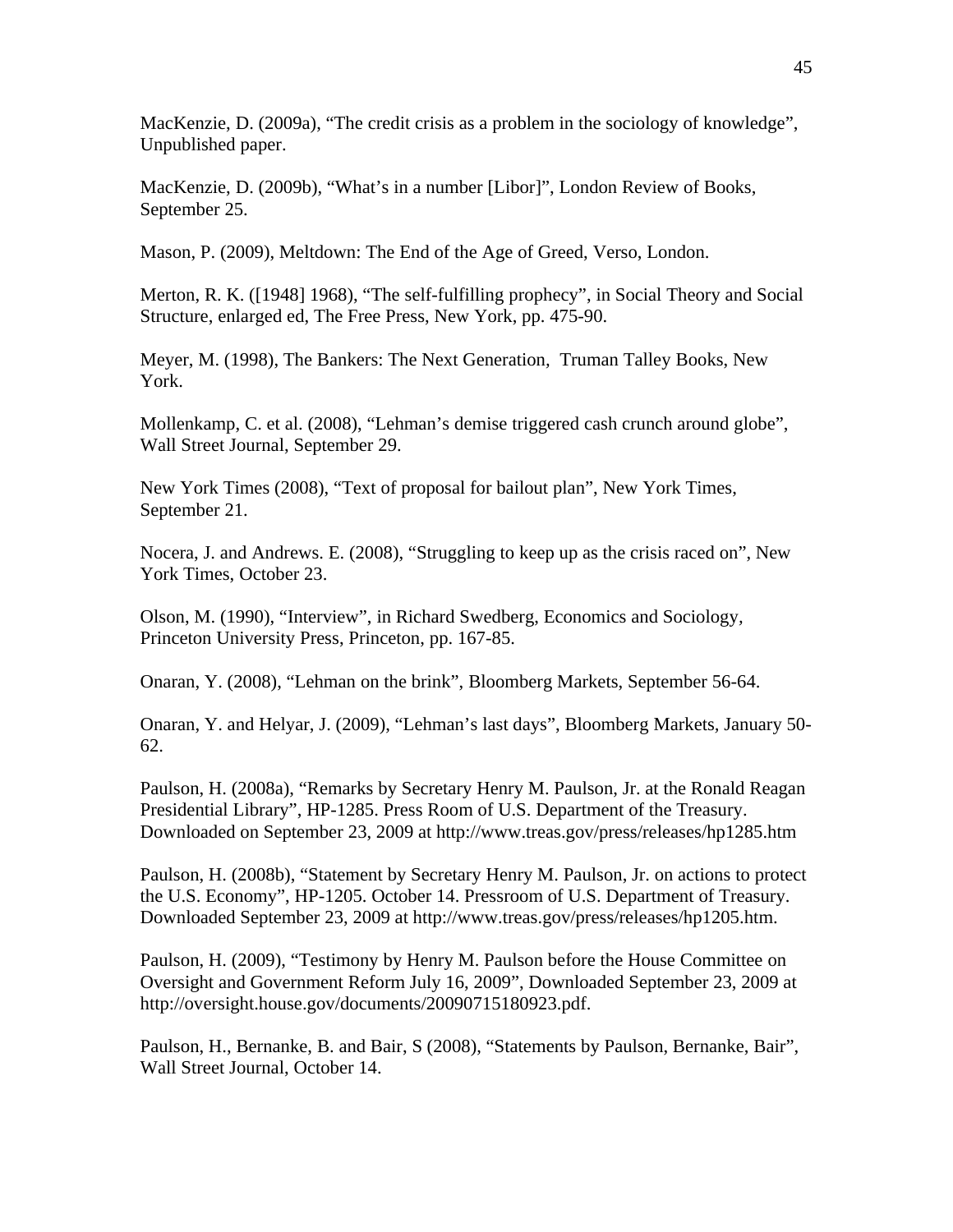Peirce, C. ([1868] 1950), "Some consequences of four incapacities", in *Philosophical Writings of Peirce,* Dover, New York, pp. 228-50.

Peirce, C. (1953), Charles S. Peirce's Letters to Lady Welby, Whitlock's Inc., New Haven.

Pittman, M. (2009), "Lehman's toxic reach", Bloomberg Markets, November.

Reuters (2008), "Update 1-payment on Lehman CDS only around \$ 5.2 bln – DTCC", October 22. Downloaded October 17, 2009 from http://www.reuters.com/article/rbssFinancialServicesAndRealEstateNews/idUSN223869 6420081022

Reuters (2009a), "Lehman's Fuld sold Florida mansion to wife for \$ 100", January 25.

Reuters (2009b), "RBS sees Lehman claims at \$ 1.5 bln - \$ 1.8 billion: lawyer", September 17. Downloaded on October 16, 2009 from <http://www.reuters.com/article/euPrivateEquityNews/idUSN1751719120080918>

Robb, G. (2009), "Bernanke declares 'recession is very likely over'", Market Watch, September 15. Downloaded September 26 at http://www.marketwatch.com/story/bernanke-declares-the-recession-over-2009-09-15

Rose, C. and Ahuja, A. (2009), Before the Fall: Lehman Brothers 2008, Harvard Business School # 9-309-093, Harvard Business School, Boston.

Ross, A. (2009), "Lehman collapse hits retail product providers", Financial Times, October 15.

Ross, I. S. (1993), The Life of Adam Smith, Clarendon Press, Oxford.

Roubini, N. (2007), "Worse than LTCM [Long-Term Capital Management]: not just a liquidity crisis; rather a credit crisis and crunch", RGE Monitor*,* August 9. Downloaded on October 16, 2009 at http://www.rgemonitor.com/blog/roubini/209779

Shapiro, S. (1987), "The social control of impersonal trust", American Journal of Sociology, Vol.93, pp. 623-58.

Sorkin, A. R. (2009a), Too Big to Fail, Viking, New York.

Sorkin, A. R. (2009b), "Wall Street's near-death experience", Vanity Fair, November, pp.173-81, 206-10.

Spector, M. (2009), "Lehman to thaw U.K. assets", Wall Street Journal*,* November 24.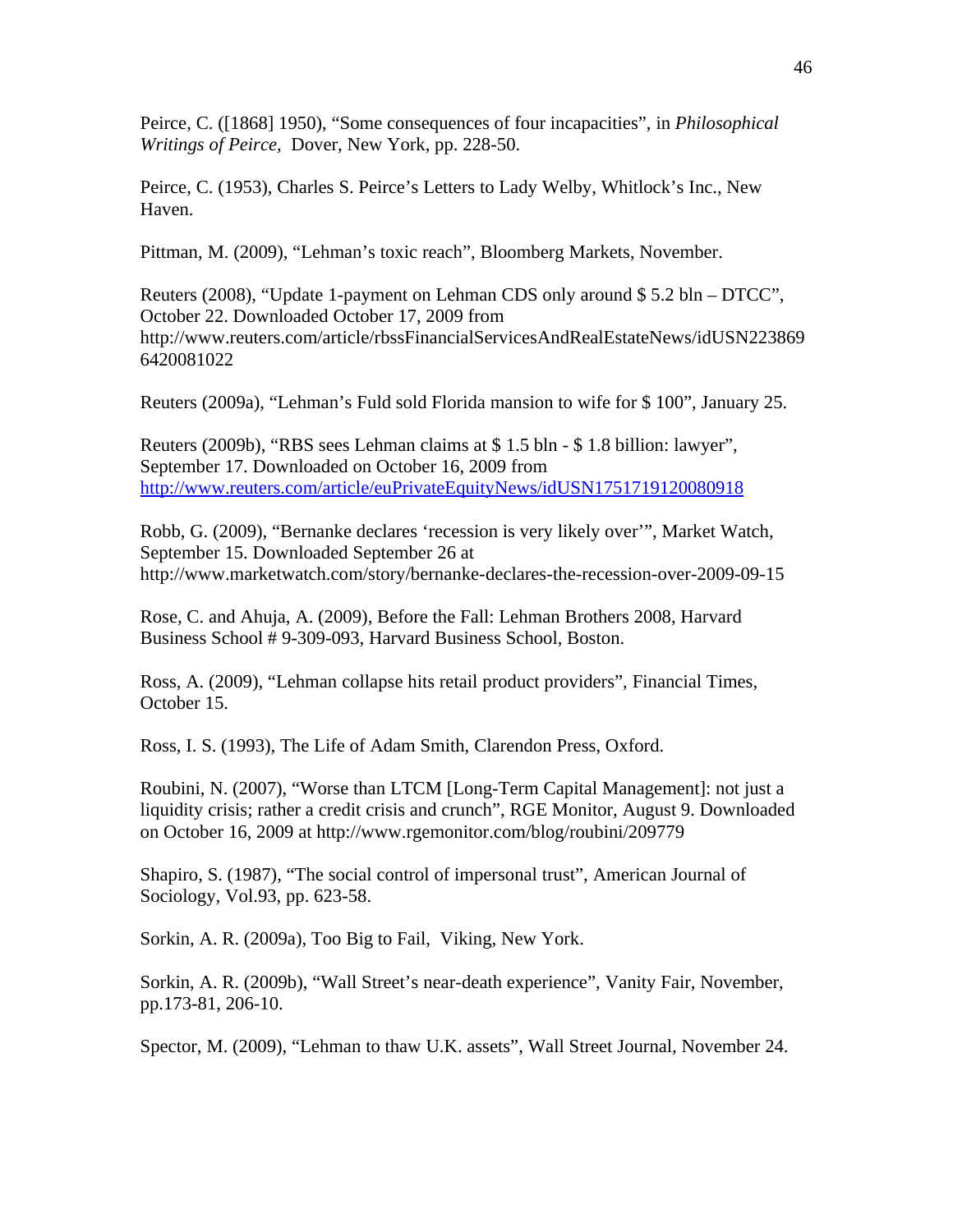Spence, M. (1974), Market Signaling: Informational Transfer in Hiring and Related Screening Processes, Harvard University Press, Cambridge.

Starkman, D. (2009), "Power problem: the business press did everything but take on the institutions that brought down the financial system", Columbia Journalism Review, May-June.

Stewart, J. (2009), "Eight days: the battle to save the American financial system [September 12-19, 2008]", New Yorker, September 2, pp.58-81.

Stiglitz, J. (2009), "Capitalist Fools", Vanity Fair, January.

Story, L. and White, B. (2008), "The road to Lehman's failure was littered with lost chances", New York Times, October 6.

Strang, S. (1997), Casino Capitalism*,* Manchester University Press, Manchester.

Swedberg, R. (forthcoming), "The role of confidence in finance", in Karin Knorr Cetina and Alex Preda (eds.), Handbook of the Sociology of Finance, Oxford University Press, New York.

Taylor, J.B. (2009), "The financial crisis and the policy responses: an empirical analysis of what went wrong". Downloaded September 24, 2009 from www.stanford.edu/~johntayl/FCPR.pdf .

Tett, G. (2008a), "Fault lines expose financial system built on flimsy foundations", Financial Times, September 16.

Tett, G. (2008b), "New realism means light at the end of the tunnel is no illusion", Financial Times*,* October 14.

Thain, J. (2009), "Thain: the inside story [interview on the race to save Lehman]", Financial Times, September 14.

Thomas, E. and Hirsh, M. (2009), "Paulson's complaint", Newsweek, May 25.

Tibman, J. (2009), The Murder of Lehman Brothers: An Insider's Look at the Global Meltdown, Brick Tower Press, New York.

Turner, A. (2009), The Turner Review: A Regulatory Response to the Global Banking Crisis, March 2009, Financial Service Authority, London.

U.S. House of Representatives. Committee on Oversight and Government Reform (2008), The Causes and Effects of the Lehman Brothers Bankruptcy. October 6. Downloaded September 24, 2009 from [http://oversight.house.gov/story.asp?ID=2208.](http://oversight.house.gov/story.asp?ID=2208)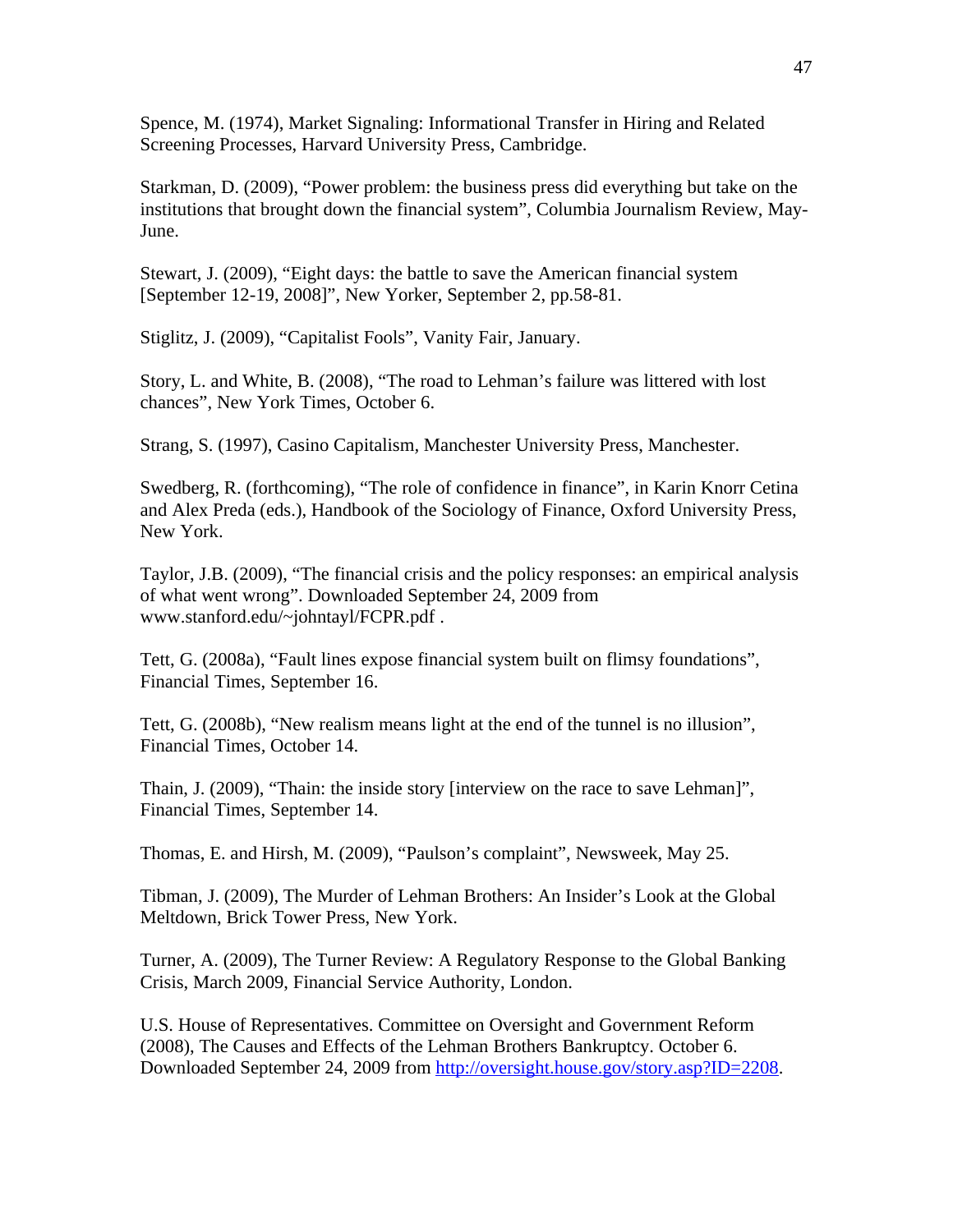van Duyn, A., Brewster, D. and Tett, G. (2008), "The Lehman legacy", Financial Times*,* October 13.

Wall Street Journal (2008a), "Barney Frank celebrates free market day", Wall Street Journal, September 17.

Wall Street Journal (2008b), "[Editorial:] pushovers at the Fed" March 25.

Walters, A. (1992), "Confidence", in The New Palgrave Dictionary of Money and Finance, Vol. 1, Macmillan, London, pp. 423-25.

Weber, M. (1976), The Protestant Ethic and the Spirit of Capitalism, Peter Smith, Gloucester, MA.

Wessel, D. (2009a), In Fed We Trust: Ben Bernanke's War on the Great Panic, Crown Business, New York.

Wessel, D. (2009b), "Government's trial and error helped stem financial panic", Wall Street Journal, September 14.

Whaley, R. (2009), "Understanding the VIX", Journal of Portfolio Management Spring, pp. 98-105.

Wiley, N. (2009), "Peirce and the Founding of American Sociology", Journal of Classical Sociology, Vol. 6, No. 1, pp. 23-50.

Zandi, M. (2009a), "The once and future financial system [June 3, 2009]", Regional Financial Review, May, pp.15-24.

Zandi, M. (2009b), Financial Shock, FT Press, New Jersey.

Zucker, L. (1986), "Production of trust: institutional sources of economic structure, 1840- 1920", Research in Organizational Behavior, Vol. 8, pp. 53-111.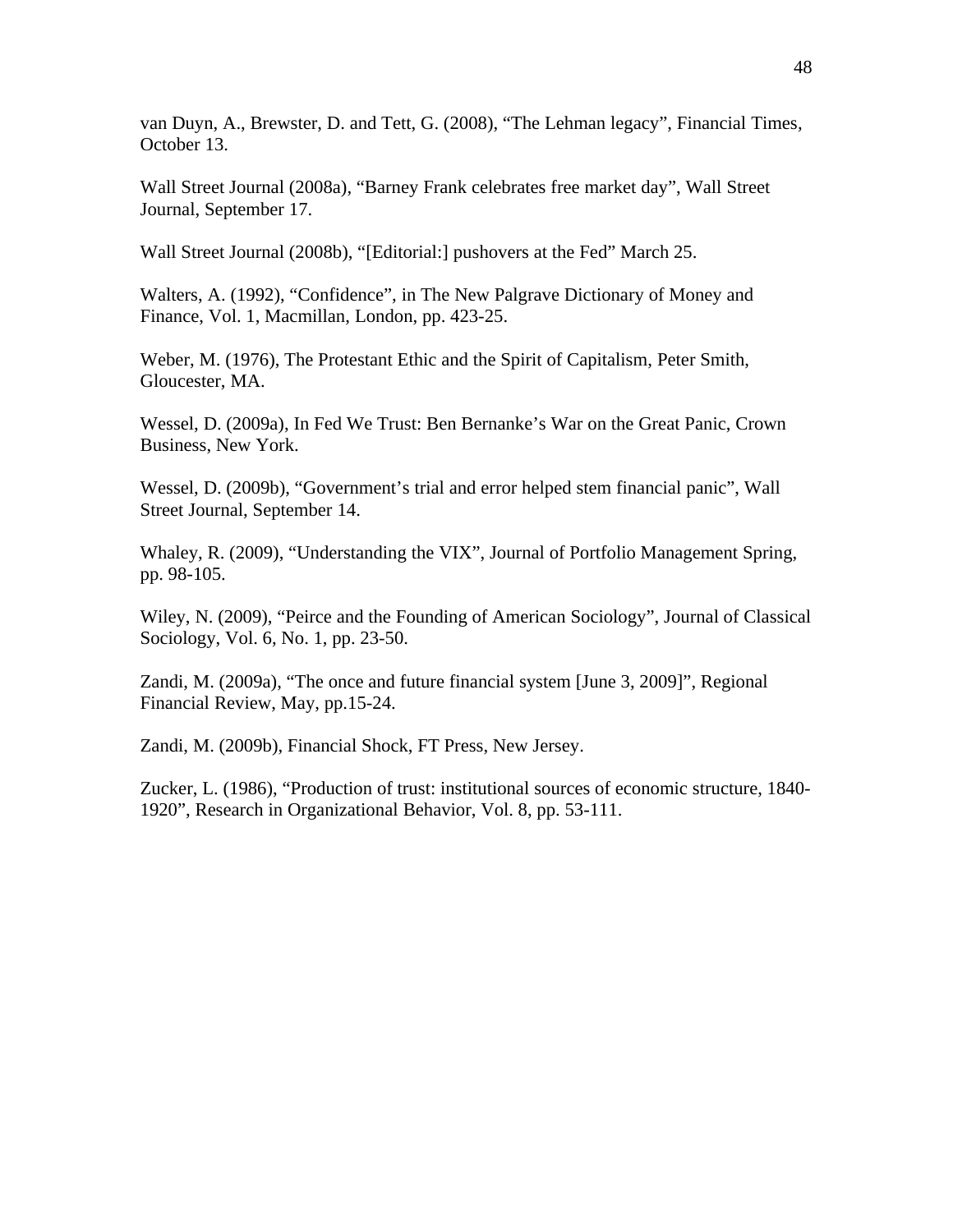<span id="page-48-0"></span><sup>1</sup> For links between the proxy sign theory of confidence, as presented here, and the semiotics of Charles Peirce as well as the signaling theory of Michael Spence, see Swedberg forthcoming (cf. Peirce, [1868] 1950; Peirce, 1953, pp. 26-7; Spence, 1974).

<span id="page-48-1"></span><sup>2</sup> There currently does not exist a full account of fraud in the financial crisis of the type that William Black produced for the savings and loans crisis (Black, 2005). At a recent lecture, Black said that fraud played "a dominant role" in the current financial crisis (Black, 2009). 3

<span id="page-48-2"></span>"Every banker knows that if he has to *prove* that he is worthy of credit, however good may be his arguments, in fact his credit is gone: but what we have requires no proof" (Bagehot, [1873] 1922, p. 68).

<span id="page-48-3"></span><sup>4</sup> According to one account, Fuld liked to cast Lehman Brothers and its business in military terms. "Every day is a battle", he told "his troops". "You've got to kill the enemy. They [have] tried to kill us". At one point during the difficult spring of 2008, "he urged people into battle. He got on the publicaddress system and spoke to traders. He even handed out some plastic swords. They were in a fight, he wanted them to know, but they'd emerge stronger" (Fishman, 2008). Lawrence McDonald, a former employee of Lehman Brothers and the author of a major book on its fall, describes Lehman Brothers as "a banking warrior" (McDonald, 2009, p. [1]). Fuld, known as "The Gorilla" by his employees because of his aggressive personality, for many years kept a stuffed gorilla in his office (e.g. Sorkin, 2009a, pp. 23, 28).

<span id="page-48-4"></span><sup>5</sup> "Fuld lived in an enormous Greenwich mansion, over 9,000 square feet, valued at \$10 million. He had four other homes, including a mansion on Jupiter Island, one of Florida's garrisons of the big muckety-mucks in Hobe Sound, thirty miles north of Palm Beach…He also owned a vast \$ 21 million Park Avenue apartment with three wood-burning fireplaces, and a spectacular ski chalet near Sun Valley, Idaho. His art collection was valued at \$ 200 million, including a collection of postwar and contemporary drawings worth tens of millions, one of them by Jackson Pollock" (McDonald 2009, p. 275). During 2000-2008 Fuld received \$ 541 million in compensation from Lehman Brothers – and when the firm went bankrupt he lost around \$ 930 million in Lehman equity (Bebchuk, Cohen and Spamann, 2009). What Fuld and his wife had left as of the end of 2009 was minimally the four houses and the art collection. On November 10, 2008 it appears that Fuld sold the Florida mansion, worth some \$ 14 million, to his wife for \$ 100 (Reuters, 2009a). In April 2009 he started to work at Matrix Advisors, a hedge fund.

<span id="page-48-5"></span><sup>6</sup> According to information from Thomson Financial, the market share of Lehman in US mortgagebacked securities during the years of 2004-2007 was as follows (the figure within the brackets indicates its position in the market): 2004 - 10.1 % (3); 2005 – 10.2 % (2); 2006 – 10.3 % (1); and 2007 – 10.7 % (1) (Rose and Ahuja, 2009, p.15).

<span id="page-48-6"></span><sup>7</sup> On October 2, 2009 it became known, through the Lehman bankruptcy case, that the Fed had actually supported Lehman with quite a bit of money before its fall. *The Wall Street Journal* reports that according to documents submitted to the court by the Fed, Lehman had been lent \$ 46.2 bn before its fall from the new lending facility that the Fed had opened up in the spring of 2008 for the investment banks (McCracken and Spector, 2009). It also reports that Lehman's broker dealer had borrowed "tens of billions of dollar" during September 11-15. The information about people from the Fed and SEC being stationed at Lehman, with access to its books, since March 2008 similarly comes from legal proceedings (Efratt and Pulliam, 2009).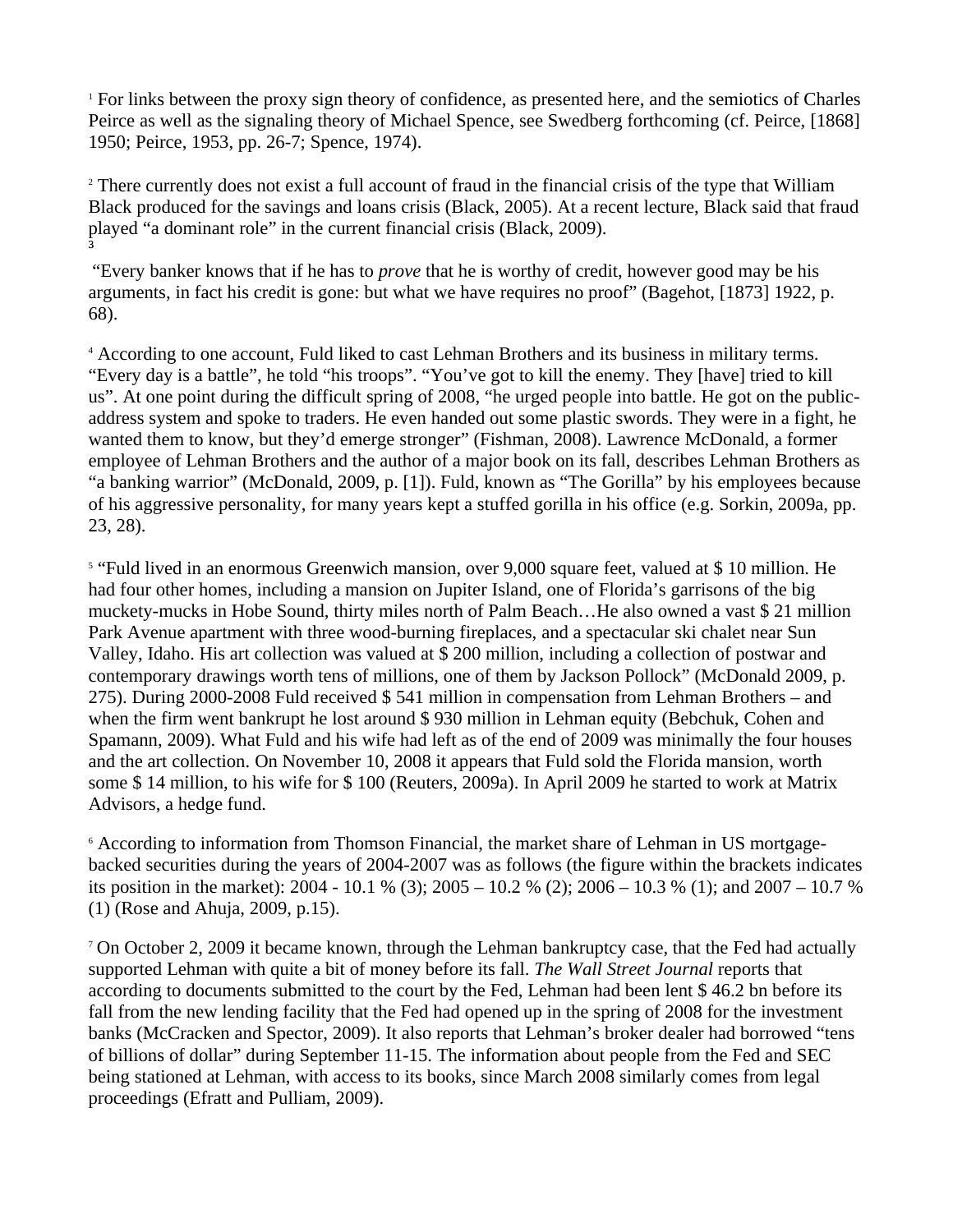<span id="page-49-0"></span><sup>8</sup> "The day that Lehman filed for bankruptcy [September 15, 2008], S&P rated the investment banks debt as A, which according to S&P's definition means a 'strong' capacity to meet financial commitments. Moody's rated Lehman A2 that day, which Moody's defines as low credit risk'. Fitch gave Lehman a grade of A+, which it describes as 'high credit quality'" (Evans and Salas, 2009, p. 69). The business press was also, on the whole, naïve in its evaluation of Lehman (Starkman, 2009).

<span id="page-49-1"></span><sup>9</sup> Bush's brother Jeb worked as an adviser for Lehman and his cousin George Walker IV was on Lehman's executive committee. Paulson's brother Richard worked for Lehman's Chicago office (Sorkin, 2009a, pp.181, 284).

<span id="page-49-2"></span><sup>10</sup> Information about Lehman's hidden losses varies widely. Note also that many of these losses were hidden to the leadership of Lehman itself; its books on its commercial real estate deals, for example, were in extremely poor shape ("a horror story" - McDonald and Robinson 2009:301). Lehman's investments in commercial real estate have been estimated at \$ 53 bn (Ellis, 2009). In his book *In Fed We Trust* David Wessel mentions the figure of \$ 65-70 bn since the Bank of America executives told the Fed on Saturday September 13, 2008 that Lehman had toxic real estate assets to this amount (Wessel, 2009a, pp.17-18; Sorkin, 2009a, p.319). *Financial Times* reported a few days after Lehman's bankruptcy that "estimates [of Lehman's toxic assets] vary between \$ 40bn and \$ 80 bn" (Tett, 2008). The group at the New York Fed with the task to estimate Lehman's losses, thought that \$ 30 bn was the right amount (Sorkin, 2009a, p. 321).

<span id="page-49-3"></span> $11$  On September 15-17 the Fed made a series of short-term loans to a unit of Lehman that was later sold to Barclays. These loans were for \$ 62.8 bn (September 15), \$ 47.7 bn (September 16) and \$ 48.9 bn (September 17). Barclay later repaid these loans (Stewart, 2009, p.80).

<span id="page-49-4"></span> $12$  Accoring to one source, at the time of the bankruptcy Lehman Brothers Holdings had engaged in "about one million intercompany derivative transactions and about 450 thousand external ones with around eight thousand counterparties" (Tibman 2009:218).

<span id="page-49-5"></span> $13$  While originally it had been assumed that Lehman would file for a Chapter 7 liquidation, it ended up being a Chapter 11 or reorganization type of bankruptcy. For information regarding the case of Lehman Brothers Holdings, see the web page of the United States Bankruptcy Court, Southern District of New York. There also exist a considerable number of newspaper articles on the Lehman bankruptcy case that contain information about Lehman's counterparties and the amounts involved in various transactions. According to one of these, for example, the Swedish bank Swedbank had loaned Lehman \$ 1.35 bn against collateral; and its shares dived when Lehman's bankruptcy became known (Frangos, 2008).

Information about the counterparties of Lehman Brothers, it should be added, is also helpful in mapping out exactly what "too interconnected to fail" exactly means. As such, this latter concept invites to the use of network analysis (for an example of an analysis of systemic risk using networks analysis, see Cont, Moussa and Minca, 2009). While network analysis can be very helpful in this context, it should be added, it also needs to be complemented. One reason for this has to do with the phenomenon of what is later in this paper described as a categorical reaction, that is, the phenomenon that a direct link makes a number of actors think that *all* actors of a certain type (a category) are in a similar financial predicament – and react accordingly.

<span id="page-49-6"></span> $14$  It was also later reported that net payments of \$5.2 billion were enough to settle the \$400 billion of CDSs that Lehman was involved in (Reuters, 2008).